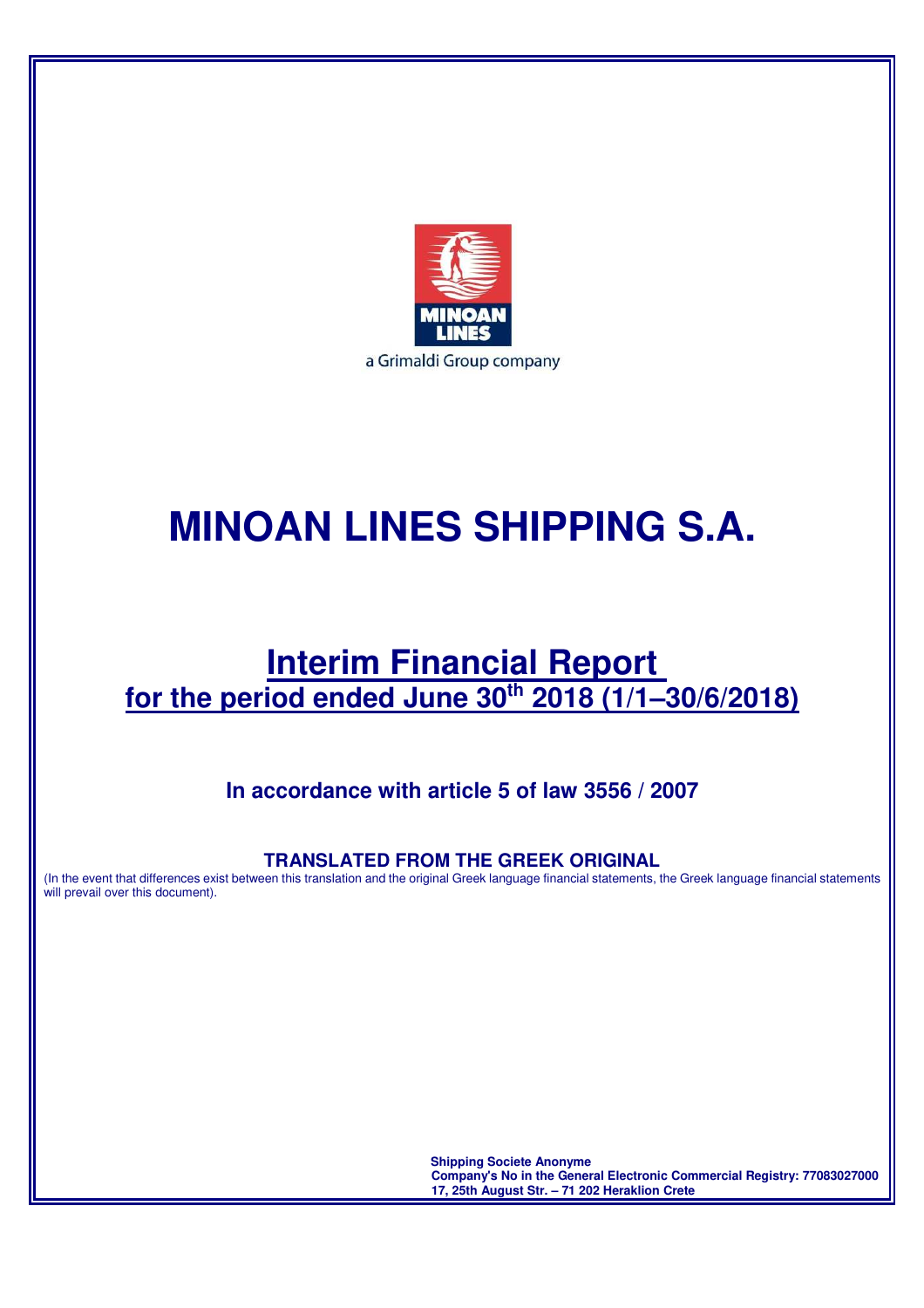**Table of Contents Page 2012 Statements of the members of the Board of Directors 1 Report of the Board of Directors for the period ended June 30th 2018 (1/1–30/6/2018) <sup>2</sup> Auditor's Review Report of the interim financial information 9 Condensed interim Company stand–alone and consolidated financial statements for the period ended June 30th 2018 (1/1– 30/6/2018) 10** 

**The amounts of the interim financial report are presented in thousands of € unless explicitly stated otherwise. Any last digit discrepancies are due to rounding of the figures.**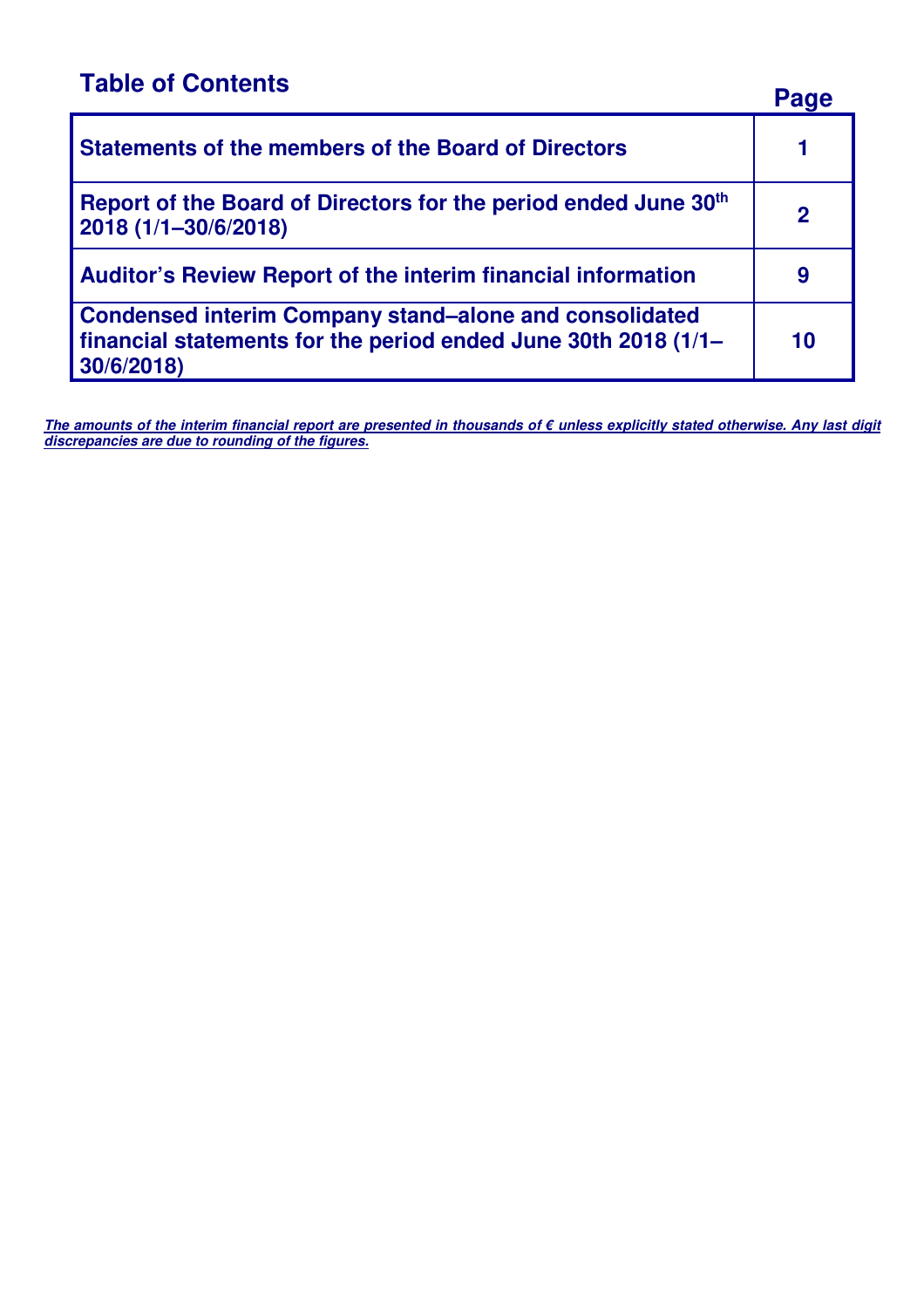# **Statements of the members of the Board of Directors**

# **(In accordance with article 5 par. 2 of law 3556 / 2007)**

We, the undersigned, hereby state that to the best of our knowledge:

- **1.** The condensed interim Company stand-alone and consolidated financial statements of "MINOAN LINES SHIPPING S.A." for the period from January 1<sup>st</sup> 2018 to June 30<sup>th</sup> 2018, as prepared in accordance with the applicable International Financial Reporting Standards, give a true view of the assets, liabilities, equity, and the financial results for the period ended June 30th 2018, both of the Company "MINOAN LINES SHIPPING S.A.", and of the companies included in the consolidation, taken as a whole, in accordance with the provisions of paragraphs 3 and 5 of article 5 of law 3556 / 2007 and,
- 2. The report of the Board of Directors for the period ended June 30<sup>th</sup> 2018 gives a true view of the information required in accordance with paragraph 6 of article 5 of law 3556 / 2007.

**Heraklion, September 17th , 2018** 

**The Chairman of the B.o.D.** 

**The Managing Director**

**The Member of the B.o.D.** 

**Emanuele Grimaldi** 

**Pass Nο IT / ΑΑ 2179472 ID C Nο AI 944699 ID C Nο ΑΚ 469642** 

**Antonios Maniadakis** 

**Georgios Papageorgiou**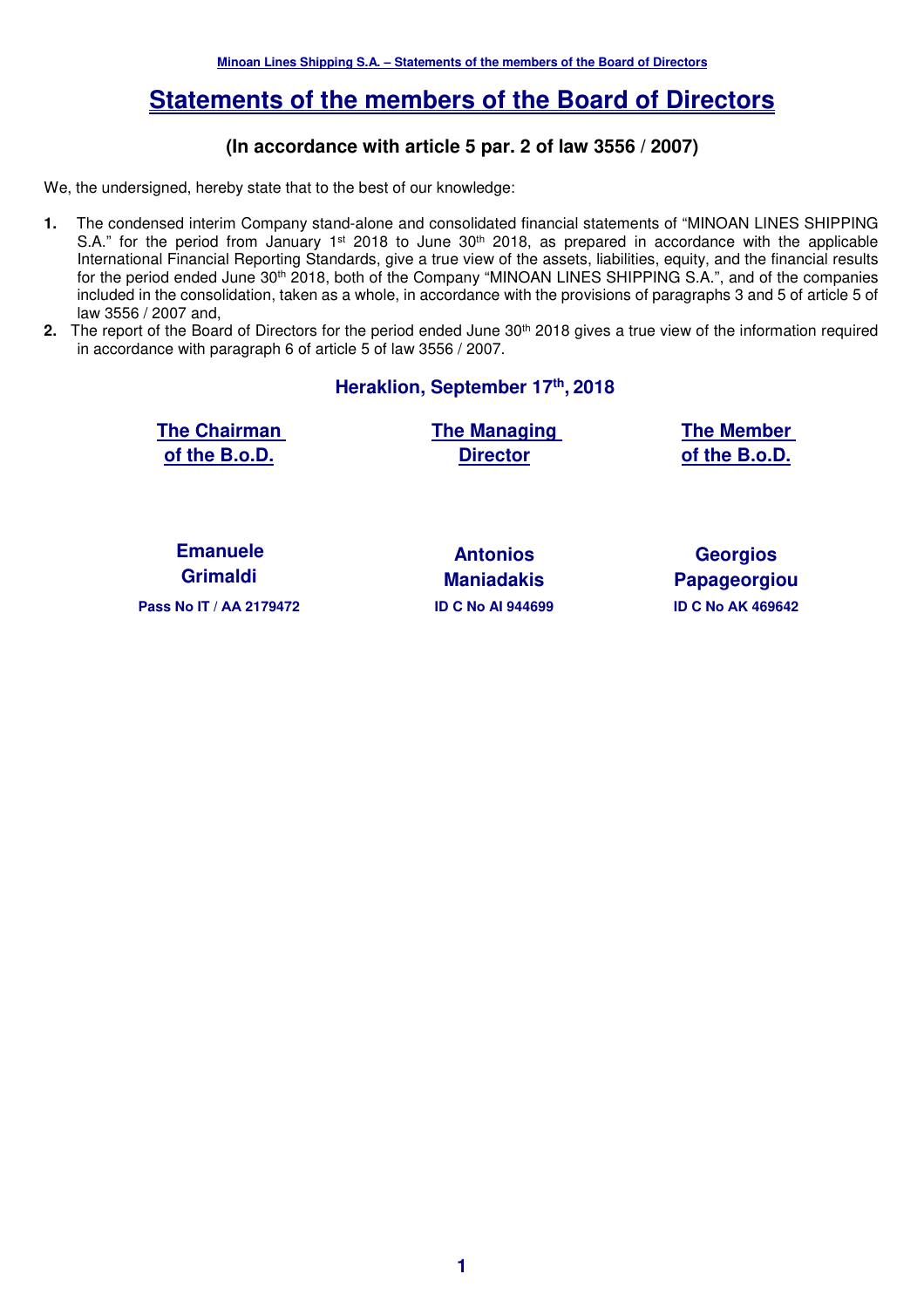# **Report of the Board of Directors for the period ended June 30th 2018 (1/1–30/6/2018)**

This report refers to the company as well as to the consolidated financial statements for the six months ended June 30<sup>th</sup> 2018, and has been prepared in accordance with article 5 of law 3556 / 2007.

#### **Significant events for the six–month period of 1/1–30/6/2018 – Effect on Financial Statements**

On 22/1/2018, it expired the charter agreement among Minoan Italia S.p.A. and Compagnia Italiana di Navigazione (C.I.N.) for the two vessels, Cruise Bonaria and Mykonos Palace, belonging to the subsidiary. On the same day, the two vessels were chartered-out by Minoan Italia S.p.A. to a subsidiary of the ultimate parent company for a period of less than 12 months.

On 8/3/2018, the Company's subsidiary Minoan Italia S.p.A. concluded the sale of the vessel Cruise Bonaria to Grimaldi Euromed S.p.A., to which the vessel had been chartered since January 2018. The net proceeds for the sale amounted to € 70,000. The proceeds has been used to repay a portion of the Minoan's bond loan. The consolidated gain from the above sale reached € 1.513 million and it is included in condensed interim financial results 2018.

In June 2018, completed the transfer of the vessel MYKONOS PALAS against € 65,000 to the Company by its subsidiary Minoan Italia S.p.A.

On 11/6/2018, it is executed the framework agreement with ATTICA Holdings S.A., which was initially signed on 26/10/2017, in order the Company to proceed with the transfer of all the shares held at the Hellenic Seaways Shipping S.A., following the securing of all the necessary approvals (Hellenic Competition Commission, corporate, creditors, etc). Specifically, the framework agreement includes the following individual and interrelated (en bloc) transactions:

• The sale to ATTICA Holdings S.A. of 37,667,504 shares of Hellenic Seaways Shipping S.A., representing 48.53% of the paid up share capital, for a consideration of  $\epsilon$  78,500. In addition, the Company acquired the right to operate in the "Heraklion-Cyclades" route, while ATTICA Holdings S.A. and its affiliate companies undertook the commitment not to operate in this route for a period of three years.

• The purchase by the Company of the vessel "HIGHSPEED 7" (renamed "SANTORINI PALACE"), owned by Hellenic Seaways Shipping S.A., for a total purchasing price of € 25,000.

• The purchase by a company owned by the Grimaldi Group, the main shareholder of Minoan Lines SA, of the vessel "SUPERFAST XII", owned by ATTICA FERRIES MARITIME COMPANY, a 100% subsidiary of ATTICA Holdings S.A., for a total price of €74,500.

The Company as to assess the fair value of the acquired right of operation and non-competition has received a valuation study from an independent recognized valuator, which was conducted in accordance with methodologies accepted by IFRS (method of discounted free cash flow).

On the basis of the above, the Company derecognized its participation in Hellenic Seaways Shipping S.A and recognized in the tangible assets the acquisition of the vessel "HIGHSPEED 7" amounting to  $\epsilon$  25,000 and as intangible asset the acquisition of the right of operation and non-competition amounting to  $\epsilon$  4,807. The right will be amortized on a straight-line basis over a three-year period. Upon completion of all above transactions, the Company and the Group incurred no profit or loss.

On 29/6/2018, the Company's bond loan was fully repaid. As a result, on 30/6/2018 the Company has no short-term or long-term bank loans.

The European Regulation 2016/679 on the protection of personal data entered into force on 25 May 2018.

The Company, in order to achieve full compliance with the European Regulation on the protection of personal data:

- Established an internal special Personal Data Protection Commission to implement a project to develop a compliance system with the Regulation and to set up an information security system, using internal resources and with the assistance of an external specialist consultant.

- Appointed an Information Security Officer, a Data Protection Coordinator, and a Data Protection Officer and informed the Hellenic Data Protection Authority accordingly.

- Organized seminars to inform and train its staff.

- Analyzed and adjusted accordingly its systems and procedures and formulated new policies.

- Incorporated the provisions of the Regulation in the contracts it executes with its employees, suppliers, customers and business associates, and is in the process of obtaining certification under ISO 27001: 2013

#### **Financial Results**

The turnover from continuing operations for the first half of 2018 stood in consolidated level at  $\epsilon$  35,903 compared to  $\epsilon$ 35,497 in the first half of 2017, recording an increase of € 406. Moreover Group's operating profit (E.B.I.T.D.A.) was shaped at € 8,505 in comparison with € 9,682 in the corresponding period of 2017, noting a decrease of € 1,177 while the net profit from continuing and discontinued operations for the first half of the current year amounted to net profit of € 1,854 against net profit of € 1,585 in the corresponding period of 2017, noting an increase of € 269.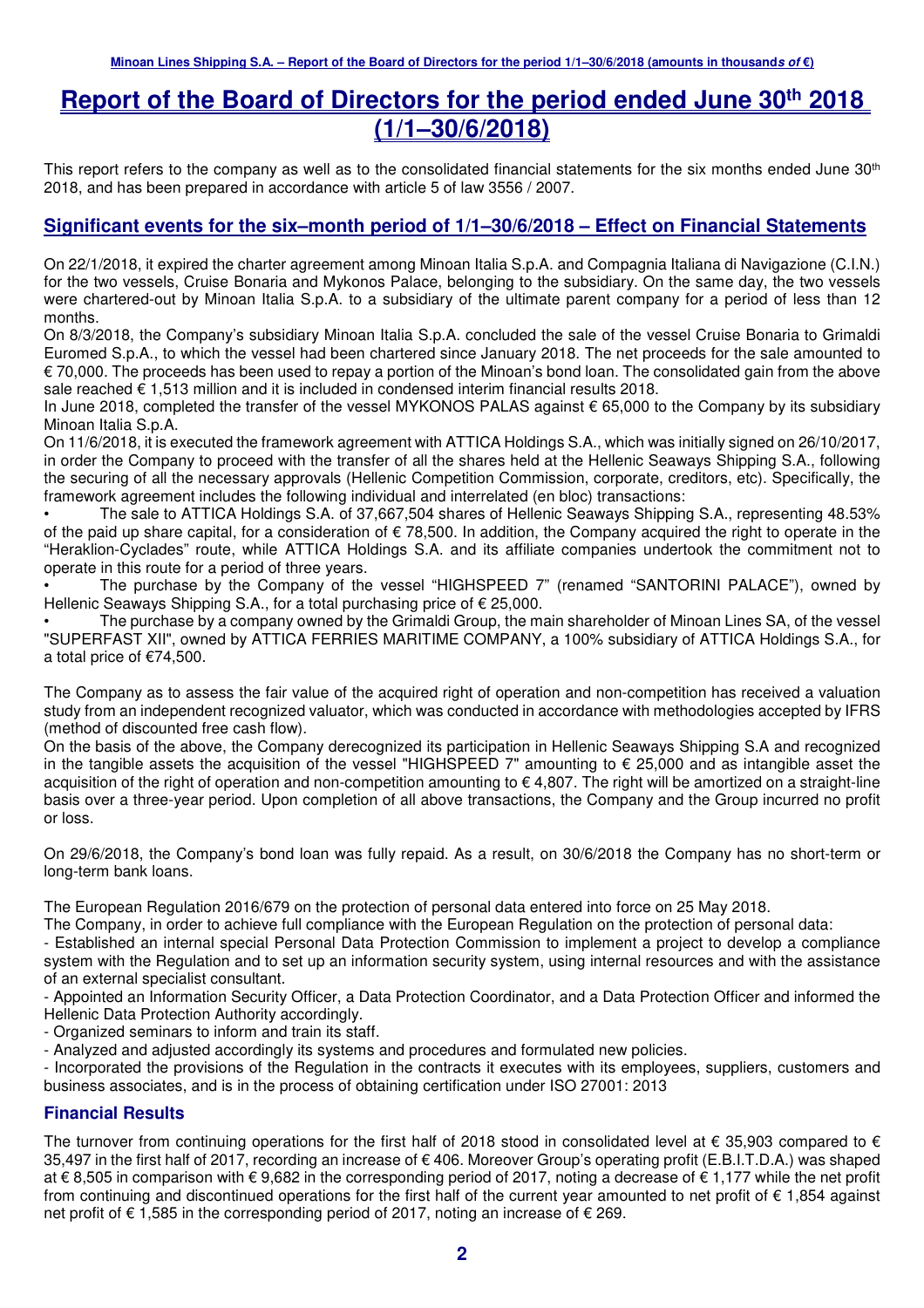#### **Traffic Volumes – Operational Routes**

During the first half of 2018, the Company was active mainly on the domestic line of Piraeus–Heraklion. Minoan Lines carried 277 thousands passengers, 35 thousands private cars and 30 thousands freight units. Moreover, Company's market share on this route shaped at 65.1% for passengers, 61.0% for private cars and 47.0% for freight units.

Additionally, since mid-June, the Company operates on the "Heraklion-Cyclades" line with its new vessel SANTORINI PALACE.

Finally, the Company, as to upgrade its services to the passengers, from July to the end of the high touristic season (10/9) extended the ferry route "Piraeus-Heraklion" by including the island of Milos, Cyclades for a certain number of voyages as an intermediate destination.

#### **Consolidated Financial Results – Balance Sheet**

In the below table are presented the consolidated financial statements which include both the Company and its subsidiary, and also, the consolidation method:

| <b>Name</b>          | <b>Consolidation</b> | <b>Headquarters</b> |      | % Participation |
|----------------------|----------------------|---------------------|------|-----------------|
|                      | Method               |                     | 2018 | 2017            |
| Minoan Italia S.p.A. | Full                 | Palermo-Italy       | 100% | 100%            |

The most important items of the consolidated Statement of financial position and Statement of profit or loss and other comprehensive income are presented below:

| <b>Financial position key data</b>                                                           |               | 31/12/2017    | Change     |
|----------------------------------------------------------------------------------------------|---------------|---------------|------------|
|                                                                                              | 30/6/2018     |               | €          |
| Non-Current Assets                                                                           | 263,035       | 390,071       | $-127,036$ |
| <b>Current Assets</b>                                                                        | 50,410        | 49,887        | 523        |
| Equity                                                                                       | 286,135       | 284,311       | 1,824      |
| <b>Total Liabilities</b>                                                                     | 27,310        | 155,647       | $-128,337$ |
|                                                                                              |               |               | Change     |
| Comprenhensive Income key data                                                               | 1/1-30/6/2018 | 1/1-30/6/2017 | €          |
| continuing operations                                                                        |               |               |            |
| Revenue                                                                                      | 35,903        | 35,497        | 406        |
| Cost of sales                                                                                | 26,572        | 25,519        | 1,053      |
| Selling and Administrative Expenses                                                          | 7.984         | 8,246         | $-262$     |
| Other operating income                                                                       | 1,652         | 1,101         | 551        |
| Profit of the period before interest, taxes, depreciation and<br>amortization (E.B.I.T.D.A.) | 8,505         | 9,682         | $-1,177$   |
| Net Financial Results (costs)                                                                | 771           | 854           | -83        |
| Consolidated Profit of the period after taxes from continuing<br>operations                  | 1,854         | 1,663         | 191        |
| Consolidated (loss) of the period after taxes from discontinued<br>operations                |               | $-78$         | 78         |
| <b>Consolidated Profit of the period after taxes</b>                                         | 1,854         | 1,585         | 269        |

Note: The above financial data derive directly from Consolidated Financial Statements

#### **Balance Sheet & Financial Results at Stand Alone basis**

The most important items of Company's Statement of financial position and Statement of profit or loss and other comprehensive income are presented below:

| <b>Financial position key data</b>                                                           | 30/6/2018         | 31/12/2017    | Change     |
|----------------------------------------------------------------------------------------------|-------------------|---------------|------------|
|                                                                                              |                   |               | €          |
| Non - Current Assets                                                                         | 271.943           | 378,617       | $-106.674$ |
| <b>Current Assets</b>                                                                        | 31,800            | 49,958        | $-18,158$  |
| Equity                                                                                       | 277,196           | 273.700       | 3.496      |
| <b>Total Liabilities</b>                                                                     | 26,547            | 154,875       | $-128,328$ |
|                                                                                              |                   |               | Change     |
| Comprenhensive Income key data                                                               | $1/1 - 30/6/2018$ | 1/1-30/6/2017 | €          |
| continuing operations                                                                        |                   |               |            |
| <b>Revenue</b>                                                                               | 32,490            | 30,362        | 2,128      |
| Cost of Sales                                                                                | 24,705            | 22,743        | 1,962      |
| Selling and Administrative Expenses                                                          | 7.935             | 8.172         | $-237$     |
| Other operating income                                                                       | 137               | 1,101         | $-964$     |
| Profit of the period before interest, taxes, depreciation and<br>amortization (E.B.I.T.D.A.) | 4,199             | 4,634         | $-435$     |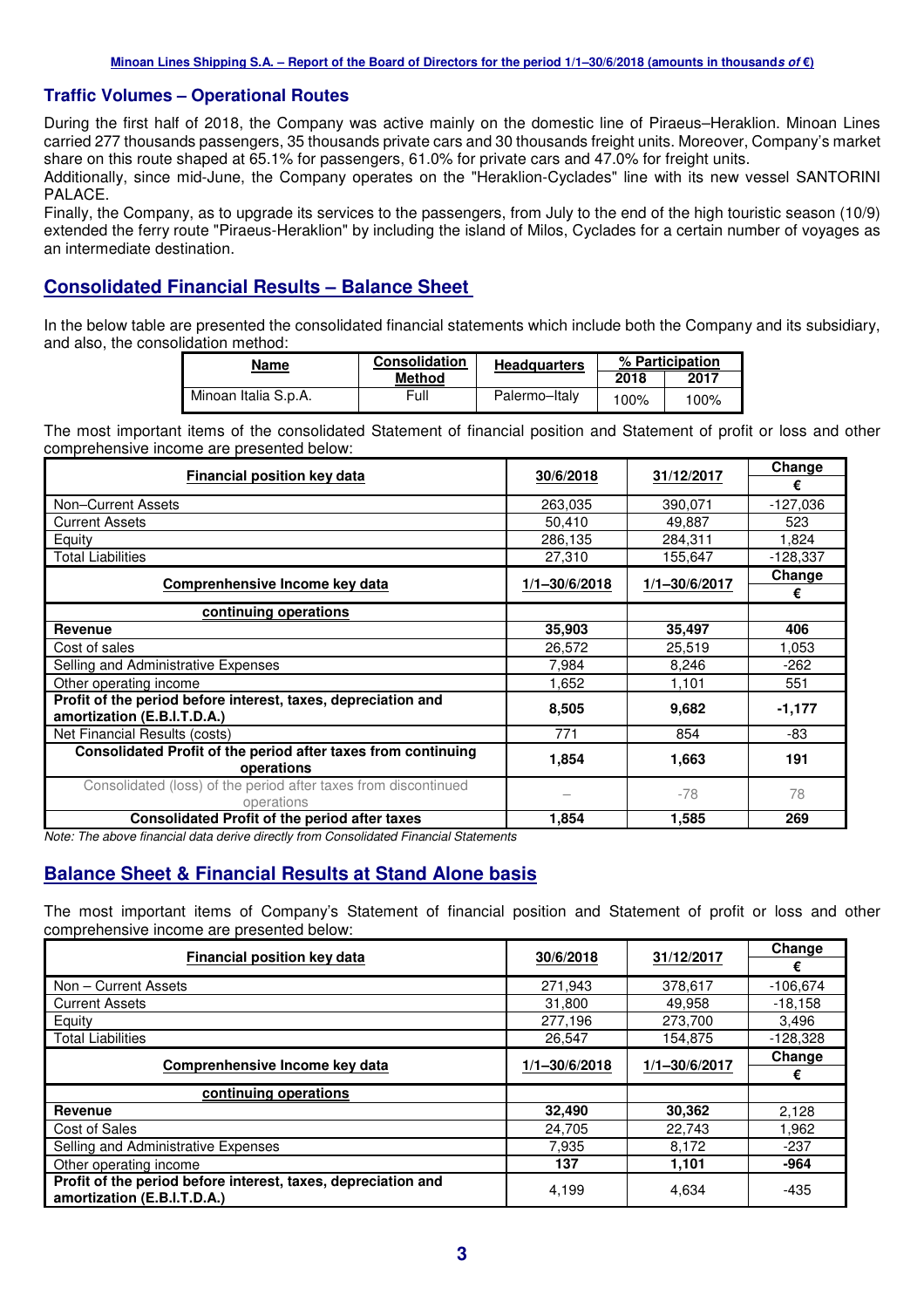| Net Financial Results (costs)                                 | 833                      | 863   | -30    |
|---------------------------------------------------------------|--------------------------|-------|--------|
| Profit of the period after taxes from continuing operations   | 3.526                    | 3.763 | $-237$ |
| (Loss) of the period after taxes from discontinued operations | $\overline{\phantom{a}}$ | $-78$ |        |
| Profit of the period after taxes                              | 3.526                    | 3.685 | $-159$ |

Note: The above financial data derive directly from Company's (stand-alone) Financial Statements

#### **Share price**

(amounts in €)

Company's share price in Athens Stock Exchange as of 30/6/2018 and respectively as of 30/6/2017 closed at  $\epsilon$  2.40. Both the Company and its subsidiary did not held any own shares during the period.

#### **Subsequent Events**

On 6/7/2018 it was approved the Company's application for the vessel MYKONOS PALACE to start operating in the "Piraeus–Chania" route as from 15/7/2018. Hence the chartering of the vessel to a subsidiary of the ultimate parent company which expired on 9/7/2018 was not renewed.

There are no other subsequent events as of 30/6/2018.

#### **Prospects for the second half of the year 2018**

For the second half of 2018, the Company estimates that its financial figures will be enhanced by the commercial expansion to the new routes "Piraeus–Chania" and "Heraklion–Cyclades", which are popular destinations with significant traffic volumes, especially during the summer high season.

In addition, the Company's financial performance could be affected by the Country's growth, the competition intensity among coastal shipping companies, fluctuations in fuel prices and the development of tourism. Finally, it is estimated that the average net fare prices will not change significantly compared to the first half of 2018.

#### **Risks and Uncertainties**

The Company and the Group are exposed mainly to the following financial risks which might possibly be affected by the macroeconomic and operating environment as analyzed below.

This note presents information about the Group's exposure to each of these risks, the Group's objectives, policies and processes for measuring and managing risk, and the Group's management of capital. Further quantitative disclosures are included throughout these financial statements.

The Board of Directors has overall responsibility for the establishment and oversight of the Company's and the Group's risk management framework. The Board has delegated authority to the finance division for monitoring of financial risks. The Company's and Group's risk management policies are established to identify and analyze the risks faced by the Group, to set appropriate risk limits and controls, and to monitor risks, adherence to limits and to hedge such risk depending on the prevailing market conditions each period of time. Risk management policies and systems are reviewed regularly to reflect changes in market conditions and the Group's activities. Cash and cash equivalents are also elements with high credit risk as the current conditions in Greece exert considerable pressure on domestic banks. In order for the risk to be reduced, the Company's and Group's cash and cash equivalents are only deposited for a short amount of time.

#### **Macroeconomic conditions in Greece–Capital controls**

The macroeconomic and financial environment in Greece has become volatile especially after the enforcement of capital controls on June 2015, which include constraints affecting domestic transactions and intra–community & international transactions originating from Greece. Capital controls' continuing enforcement, despite the relaxation of relevant legal framework, is gradually presenting a significant effect on national economy.

Nevertheless, there are still the country's banking system is sallow, mainly with defaulting loans, as well as the financing of the Greek state following the completion of the agreement with the European Stability Mechanism (E.S.M.) in August 2018, which has a negative impact on its outlook.

Within this political and economic framework, as described above, Group's operations continue without any disruption. while all necessary measures are being taken as to secure a smooth operation

Consequently, the Management has assessed that at 30/6/2018 no additional provisions for impairment of financial and non–financial assets are required, than those conducted and reported in the condensed interim financial statements.

#### **Liquidity risk**

The liquidity risk is referred to the Company's or the Group's ability to meet their financial obligations as they fall due.The approach adopted by the Company and the Group regarding liquidity management is to ensure the necessary liquidity to meet their liabilities when due. Therefore, it has ensured an appropriate combination of cash, cash equivalents and approved bank credits.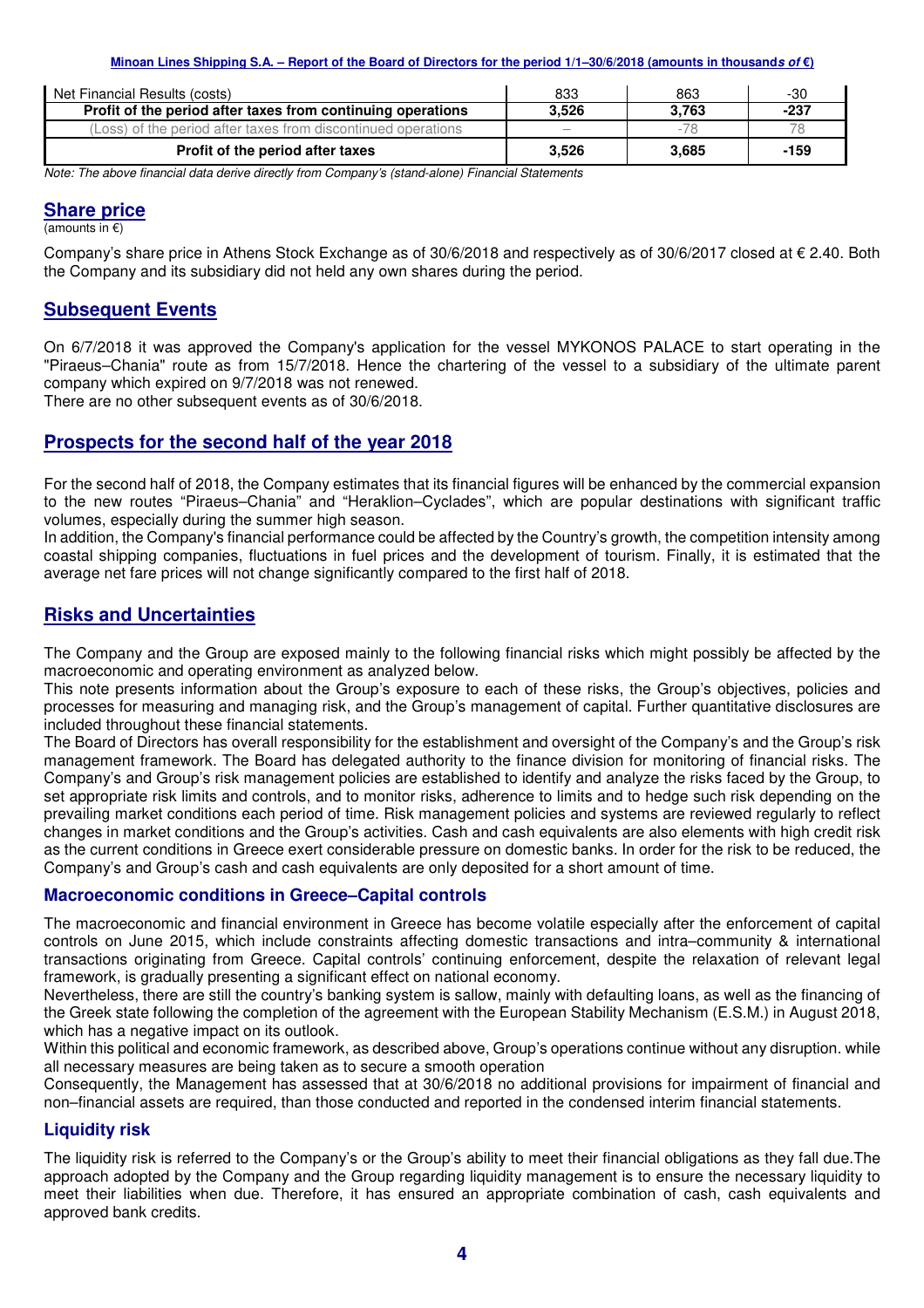At 30/6/2018 the Group's cash and cash equivalents amounted to € 31,209 compared to € 33,839 as at 31/12/2017, while it is maintained credit lines with cooperating banks, which as at 30/6/2018 and 31/12/2017 amounted to € 7,000 and in total were unused. The interest on the credit lines charged is based on EURIBOR rate and the banks' margin and it is mainly secured by post–dated cheques. Moreover, a lien has been registered on two of the Company's properties. Considering that the available to the Company bank credit balances, the lack of debt obligations and the level of the Group's cash balance, the Management is in a position to claim the non–existence of liquidity risk in the foreseeable future.

#### **Credit risk**

The Company's turnover comes from a range of categories like passenger and private vehicles transportation, on board sales (restaurants, bars and shops), transportation of freight units, agency services on the Group's vessels of the overlying parent company and vessels' chartering. Hence, the Company's customer base is analyzed as follows: A) Those with professional collaboration such as:

- Travel Agents
- Central Agents
- Cargo Companies
- Cargo Owners
- Car rental companies
- Shipping Companies
- B) Individuals-Passengers

There are ongoing efforts to attract more potential customers (in all the above categories) in order to enhance sales and develop the Company's customer base. Under the Company's set credit policy, every new customer is analyzed individually for creditworthiness before the Company's standard payment and credit terms and conditions are offered. The Company constantly monitors the balance of its clients and examines the prospect of forming provisions. Hence, a possible failure of the clients to meet their obligations, may affect the Company's results through the creation of relevant provisions. It should be noted that the current economic conditions both in Greece and internationally, create cases of high credit risk, resulting in an increasingly imperative need for provisioning of impairment losses, having adverse effects in the financial results and financial condition of the Company.

#### **Market conditions risk**

A common feature of a perfectly competitive market is the freedom of entry and exit. Thus, the deliberate routes in which the Company operates are highly competitive. The effort for growth and increase of each company's market shares could possibly create an overwhelming competition reflected to the financial results of the sector. In this respect the Company, in cooperation with the overlying parent company's Group, reschedules its itineraries seeking efficiency and profit while remaining competitive in terms of pricing, and also, maintains branches in Greece and abroad. A possible intensification of the market conditions in the routes the Company operates could lead to adverse impacts on its operating results, cash position and financial performance. The Company, in cooperation with the overlying parent company's Group, monitors closely the above mentioned competition and acts accordingly.

#### **Foreign exchange risk**

Considering the fact that all transactions performed abroad are mainly in the Euro currency, after the adoption of the common European currency, the company's foreign exchange risk is almost eliminated. Furthermore, the Company is not subject to foreign currency risk regarding its loans, taking under consideration that these are denominated in Euro. Indirectly, the Company is exposed to currency risk from the bunkers supplies.

#### **Supply chain**

The Company has developed a supply chain in order to serve both the needs for its marine operation (fuel supplies, spare parts, etc.) as well as the needs of its hotelier business (stores, restaurants and bars). No particular difficulty or delay in the supply of goods and services has been observed. The capital controls imposed on Greek banking system since June 2015 have not produced any significant delays in Company's supply chain performance. In addition, the long-term cooperation and the trust relationship that has been developed amongst the Company and its suppliers facilitate all parties to overcome any difficulty that may arise.

#### **Fuel prices**

The main risk in which the company is exposed is the sensitivity of fuel prices. Due to the nature of the sector and as fuel cost is the most significant part of cost of sales, the Company is exposed to the said risk. Moreover, the Company considers several financial derivatives' strategies that will be used accordingly in case the proper situation arises. Having already taken a series of actions, the Company has succeeded in reducing substantially the fuel consumption in the current financial year.

It is noted that during first half of 2018 there was a significant increase in the level of international fuel prices.

#### **Compliance with new Regulation**

Based on the decisions of the IMO Marine Environment Protection Commission, ships are permitted to supply marine fuel with a sulfur content of 3.5% and 1.5% until 31/12/2019. However, according to regulation enforced, starting form 1/1//2020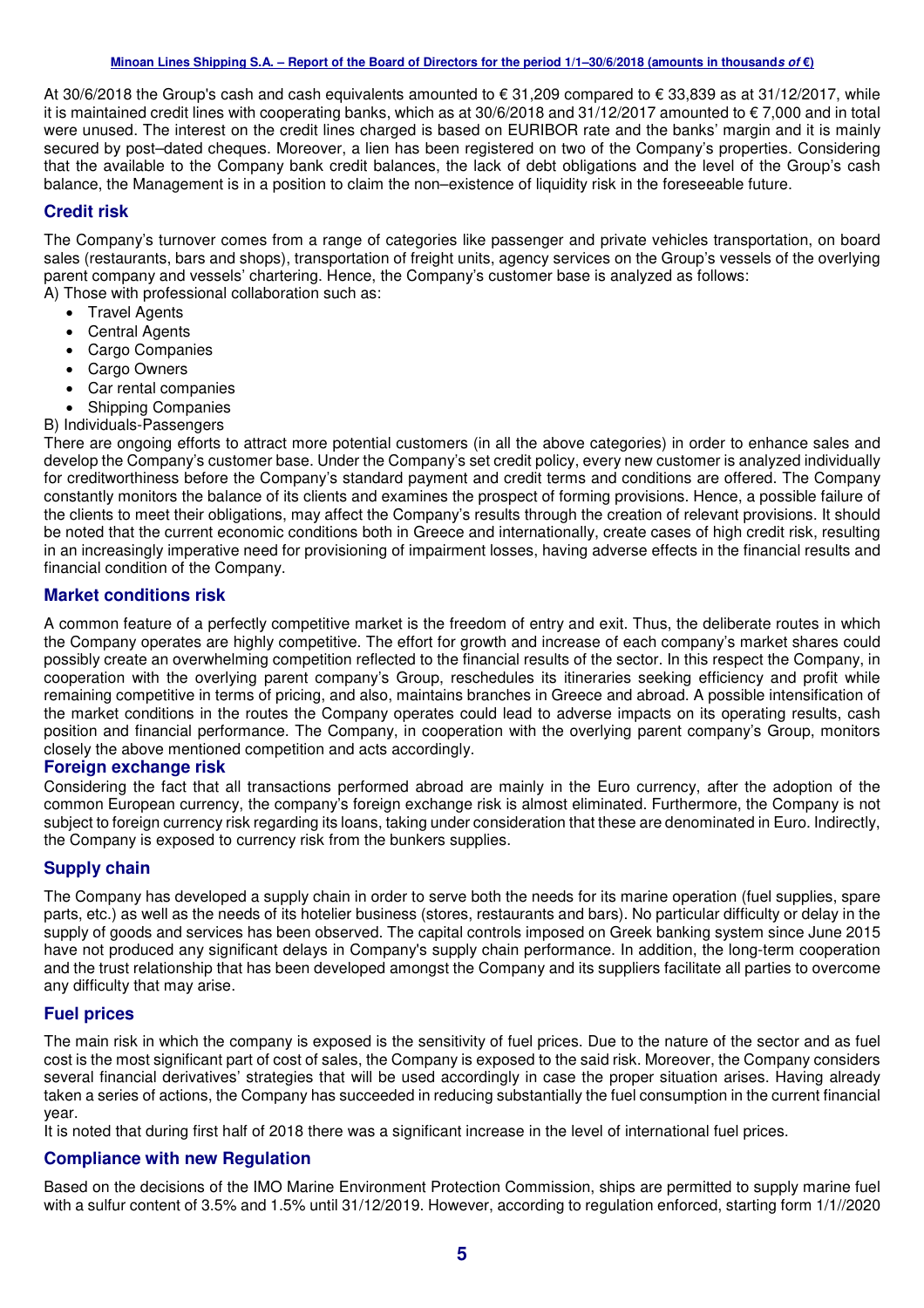it becomes mandatory the use of low-sulfur marine fuel of 0.5% sulfur content for all vessels. The introduction of low sulfur regulation requires that Group's existing fleet should adapt to new fuel standards. Compliance of existing fleet with lowsulfur regulation may involve investments (application of scrubbers technology), or alternatively, the consumption exclusively of low-sulfur marine fuel. In any case, it is not expected low sulfur regulation to have a significant impact on Group's financial position

#### **Environmental risk**

The Company pays great attention to environmental issues. In this context, and being aware of the importance of environmental safeguard and protection for human activities as well as of the needs arising from technology, progress and the market, it has been created an environmental policy, which complies not only with the IMO ISM Code and ISO 14001:2004 but also with the environmental regulatory framework.

#### **Non-Discrimination / Equal employment opportunity policies**

The Company provides equal employment opportunities and treatment despite the age, sexual orientation, race or ethnic origin, religion or belief. Promoting equality and equal opportunities in the employment field is a key pursuit and priority of the Company and applies to all levels of the administrative pyramid.

Candidates in each department, administrative position, or supervisory body should have the appropriate qualifications and skills as well as deep knowledge and experience in their field of employment. Furthermore, the Company invests in the training of its employees aiming at their continuous improvement as well as their professional development while the Company protects the rights of its employees.

Promoting the principles of the essential equality in the workplace for all participants, regardless of their personal characteristics and / or choices, combined with the continuing training of the employees and the Company's code of ethics which includes, among others, values such as quality, transparency, responsibility, respect, innovation, contribute to the upgrading of the services provided and the overall performance optimization of the Company's human resources.

#### **Significant transactions among the related parties**

The tables below present the most significant transactions among the related parties according to I.A.S. 24 for the period 1/1–30/6/2018 and 1/1–30/6/2017 respectively:

| 1/1-30/6/2018                                                                                             |                               |                                             |                                                                                |                                           | <b>The Company</b> |                                    |                                      | <u>The Group</u> |
|-----------------------------------------------------------------------------------------------------------|-------------------------------|---------------------------------------------|--------------------------------------------------------------------------------|-------------------------------------------|--------------------|------------------------------------|--------------------------------------|------------------|
|                                                                                                           |                               |                                             | <b>Minoan Lines Shipping S.A.</b>                                              |                                           |                    | <b>Minoan Italia S.p.A.</b>        |                                      |                  |
| company                                                                                                   | Grimaldi<br>Group<br>S.p.A. * | Grimaldi<br><b>Euromed</b><br><b>S.p.A.</b> | Grimaldi<br><b>Maritime</b><br>Agencies<br>Sweden<br>$\underline{\mathbf{AB}}$ | Grimaldi<br><b>Belgium</b><br><u>n.v.</u> | <b>Totals</b>      | Grimaldi<br>Group<br><u>S.p.A.</u> | Grimaldi<br><b>Euromed</b><br>S.p.A. | <b>Totals</b>    |
| Expenses related to the on<br>board sales (concession fees<br>etc)                                        |                               | 3,674                                       |                                                                                |                                           | 3,674              |                                    |                                      | 3,674            |
| Attributing agency costs                                                                                  |                               | $-1,709$                                    |                                                                                |                                           | $-1,709$           |                                    |                                      | $-1,709$         |
| Other expenses                                                                                            | 2                             |                                             |                                                                                |                                           | 3                  | 11                                 |                                      | 14               |
| <b>Totals</b>                                                                                             | $\mathbf{2}$                  | 1,965                                       |                                                                                |                                           | 1,968              | 11                                 |                                      | 1,979            |
| Revenue from crew coat<br>reduction of vessels                                                            | 83                            | 224                                         |                                                                                |                                           | 307                |                                    |                                      | 307              |
| Revenue from services<br>rendered (commissions, fees<br>and other revenue related to<br>agency operation) | 67                            | 4,567                                       |                                                                                |                                           | 4,634              |                                    | $\overline{\phantom{0}}$             | 4,634            |
| Revenue related to the on<br>board sales                                                                  |                               | 1,297                                       |                                                                                |                                           | 1,297              |                                    |                                      | 1,297            |
| Chartering revenue                                                                                        |                               | 539                                         |                                                                                |                                           | 539                |                                    | 2,907                                | 3,446            |
| Revenue from bunker disposal                                                                              |                               |                                             |                                                                                |                                           |                    |                                    | 570                                  | 570              |
| Other revenue                                                                                             |                               | 15                                          |                                                                                |                                           | 16                 |                                    |                                      | 16               |
| Procceds from sale of tangible<br>assets                                                                  |                               |                                             |                                                                                |                                           |                    |                                    | 70,000                               | 70,000           |
| <b>Totals</b>                                                                                             | 150                           | 6,642                                       |                                                                                | -                                         | 6,793              | -                                  | 73,477                               | 80,270           |

\* Grimaldi Tours is included

**1/1–30/6/2017**

|                                                                     |                               |                                             | Minoan Lines Shipping S.A.            |                                           | <b>The Company</b> | Minoan Italia<br><u>S.p.A.</u>     | <b>The Group</b> |
|---------------------------------------------------------------------|-------------------------------|---------------------------------------------|---------------------------------------|-------------------------------------------|--------------------|------------------------------------|------------------|
| company                                                             | Grimaldi<br>Group<br>S.p.A. * | Grimaldi<br><b>Euromed</b><br><u>S.p.A.</u> | Grimaldi<br>Deep Sea<br><u>S.p.A.</u> | Grimaldi<br><b>Belgium</b><br><u>n.v.</u> | Totals             | Grimaldi<br>Group<br><u>S.p.A.</u> | <b>Totals</b>    |
| Expenses related to the on-<br>board sales (concession fees<br>etc) |                               | 3.907                                       |                                       |                                           | 3.907              |                                    | 3,907            |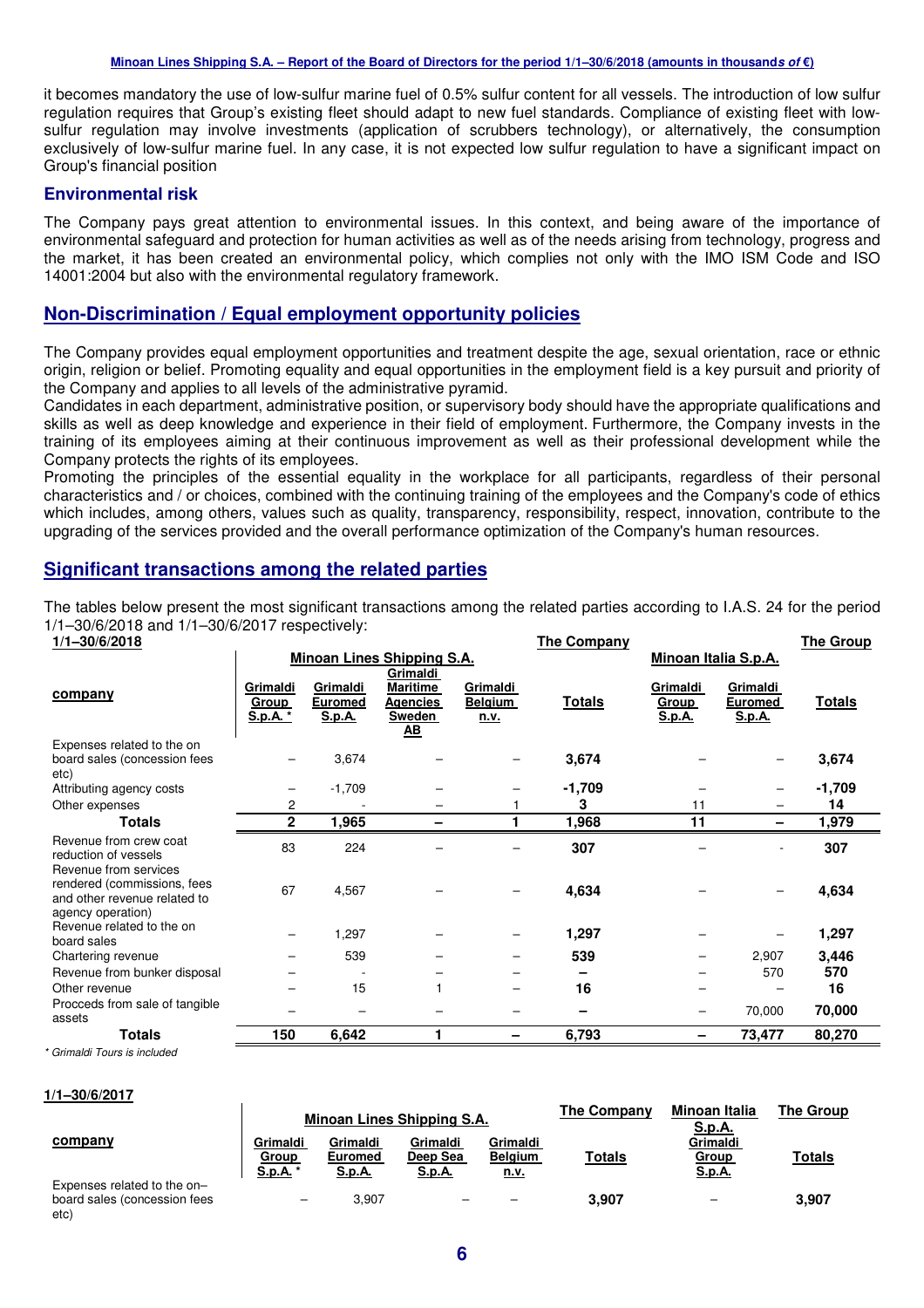| Minoan Lines Shipping S.A. – Report of the Board of Directors for the period 1/1–30/6/2018 (amounts in thousands of $\epsilon$ ) |
|----------------------------------------------------------------------------------------------------------------------------------|
|----------------------------------------------------------------------------------------------------------------------------------|

| Attributing costs related to<br>agency operation                                                          |      | $-1,227$ | $-110$ | $-1,337$ |    | $-1,337$ |
|-----------------------------------------------------------------------------------------------------------|------|----------|--------|----------|----|----------|
| Other expenses                                                                                            | $-2$ | $-7$     |        | -8       | 10 | 2        |
| <b>Totals</b>                                                                                             | $-2$ | 2,673    | $-110$ | 2,562    | 10 | 2,572    |
| Revenue from crew coat<br>reduction of vessels                                                            |      | 240      |        | 240      |    | 240      |
| Revenue from services rendered<br>(commissions, fees and other<br>revenue related to agency<br>operation) | 62   | 4,616    | 26     | 4,704    |    | 4,704    |
| Revenue related to the on-<br>board sales                                                                 |      | 321. ا   |        | 1,321    |    | 1,321    |
| Revenue from bunker disposal                                                                              | 318  | 275      |        | 593      |    | 593      |
| <b>Totals</b>                                                                                             | 380  | 6,452    | 26     | 6,858    |    | 6,858    |

\* Grimaldi Tours is included

The aforementioned transactions were made at arm's length.

Here below the most significant outstanding balances on 30/6/2018 and 31/12/2017 between the related parties are presented:

| 30/6/2018                                  |                               |                                      | <b>The Company</b>                                                     |                                  |                            | <b>The Group</b> |                  |
|--------------------------------------------|-------------------------------|--------------------------------------|------------------------------------------------------------------------|----------------------------------|----------------------------|------------------|------------------|
|                                            |                               | <b>Minoan Lines</b><br>Shipping S.A. |                                                                        |                                  | Minoan Italia<br>S.p.A.    |                  |                  |
| company                                    | Grimaldi<br>Group             | Grimaldi<br><b>Euromed</b>           | <u>Totals</u>                                                          | Grimaldi<br>Group                | Grimaldi<br><b>Euromed</b> | <b>Totals</b>    |                  |
| due from<br>payable to                     | S.p.A. *<br>329               | <u>S.p.A.</u><br>2,623               | 329<br>2,623                                                           | <u>S.p.A.</u><br>10              | <u>S.p.A.</u><br>69        | 398<br>2,633     |                  |
| * Grimaldi Tours is included<br>31/12/2017 |                               |                                      |                                                                        |                                  | <b>The Company</b>         |                  | <b>The Group</b> |
| company                                    | Grimaldi<br>Group<br>S.p.A. * | Grimaldi<br><b>Euromed</b><br>S.p.A. | <b>Minoan Lines</b><br>Shipping S.A.<br>Grimaldi<br>Deep Sea<br>S.p.A. | <b>Finnlines</b><br>$P_{\rm LC}$ | <b>Totals</b>              |                  | <b>Totals</b>    |

due from 29 1,243 49 – **1,321 1,321**

payable to – – – 13 **13 13** payable to<br>Grimaldi Tours is included

#### **Compensations to Directors and members of the Board of Directors**

The short–term compensations of the Company to Directors and members of the Board of Directors are presented on the table below:

|                             | 30/6/2018 | 30/6/2017 |
|-----------------------------|-----------|-----------|
| Executive directors         | 214       | 261       |
| $Non - executive$ directors | 170       | 104       |
| Management                  | 423       | 413       |
| Totals                      | 807       | 778       |

Of the total remunerations above, an amount of  $\epsilon$  67 and  $\epsilon$  63 remains unpaid as of 30/6/2018 and 30/6/2017 respectively. Moreover, for the period ended June 30<sup>th</sup> 2018, the Company concluded commercial transactions with B.o.D. members amounting to € 88, of which an amount of € 201 was receivable and an amount of € 6 was payable, as of 30/6/2018. Finally, for the period 1/1-30/6/2018, transactions with relatives of the management and of executives amounted to € 109, while it was unpaid the amount of €7, as of 30/6/2018. The nature of these transactions was mainly labour (payroll) and commercial cooperation (compensation for goods and services received)

#### **Board of Directors – Size and Composition**

The Ordinary General Shareholders' Meeting of 22/6/2017 elected the members of the current Board of Directors of the Company, and also the members of the Audit Committee. The elected on 22/6/2017 B.o.D consists of nine (9) members, of which on 30/6/2018 were two executive, five non-executive members and two independent non-executive members. The executive members are occupied in the company or serve it by exerting administrative duties. The non-executive members of the B.o.D. do not exert administrative duties. Moreover, 3 members of the Audit Committee meet the conditions as independent in the sense of the provisions of Law 3016/2002 and have no relationship of dependence with the Company or its affiliated persons, as required by art. 44 par. 1 of Law 4449/2017.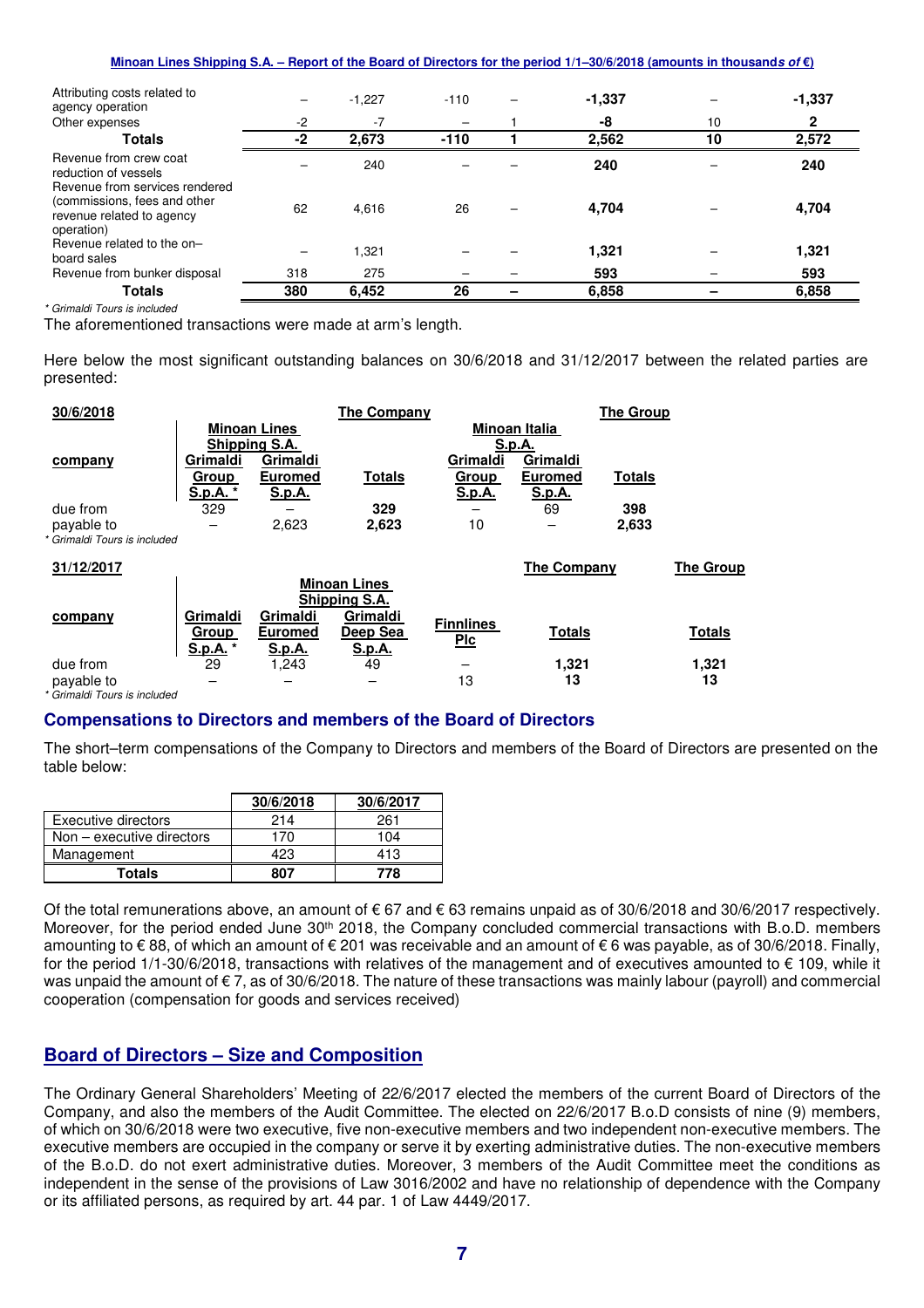| <b>Name</b>              | <b>Status</b>                                                             | <b>Starting</b><br>of tenure | <b>Expiry of</b><br>tenure |
|--------------------------|---------------------------------------------------------------------------|------------------------------|----------------------------|
| 1. Emanuele Grimaldi     | Chairman - Executive member                                               | 22/6/2017                    | G.A. of 2021               |
| 2. Michael Hatzakis      | Vice Chairman - Non-executive member & member of the Audit Committee      | 22/6/2017                    | G.A. of 2021               |
| 3. Antonis Maniadakis    | Managing Director - Executive member                                      | 22/6/2017                    | G.A. of 2021               |
| 4. Gianluca Grimaldi     | Non-executive member                                                      | 22/6/2017                    | G.A. of 2021               |
| 5. Paul Kyprianou        | Non-executive member & member of the Audit Committee                      | 22/6/2017                    | G.A. of 2021               |
| 6. Diego Pacella         | Non-executive member & member of the Audit Committee                      | 22/6/2017                    | G.A. of 2021               |
| 7. Mario Fuduli          | Non-executive member                                                      | 22/6/2017                    | G.A. of 2021               |
| 8. Constantine Mamalakis | Non-executive member - independent member & member of the Audit Committee | 22/6/2017                    | G.A. of 2021               |
| 9. George Papageorgiou   | Non-executive member – independent member & member of the Audit Committee | 22/6/2017                    | G.A. of 2021               |

#### **Heraklion, September 17th, 2018 For and on behalf of the B.o.D.**

**The Chairman of the B.o.D.** 

**The Managing Director** 

**Emanuele Grimaldi Pass Nο IT / ΑΑ 2179472 ID C Nο AI 944699**

**Antonios Maniadakis**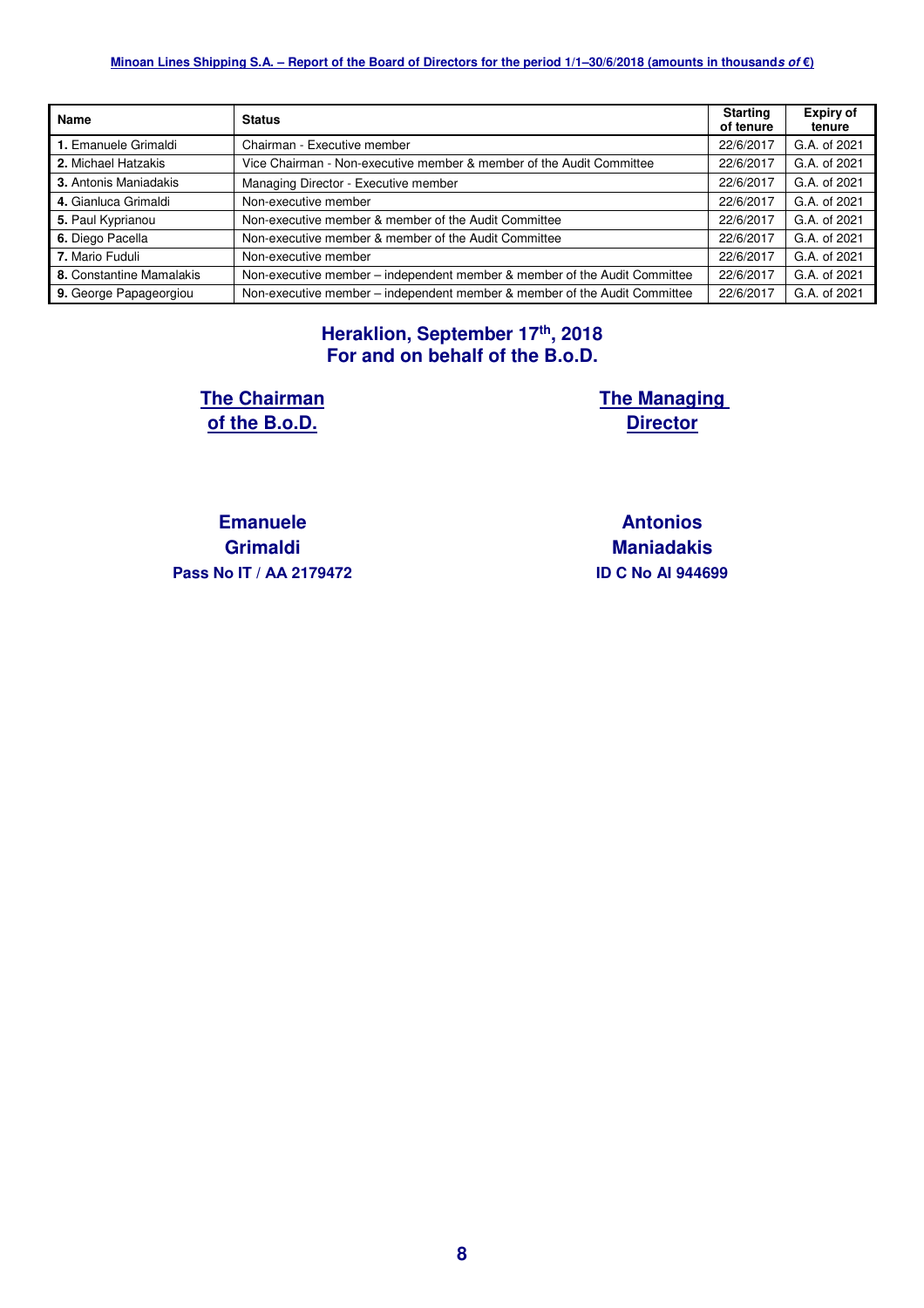

### **[Translation from the original text in Greek]**

#### **Report on Review of six-month financial report To the Board of directors of «MINOAN LINES SHIPPING S.A.»**

#### **Introduction**

We have reviewed the accompanying condensed company and consolidated statement of financial position of «MINOAN LINES SHIPPING S.A.» (the "Company"), as of 30 June 2018 and the related condensed company and consolidated statements of profit or loss and other comprehensive income, changes in equity and cash flow statements for the six-month period then ended, with the selected explanatory notes that comprise the interim condensed financial information and the other data of the six-month financial report. Management is responsible for the preparation and presentation of this condensed interim financial information in accordance with International Financial Reporting Standards as they have been adopted by the European Union and applied to interim financial reporting (International Accounting Standard "IAS 34") and of the other data of the six-month financial report. Our responsibility is to express a conclusion on this six-month financial report based on our review.

#### **Scope of Review**

We conducted our review in accordance with International Standard on Review Engagements 2410, "Review of Interim Financial Information Performed by the Independent Auditor of the Entity". A review of interim financial information consists of making inquiries, primarily of persons responsible for financial and accounting matters, and applying analytical and other review procedures. A review is substantially less in scope than an audit conducted in accordance with International Standards on Auditing, as they have been transposed into Greek Law and consequently does not enable us to obtain assurance that we would become aware of all significant matters that might be identified in an audit. Accordingly, we do not express an audit opinion.

#### **Conclusion**

Based on our review, nothing has come to our attention that causes us to believe that the accompanying interim financial information is not prepared, in all material respects, in accordance with IAS 34, and the other data of the six-month financial report in accordance with article 5 of Law 3556/2007.



PricewaterhouseCoopers S.A. 268 Kifissias Avenue Despina Marinou 152 32 Halandri, Greece SOEL Reg. No.17681 SOEL Reg. No. 113

 Athens, 18 September 2018 **PWC** The Certified Auditor

*PricewaterhouseCoopers SA, 268 Kifissias Avenue, 15232 Halandri, Greece T: +30 210 6874400, F: +30 210 6874444, www.pwc.gr* 

*260 Kifissias Avenue & Kodrou Str., 15232 Halandri, T: +30 210 6874400, F:+30 210 6874444 17 Ethnikis Antistassis Str., 55134 Thessaloniki, T: +30 2310 488880, F: +30 2310 459487*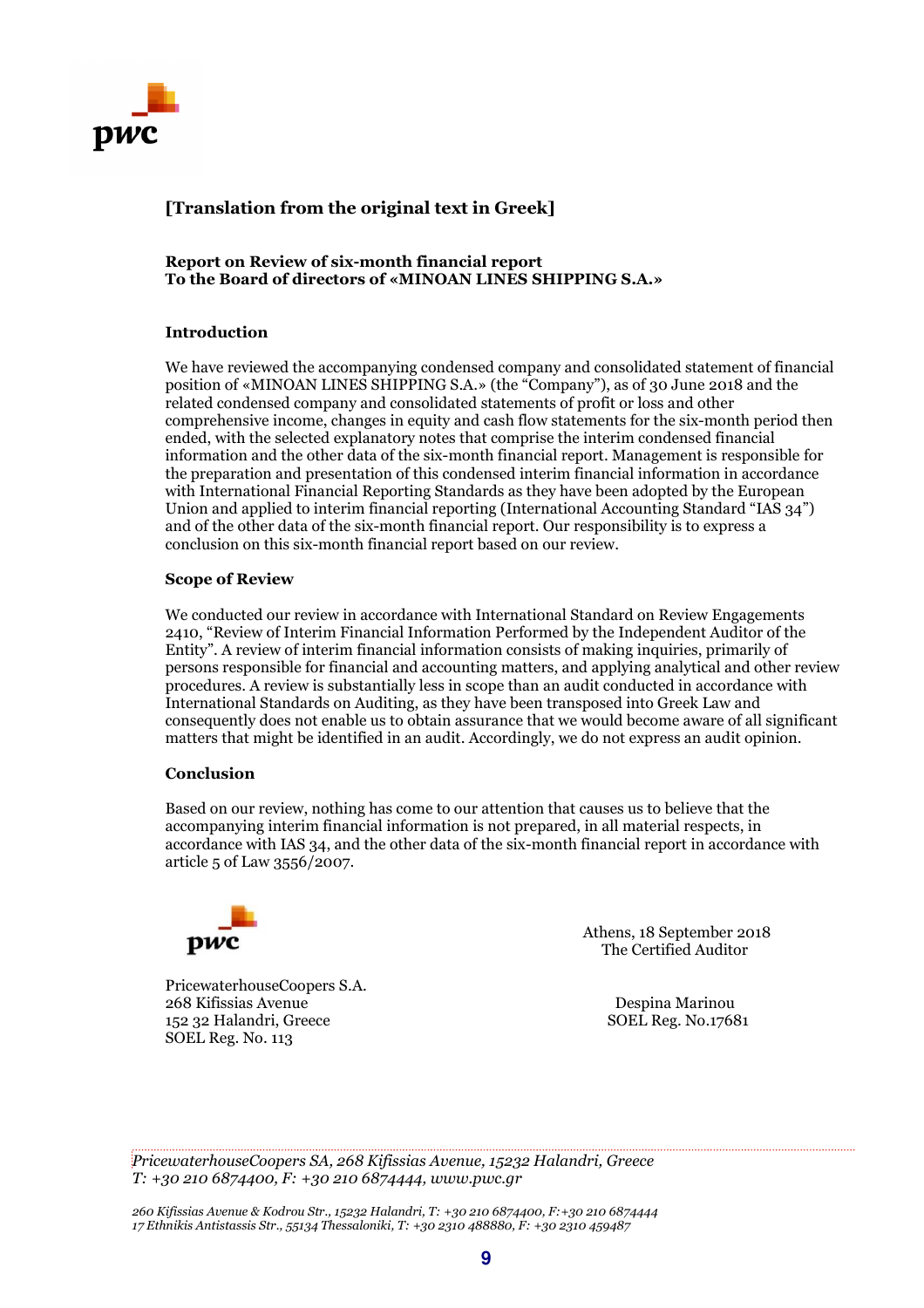

# **Condensed interim Company stand–alone and consolidated financial statements for the period ended June 30th 2018 (1/1–30/6/2018)**

# **IN ACCORDANCE WITH INTERNATIONAL FINANCIAL REPORTING STANDARDS as adopted by the European Union**

The condensed interim Company stand–alone and consolidated financial statements were approved by the Company's Board of Directors' meeting on **September 17th, 2018** and have been published to the electronic address **www.minoan.gr**. It is noted that the published, in the press, condensed financial data aim to provide the user with general information of the Company's and Group's financial results and position, according to International Financial Reporting Standards.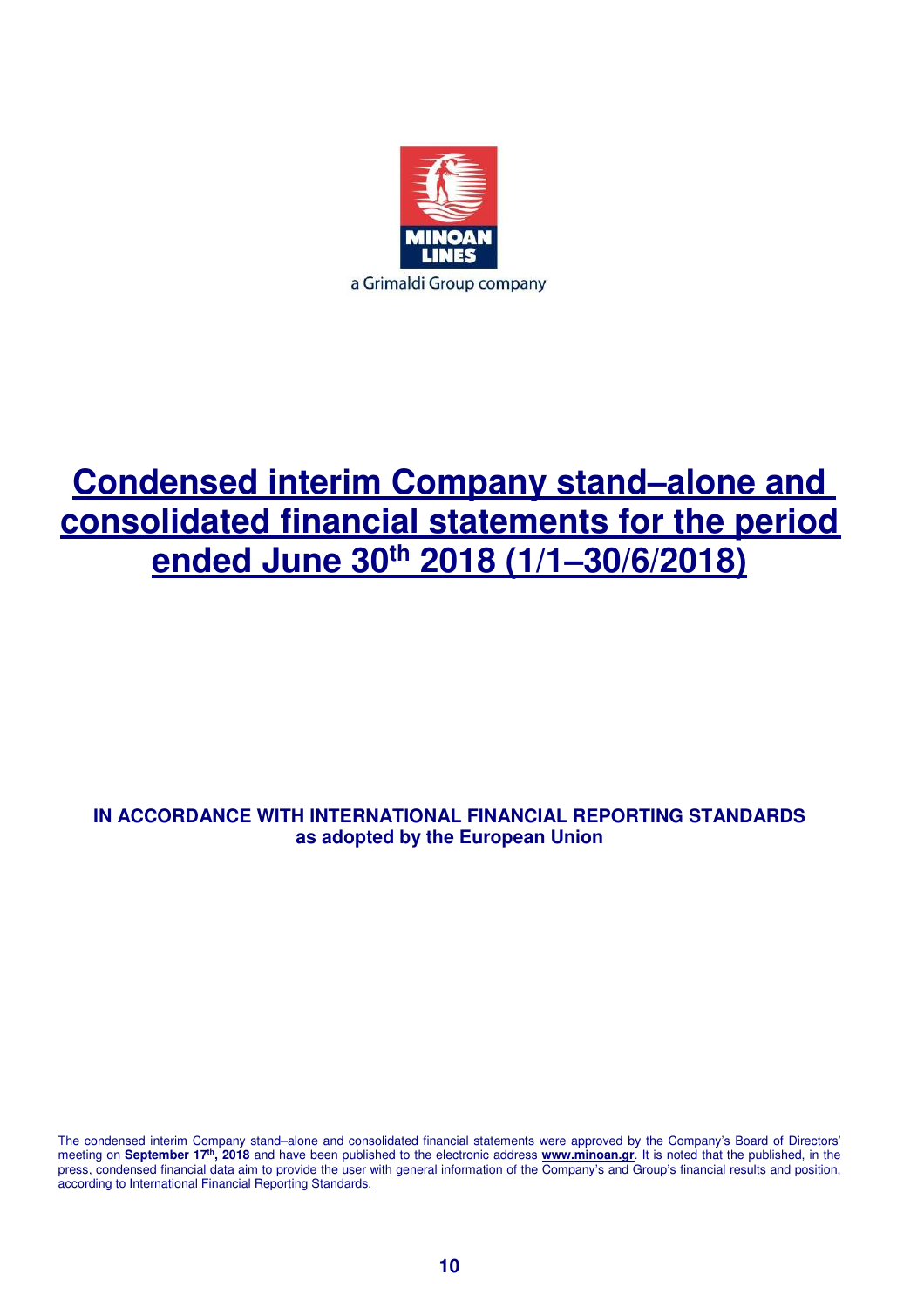| <b>Table of Contents</b> |                                                                                                                                                             | Page |
|--------------------------|-------------------------------------------------------------------------------------------------------------------------------------------------------------|------|
|                          | <b>Condensed interim statement of comprehensive income</b>                                                                                                  | 13   |
|                          | <b>Condensed interim statement of financial position</b>                                                                                                    | 14   |
|                          | <b>Condensed interim statement of changes in equity</b>                                                                                                     | 15   |
|                          | Condensed interim consolidated statement of changes in equity                                                                                               | 16   |
|                          | <b>Condensed interim statement of cash flows</b>                                                                                                            | 17   |
|                          | Notes to the condensed interim Company stand–alone and consolidated<br>financial statements for the period ended June 30 <sup>th</sup> 2018 (1/1-30/6/2018) |      |
| <b>Note</b>              |                                                                                                                                                             |      |
| 1                        | <b>General Company's information</b>                                                                                                                        | 18   |
| $\overline{2}$           | <b>Basis of preparation of the Financial Statements</b>                                                                                                     | 18   |
| 2.1                      | <b>Statement of compliance</b>                                                                                                                              | 18   |
| 2.2                      | <b>Use of estimates</b>                                                                                                                                     | 18   |
| 3                        | <b>Significant accounting policies</b>                                                                                                                      | 19   |
| 3.1                      | <b>Tangible and intangible assets</b>                                                                                                                       | 19   |
| 3.2                      | <b>Change in accounting policies</b>                                                                                                                        | 19   |
| 3.3                      | New standards, interpretations and amendments of existing standards                                                                                         | 20   |
| 4                        | <b>Financial risk management</b>                                                                                                                            | 21   |
| 4.1                      | <b>General</b>                                                                                                                                              | 21   |
| 4.2                      | <b>Macroeconomic conditions in Greece-Capital controls</b>                                                                                                  | 21   |
| 4.3                      | <b>Liquidity risk</b>                                                                                                                                       | 21   |
| 4.4                      | <b>Credit risk</b>                                                                                                                                          | 22   |
| 4.5                      | <b>Market conditions risk</b>                                                                                                                               | 22   |
| 4.5.1                    | <b>Currency risk</b>                                                                                                                                        | 22   |
| 4.6                      | <b>Supply chains</b>                                                                                                                                        | 22   |
| 4.7                      | <b>Fuel price</b>                                                                                                                                           | 22   |
| 4.8                      | <b>Compliance with new Regulation</b>                                                                                                                       | 22   |
| 4.9                      | <b>Environmental risk</b>                                                                                                                                   | 23   |
| 4.10                     | <b>Fair value estimation</b>                                                                                                                                | 23   |
| 5                        | <b>Revenue</b>                                                                                                                                              | 23   |
| 6                        | <b>Cost of sales</b>                                                                                                                                        | 23   |
| 7                        | <b>Other operating income</b>                                                                                                                               | 24   |
| 8                        | <b>Selling expenses</b>                                                                                                                                     | 24   |
| $\boldsymbol{9}$         | <b>Administrative expenses</b>                                                                                                                              | 24   |
| 10                       | <b>Other operating expenses</b>                                                                                                                             | 24   |
| 11                       | <b>Dividends income from subsidiaries</b>                                                                                                                   | 24   |
| 12                       | <b>Income tax</b>                                                                                                                                           | 24   |
| 13                       | <b>Earnings per share</b>                                                                                                                                   | 24   |
| 14                       | <b>Tangible and intangible assets</b>                                                                                                                       | 25   |
| 15                       | <b>Investment property</b>                                                                                                                                  | 26   |
| 16                       | <b>Investments in subsidiaries</b>                                                                                                                          | 26   |
| 17                       | Other non-current financial assets                                                                                                                          | 26   |
| 18                       | Other long term assets-receivables                                                                                                                          | 27   |
| 19                       | <b>Inventories</b>                                                                                                                                          | 27   |
| 20                       | <b>Trade and Other receivables-Other current assets</b>                                                                                                     | 27   |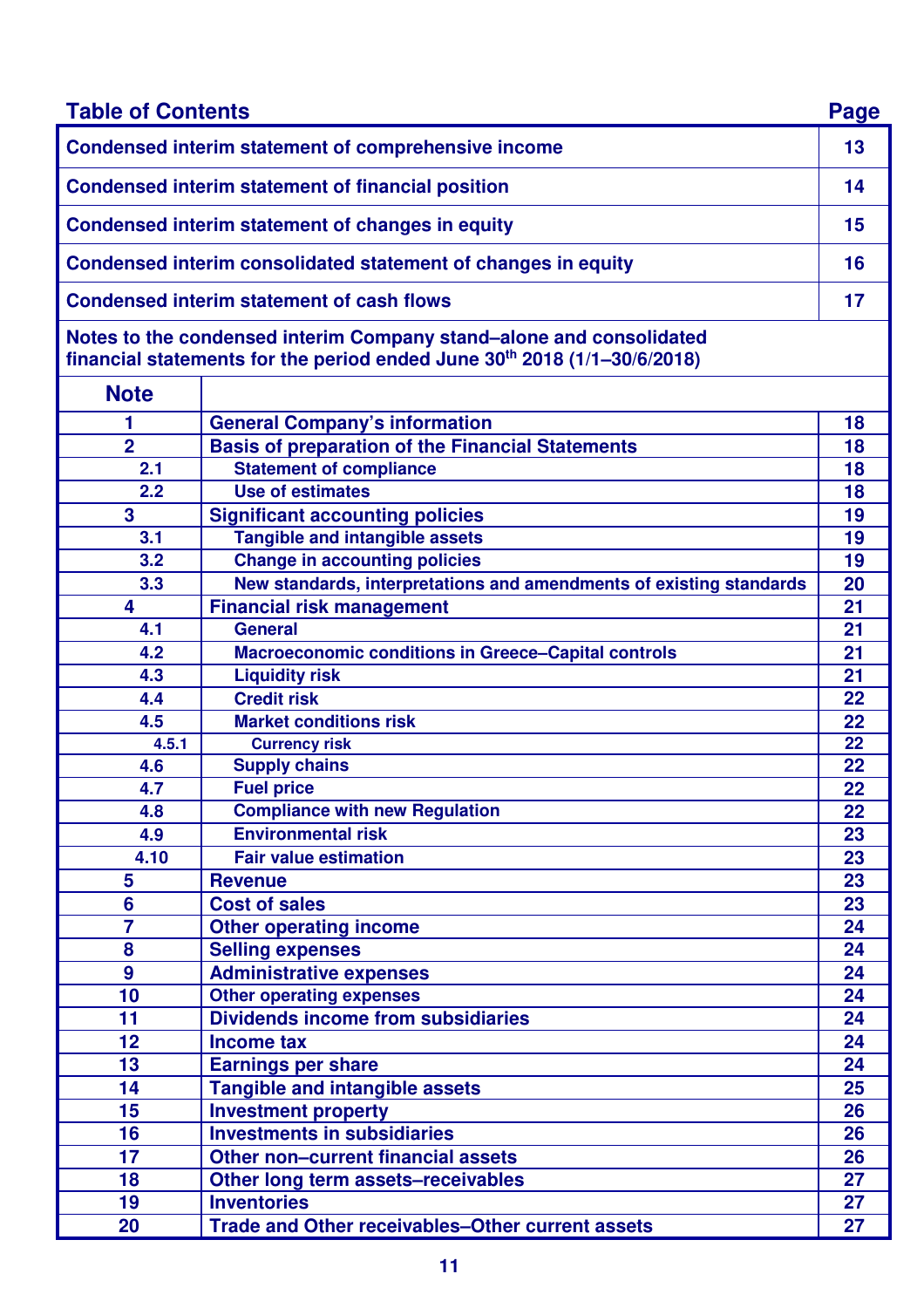| <b>Note</b> |                                                         | Page |
|-------------|---------------------------------------------------------|------|
| 21          | <b>Cash and Cash equivalents</b>                        | 28   |
| 22          | <b>Share capital</b>                                    | 28   |
| 23          | <b>Loans-Short term bank borrowings</b>                 | 28   |
| 24          | <b>Operating segments</b>                               | 28   |
| 25          | <b>Related party transactions</b>                       | 29   |
| 25.1        | <b>Group of ultimate parent company</b>                 | 29   |
| 25.2        | <b>Subsidiaries</b>                                     | 31   |
| 25.3        | <b>Members of the Board of Directors and management</b> | 31   |
| 26          | <b>Offsetting of financial assets and liabilities</b>   | 31   |
| 27          | <b>Contingent liabilities</b>                           | 32   |
| 28          | <b>Subsequent events</b>                                | 32   |

**The impact of the adoption of IFRS 9 and IFRS 15 was recognized in the "Retained Earnings" without adjusting the comparative figures for 2017 (note 3.2)**

**The amounts of the condensed interim financial statements are presented in thousands of € unless explicitly stated otherwise. Any last digit discrepancies are due to rounding of the figures.**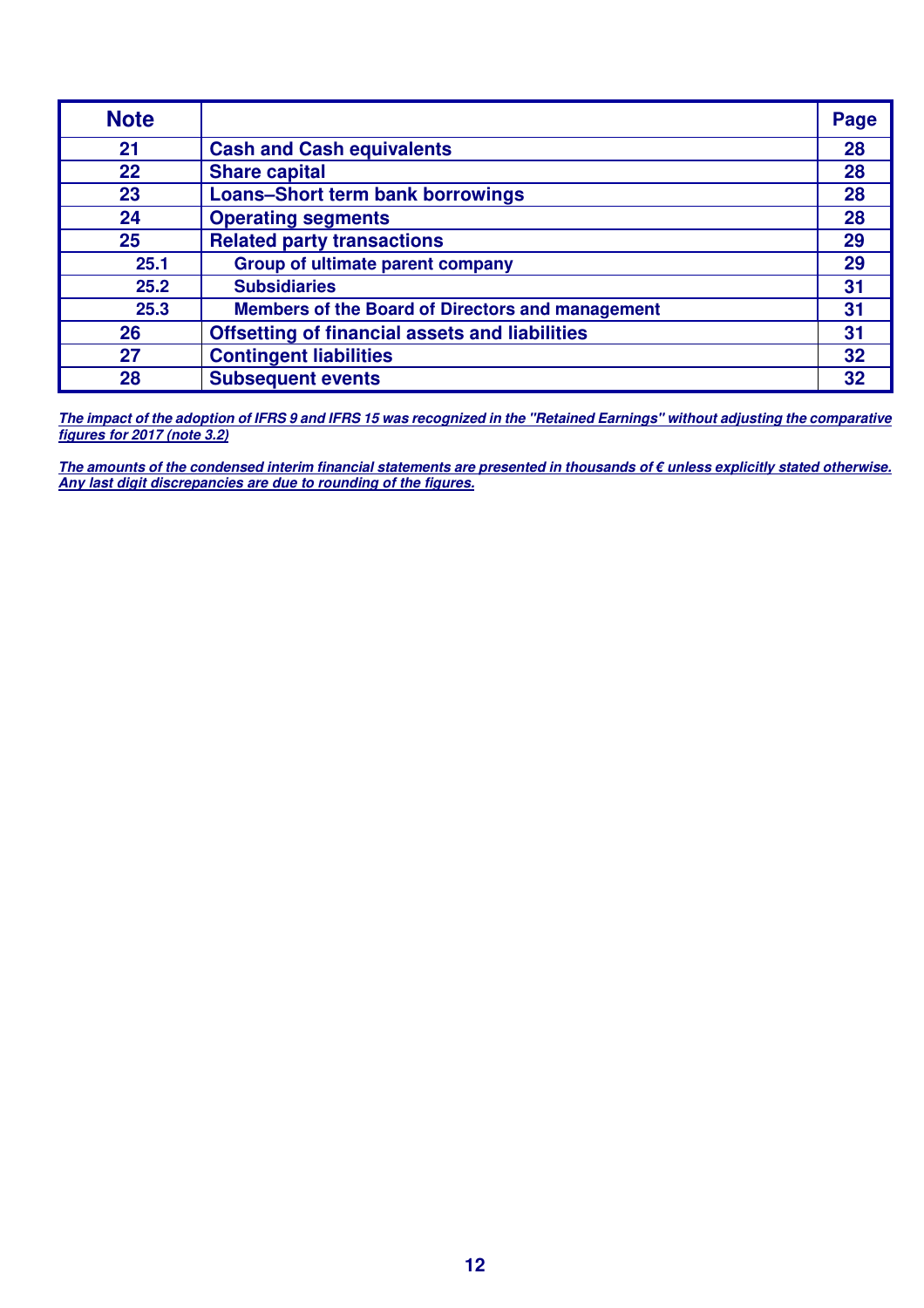# **CONDENSED INTERIM STATEMENT OF COMPREHENSIVE INCOME**

|                                                                                                                       | <b>Note</b><br><b>The Group</b> |                   |                   | <b>The Company</b> |                   |  |
|-----------------------------------------------------------------------------------------------------------------------|---------------------------------|-------------------|-------------------|--------------------|-------------------|--|
|                                                                                                                       |                                 | $1/1 - 30/6/2018$ | $1/1 - 30/6/2017$ | $1/1 - 30/6/2018$  | $1/1 - 30/6/2017$ |  |
| <b>Continuing operations</b>                                                                                          |                                 |                   |                   |                    |                   |  |
| Revenue                                                                                                               | 5                               | 35,903            | 35,497            | 32,490             | 30,362            |  |
| Cost of sales                                                                                                         | 6                               | $-26,572$         | $-25,519$         | $-24,705$          | $-22,743$         |  |
| <b>Gross Profit</b>                                                                                                   |                                 | 9,331             | 9,978             | 7,785              | 7,619             |  |
| Other operating income                                                                                                | $\overline{7}$                  | 1,652             | 1,101             | 137                | 1,101             |  |
| Selling expenses                                                                                                      | 8                               | $-5,086$          | $-5,066$          | $-5,079$           | $-5,008$          |  |
| <b>Administrative expenses</b>                                                                                        | 9                               | $-2,898$          | $-3,180$          | $-2,856$           | $-3,164$          |  |
| Other operating expenses                                                                                              | 10                              | $-267$            | $-198$            | $-266$             | $-196$            |  |
| <b>Operating Profit before financing costs</b>                                                                        |                                 | 2,732             | 2,635             | $-279$             | 352               |  |
| Finance income                                                                                                        |                                 | 117               | 36                | 55                 | 27                |  |
| <b>Finance expenses</b>                                                                                               |                                 | $-888$            | $-890$            | $-888$             | $-890$            |  |
| <b>Net finance results</b>                                                                                            |                                 | $-771$            | $-854$            | $-833$             | $-863$            |  |
| Dividend received                                                                                                     | 11                              | ÷                 |                   | 4,638              | 4,274             |  |
| Profit of the period before taxes                                                                                     |                                 | 1,961             | 1,781             | 3,526              | 3,763             |  |
| Income tax                                                                                                            | 12                              | $-107$            | $-118$            |                    |                   |  |
| Profit of the period after taxes from continuing<br>operations                                                        |                                 | 1,854             | 1,663             | 3,526              | 3,763             |  |
| Profit of the period after taxes from discontinued operations                                                         |                                 |                   | $-78$             |                    | -78               |  |
| Profit of the period after taxes (a)                                                                                  |                                 | 1,854             | 1,585             | 3,526              | 3,685             |  |
|                                                                                                                       |                                 |                   |                   |                    |                   |  |
| Other comprehensive income of the period after taxes (b)                                                              |                                 |                   |                   |                    |                   |  |
| Total comprehensive income of the period after                                                                        |                                 |                   |                   |                    |                   |  |
| taxes $(a) + (b)$                                                                                                     |                                 | 1,854             | 1,585             | 3,526              | 3,685             |  |
| The Profit of the period after taxes is attributable to:<br>Owners of the parent company<br>Non-controlling Interests |                                 | 1,854             | 1,585             | 3,526              | 3,685             |  |
| Profit of the period after taxes (a)                                                                                  |                                 | 1,854             | 1,585             | 3,526              | 3,685             |  |
| The total comprehensive income of the period after                                                                    |                                 |                   |                   |                    |                   |  |
| taxes is attributable to:<br><b>Owners of the parent</b><br>Non-controlling interests                                 |                                 | 1,854             | 1,585             | 3,526              | 3,685             |  |
| Total comprehensive income of the period after<br>taxes $(a) + (b)$                                                   |                                 | 1,854             | 1,585             | 3,526              | 3,685             |  |
| Basic Earnings of the period after taxes per share<br>(in $\epsilon$ )                                                |                                 |                   |                   |                    |                   |  |
| from continuing operations                                                                                            |                                 | 0.0173            | 0.0155            | 0.0330             | 0.0352            |  |
| from discontinued operations                                                                                          |                                 |                   | $-0.0007$         |                    | $-0.0007$         |  |
| <b>Total Basic Earnings per share after taxes</b>                                                                     | 13                              | 0.0173            | 0.0148            | 0.0330             | 0.0344            |  |

**\* The impact of the adoption of IFRS 9 and IFRS 15 was recognized in the "Retained Earnings" without adjusting the comparative figures for 2017 (note 3.2)**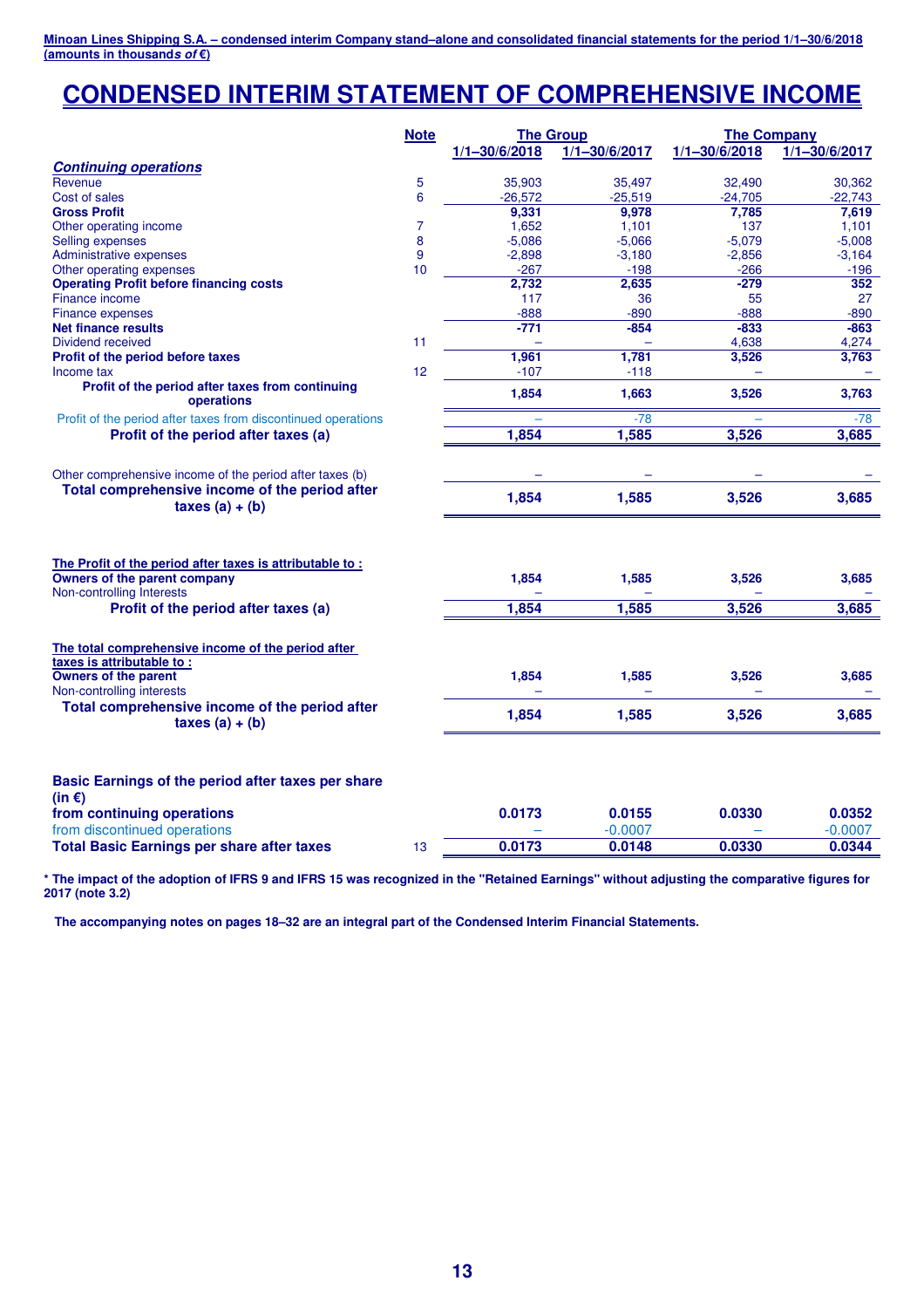# **CONDENSED INTERIM STATEMENT OF FINANCIAL POSITION**

|                                                           | <b>Note</b> | <b>The Group</b> |            |           | <b>The Company</b> |
|-----------------------------------------------------------|-------------|------------------|------------|-----------|--------------------|
|                                                           |             | 30/6/2018        | 31/12/2017 | 30/6/2018 | 31/12/2017         |
| <b>Assets</b>                                             |             |                  |            |           |                    |
| <b>Non-current assets</b>                                 |             |                  |            |           |                    |
| Tangible and related intagible assets                     | 14          | 248,428          | 292,067    | 246,113   | 154,970            |
| Intangible assets                                         | 14          | 126              | 138        | 126       | 138                |
| Investment property                                       | 15          | 1,155            | 1,176      | 1,155     | 1,176              |
| Investments in subsidiaries                               | 16          |                  |            | 11,223    | 125,643            |
| Other non-current financial assets                        | 17          | 107              | 83,414     | 107       | 83,414             |
| Other long term assets-receivables                        | 18          | 13,219           | 13,276     | 13,219    | 13,276             |
| <b>Total non-current assets</b>                           |             | 263,035          | 390,071    | 271,943   | 378,617            |
| <b>Current assets</b>                                     |             |                  |            |           |                    |
| Inventories                                               | 19          | 3,142            | 2,476      | 3,142     | 2,476              |
| Trade and other receivables                               | 20          | 14,082           | 13,002     | 14,015    | 19,587             |
| Other current assets                                      | 20          | 1,977            | 570        | 1,971     | 506                |
| Cash and cash equivalents                                 | 21          | 31,209           | 33,839     | 12,672    | 27,389             |
| <b>Total current assets</b>                               |             | 50.410           | 49.887     | 31,800    | 49,958             |
| <b>Total Assets</b>                                       |             | 313,445          | 439,958    | 303,743   | 428,575            |
| <b>Equity and liabilities</b>                             |             |                  |            |           |                    |
| <b>Equity</b>                                             |             |                  |            |           |                    |
| Share capital                                             | 22          | 240,705          | 240,705    | 240,705   | 240,705            |
| Share premium                                             |             | 25,744           | 25.744     | 25.744    | 25,744             |
| Other reserves                                            |             | 14,062           | 13,818     | 13,108    | 13,108             |
| <b>Retained earnings</b>                                  |             | 5,624            | 4,044      | $-2,361$  | $-5,857$           |
| Total Equity attributable to equity holders of the parent |             | 286,135          | 284,311    | 277,196   | 273,700            |
| Non-controlling interests                                 |             |                  |            |           |                    |
| <b>Total equity</b>                                       |             | 286,135          | 284,311    | 277,196   | 273,700            |
| <b>Non-current liabilities</b>                            |             |                  |            |           |                    |
| Loans                                                     | 23          |                  | 125,221    |           | 125,221            |
| Deferred tax liabilities                                  | 12          |                  | 179        |           |                    |
| Retirement benefit obligations                            |             | 1,400            | 1,420      | 1,400     | 1,420              |
| Other provisions                                          |             | 186              | 188        | 186       | 188                |
| <b>Total Non-current liabilities</b>                      |             | 1,586            | 127,008    | 1,586     | 126,829            |
| <b>Current liabilities</b>                                |             |                  |            |           |                    |
| Loans-current portion of long term loans                  | 23          |                  | 13,818     |           | 13,818             |
| Income tax obligations                                    |             | 270              |            |           |                    |
| contractual obligations                                   |             | 7,009            |            | 7.009     |                    |
| Trade and other payables                                  |             | 18,445           | 14,821     | 17,952    | 14,228             |
| <b>Total Current liabilities</b>                          |             | 25,724           | 28,639     | 24,961    | 28,046             |
| <b>Total liabilities</b>                                  |             | 27,310           | 155,647    | 26,547    | 154,875            |
| <b>Total equity and liabilities</b>                       |             | 313,445          | 439,958    | 303,743   | 428,575            |

**\* The impact of the adoption of IFRS 9 and IFRS 15 was recognized in the "Retained Earnings" without adjusting the comparative figures for 2017 (note 3.2)**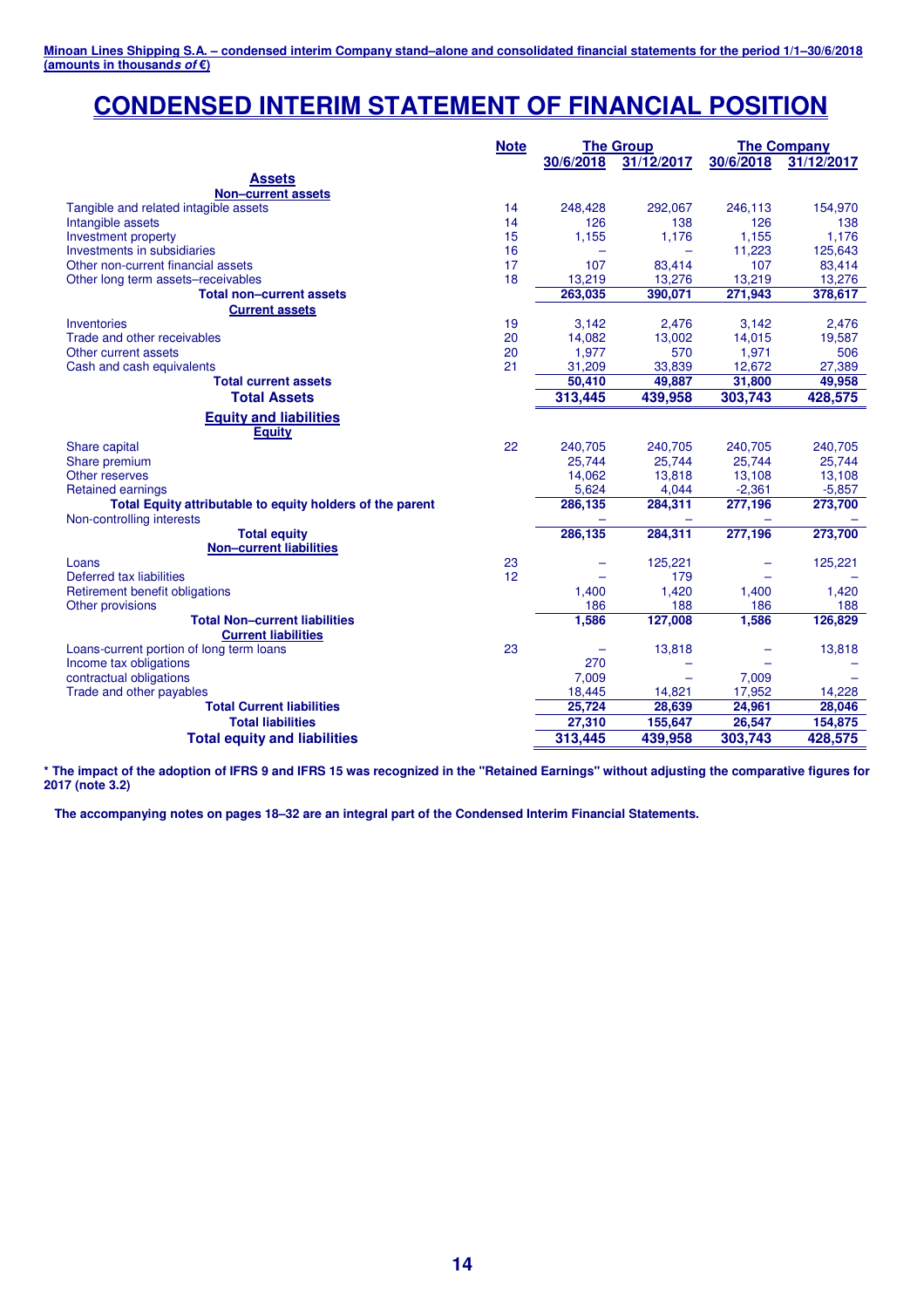# **CONDENSED INTERIM STATEMENT OF CHANGES IN EQUITY**

| <b>Note</b> | <b>Share</b><br><b>Capital</b> | <b>Share</b><br><b>Premium</b> | <b>Other</b><br><b>Reserves</b> | <b>Retained</b><br><b>Earnings</b> | <u>Total</u><br><b>Equity</b> |
|-------------|--------------------------------|--------------------------------|---------------------------------|------------------------------------|-------------------------------|
|             | 240,705                        | 25,744                         | 13,073                          | $-9,705$                           | 269,817                       |
|             |                                |                                |                                 |                                    |                               |
|             |                                |                                |                                 | 3,685                              | 3,685                         |
|             |                                |                                |                                 |                                    |                               |
|             |                                |                                |                                 | 3,685                              | 3,685                         |
|             | 240,705                        | 25,744                         | 13,073                          | $-6,020$                           | 273,502                       |
|             | 240,705                        | 25,744                         | 13,108                          | $-5,857$<br>$-30$                  | 273,700<br>-30                |
|             | 240,705                        | 25,744                         | 13,108                          | $-5,887$                           | 273,670                       |
|             |                                |                                |                                 |                                    |                               |
|             |                                |                                |                                 | 3,526                              | 3,526                         |
|             |                                |                                |                                 |                                    |                               |
|             |                                |                                |                                 | 3,526                              | 3,526                         |
|             | 240,705                        | 25,744                         | 13,108                          | $-2,361$                           | 277,196                       |
|             | 3.2                            |                                |                                 |                                    |                               |

**\* The impact of the adoption of IFRS 9 and IFRS 15 was recognized in the "Retained Earnings" without adjusting the comparative figures for 2017 (note 3.2)**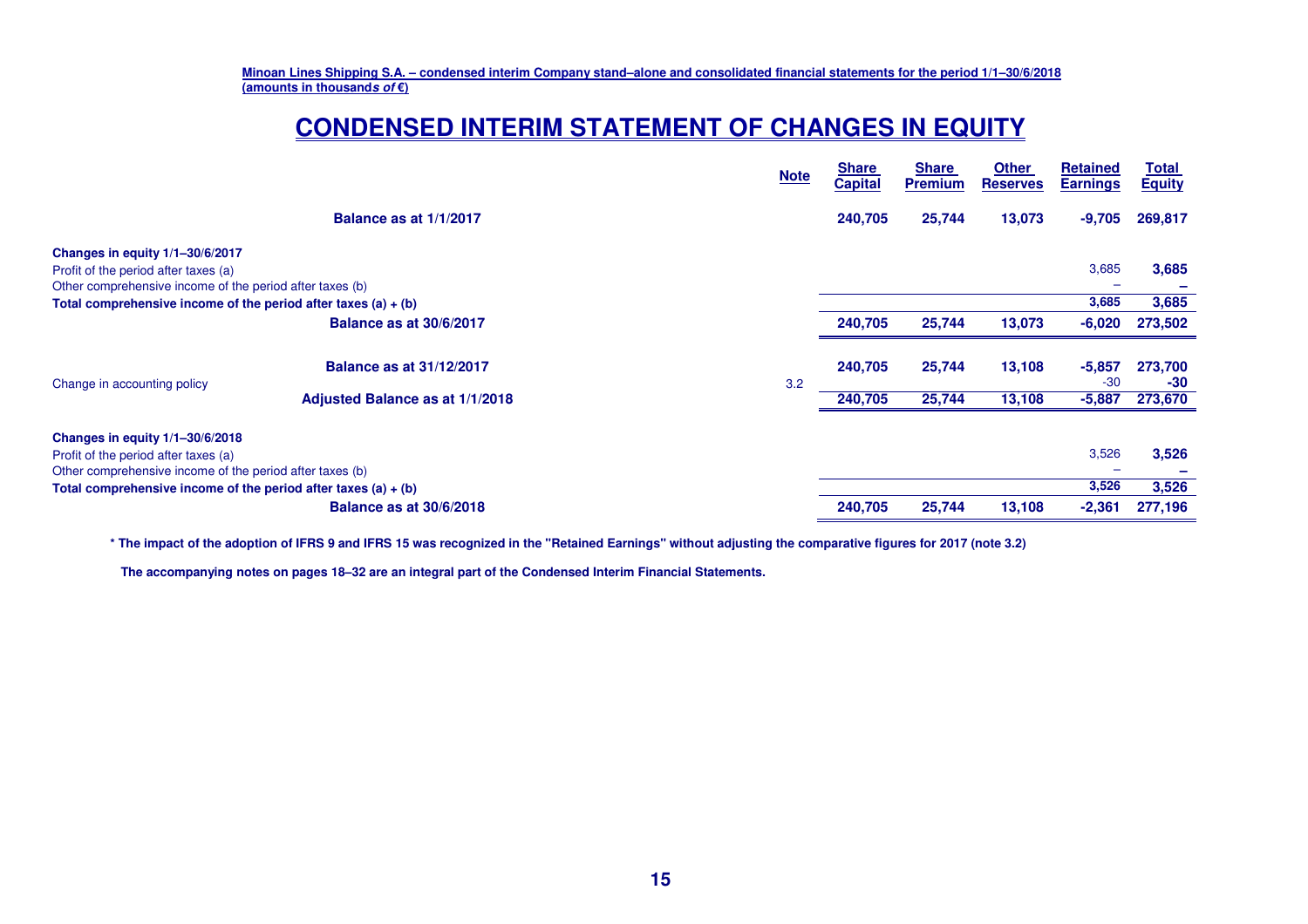# **CONDENSED INTERIM CONSOLIDATED STATEMENT OF CHANGES IN EQUITY**

|                                                                                                                              | Attributed to owners of the parent company |                                |                                |                                 |                                    |                                                |                                                |                               |
|------------------------------------------------------------------------------------------------------------------------------|--------------------------------------------|--------------------------------|--------------------------------|---------------------------------|------------------------------------|------------------------------------------------|------------------------------------------------|-------------------------------|
|                                                                                                                              | <b>Note</b>                                | <b>Share</b><br><b>Capital</b> | <b>Share</b><br><b>Premium</b> | <b>Other</b><br><b>Reserves</b> | <b>Retained</b><br><b>Earnings</b> | Total<br><b>Shareholders'</b><br><b>Equity</b> | <u>Non-</u><br>controlling<br><b>interests</b> | <b>Total</b><br><b>Equity</b> |
| Balance as at 1/1/2017                                                                                                       |                                            | 240,705                        | 25,744                         | 13,558                          | 188                                | 280,195                                        | $\qquad \qquad \blacksquare$                   | 280,195                       |
| Changes in equity 1/1-30/6/2017<br>Transfer between retained earnings and other reserves (ordinary reserve)                  |                                            |                                |                                | 225                             | $-225$                             |                                                |                                                |                               |
| Profit of the period after taxes (a)<br>Other comprehensive income of the period after taxes (b)                             |                                            |                                |                                |                                 | 1,585                              | 1,585                                          | -<br>-                                         | 1,585                         |
| Total comprehensive income of the period after taxes $(a) + (b)$                                                             |                                            |                                |                                |                                 | 1,585                              | 1,585                                          | ÷                                              | 1,585                         |
| <b>Balance as at 30/6/2017</b>                                                                                               |                                            | 240,705                        | 25,744                         | 13,783                          | 1,548                              | 281,780                                        | -                                              | 281,780                       |
| <b>Balance as at 31/12/2017</b><br>Change in accounting policy<br>Adjusted Balance as at 1/1/2018                            | 3.2                                        | 240,705                        | 25,744                         | 13,818                          | 4,044<br>$-30$                     | 284,311<br>-30                                 | ÷<br>-                                         | 284,311<br>$-30$              |
|                                                                                                                              |                                            | 240,705                        | 25,744                         | 13,818                          | 4,014                              | 284,281                                        | $\overline{\phantom{m}}$                       | 284,281                       |
| Changes in equity 1/1-30/6/2018                                                                                              |                                            |                                |                                |                                 |                                    |                                                |                                                |                               |
| Transfer between retained earnings and other reserves (ordinary reserve)                                                     |                                            |                                |                                | 244                             | $-244$                             |                                                |                                                |                               |
| Profit of the period after taxes (a)                                                                                         |                                            |                                |                                |                                 | 1,854                              | 1,854                                          | -                                              | 1,854                         |
| Other comprehensive income of the period after taxes (b)<br>Total comprehensive income of the period after taxes $(a) + (b)$ |                                            |                                |                                |                                 | 1,854                              | 1,854                                          | -<br>-                                         | 1,854                         |
| <b>Balance as at 30/6/2018</b>                                                                                               |                                            | 240,705                        | 25,744                         | 14,062                          | 5,624                              | 286,135                                        | -                                              | 286,135                       |

**\* The impact of the adoption of IFRS 9 and IFRS 15 was recognized in the "Retained Earnings" without adjusting the comparative figures for 2017 (note 3.2)**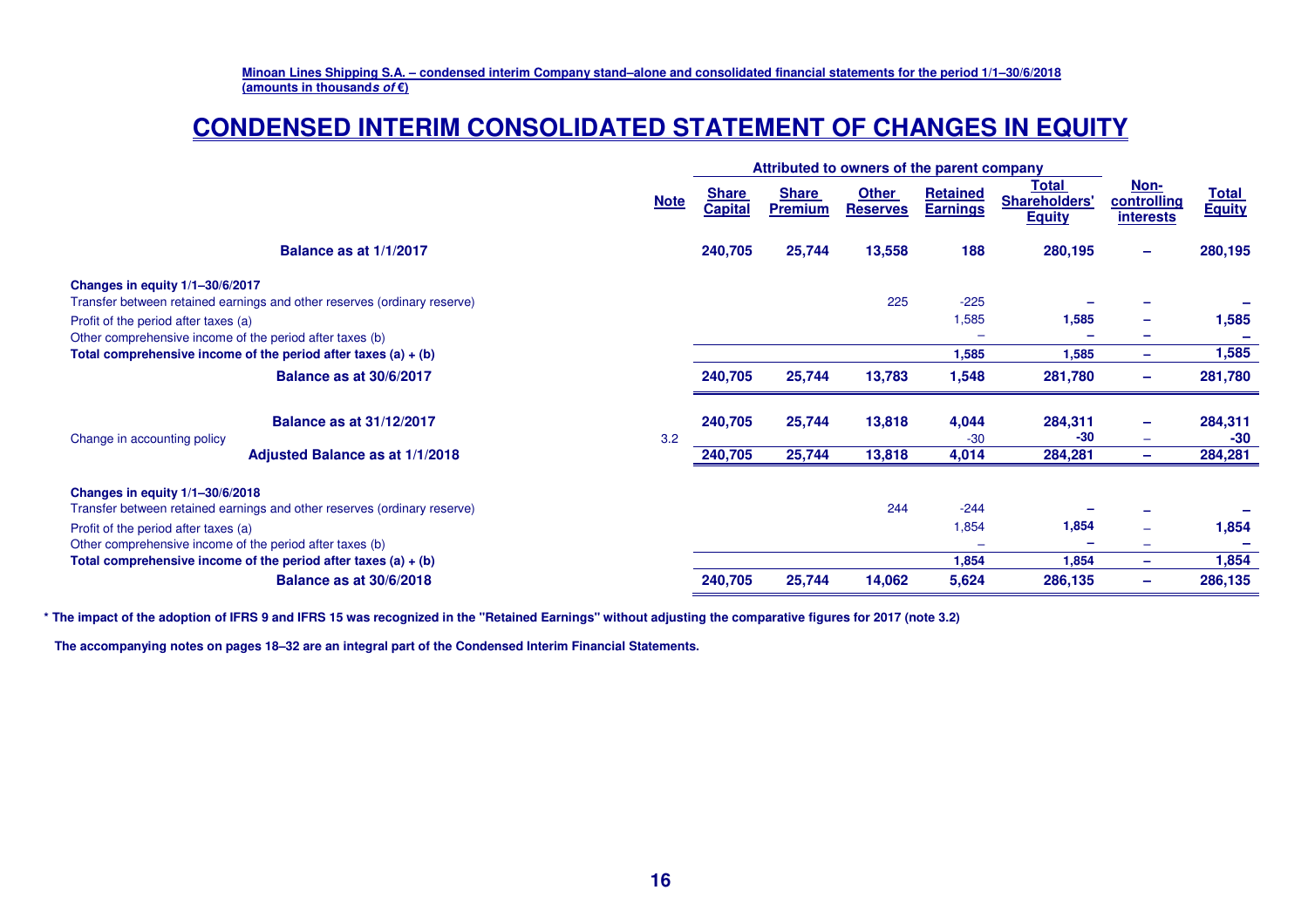# **CONDENSED INTERIM STATEMENT OF CASH FLOWS**

|                                                                                          | <b>Note</b> | $1/1 - 30/6/2018$ | <b>The Group</b><br>$1/1 - 30/6/2017$ | <b>The Company</b><br>$1/1 - 30/6/2018$ | $1/1 - 30/6/2017$ |
|------------------------------------------------------------------------------------------|-------------|-------------------|---------------------------------------|-----------------------------------------|-------------------|
| <b>Cash Flows from Operating Activities</b>                                              |             |                   |                                       |                                         |                   |
| Profit of the period before taxes                                                        |             | 1,961             | 1,703                                 | 3,526                                   | 3,685             |
| plus / (less) adjustments for :                                                          |             |                   |                                       |                                         |                   |
| Net depreciation                                                                         |             | 5,773             | 7,047                                 | 4,477                                   | 4,283             |
| <b>Provisions</b>                                                                        |             | 207               | $-615$                                | 207                                     | $-615$            |
| Net Foreign Exchange                                                                     |             | 13                | $-12$                                 | 13                                      | $-12$             |
| [ (Income), (gains) ] from other investing activities                                    |             | $-1,513$          |                                       | $-4,637$                                | $-4,274$          |
| Interest and other financial expenses                                                    |             | 888               | 890                                   | 888                                     | 890               |
| plus / (less) Adjustments for changes in<br>working capital or operating activities :    |             |                   |                                       |                                         |                   |
| (Increase) / decrease in inventories                                                     |             | $-666$            | 212                                   | $-666$                                  | 212               |
| (Increase) / decrease in trade and other receivables                                     |             | $-2,637$          | 18,442                                | $-2,644$                                | 17,793            |
| Increase / (decrease) in liabilities other than                                          |             | 10,554            | $-13,598$                             | 10,671                                  | $-13,596$         |
| borrowings                                                                               |             |                   |                                       |                                         |                   |
| $(less)$ :                                                                               |             |                   |                                       |                                         |                   |
| Interest and related expenses paid                                                       |             | $-628$            | $-830$                                | $-628$                                  | $-830$            |
| Income taxes paid                                                                        |             |                   | $-1,175$                              |                                         | $-1,030$          |
| <b>Net cash Generated by</b><br>operating activities (a)                                 |             | 13,952            | 12,064                                | 11,207                                  | 6,506             |
| <b>Cash Flows from Investing activities</b>                                              |             |                   |                                       |                                         |                   |
| Share purchase of other investments                                                      |             |                   | $-507$                                |                                         | $-507$            |
| Return of capital from affiliate                                                         | 16          |                   |                                       | 121.020                                 | 286               |
| Purchase of tangible and intangible assets                                               | 14 & 17     | $-25,782$         | $-780$                                | $-90,782$                               | $-780$            |
| Sale of tangible assets                                                                  | 14          | 70,000            |                                       |                                         |                   |
| Procceds from sale of non-current financial assets                                       | 17          | 78,500            |                                       | 78,500                                  |                   |
| <b>Dividends received</b>                                                                | 16          |                   |                                       | 4,638                                   | 4,274             |
| Net cash Generated by / (used in)<br>investing activities (b)                            |             | 122,718           | $-1,287$                              | 113,376                                 | 3,273             |
|                                                                                          |             |                   |                                       |                                         |                   |
| <b>Cash Flows from financing activities</b><br>Repayment of long / short term borrowings | 23          | $-139,300$        | $-4,736$                              | $-139,300$                              | $-4,736$          |
| Net cash (Used in)                                                                       |             | $-139,300$        | $-4,736$                              | $-139,300$                              | $-4,736$          |
| <b>Financing activities (c)</b>                                                          |             |                   |                                       |                                         |                   |
| Net (Decrease) / increase                                                                |             |                   |                                       |                                         |                   |
| in cash and cash equivalents                                                             |             | $-2,630$          | 6,041                                 | $-14,717$                               | 5,043             |
| $(a) + (b) + (c)$                                                                        |             |                   |                                       |                                         |                   |
| <b>Cash and cash equivalents</b><br>at the beginning of the period                       |             | 33,839            | 29,379                                | 27,389                                  | 29,273            |
| <b>Cash and cash equivalents</b>                                                         | 21          | 31,209            | 35,420                                | 12,672                                  | 34,316            |
| at the end of the period                                                                 |             |                   |                                       |                                         |                   |

**\* The impact of the adoption of IFRS 9 and IFRS 15 was recognized in the "Retained Earnings" without adjusting the comparative figures for 2017 (note 3.2)**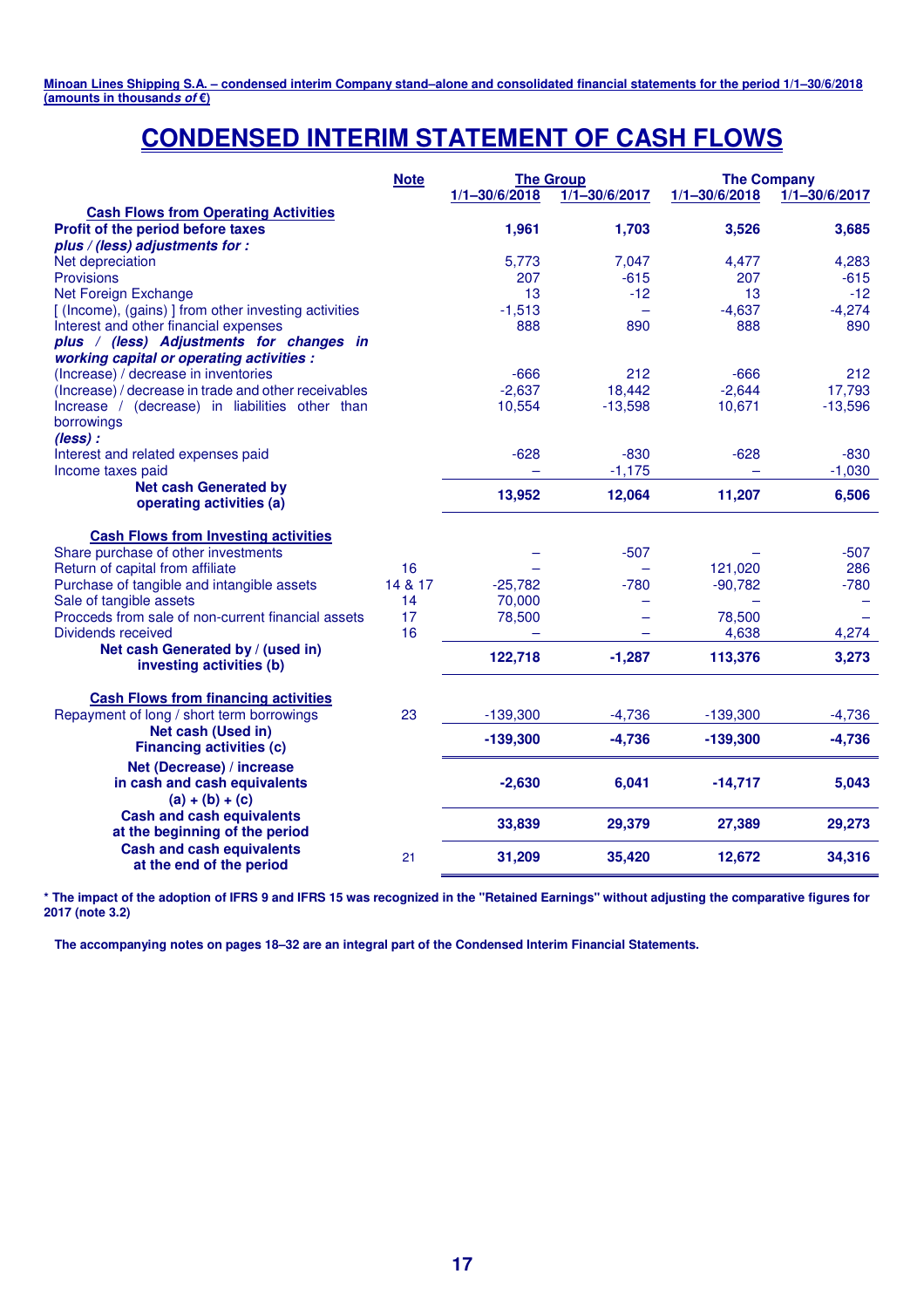# **Notes to the condensed interim Company stand–alone and consolidated financial statements for the period ended June 30th 2018 (1/1–30/6/2018)**

# **1. General Company's information**

The Company was established on May 25<sup>th</sup> 1972 (Government Gazette 939–25/5/1972), is based in the Municipality of Heraklion–Crete and its discrete name is "MINOAN LINES". It operates in the Ferry shipping sector both in Domestic and International sea routes.

The number of the personnel employed during the six–month periods ended June 30<sup>th</sup> 2018 and June 30<sup>th</sup> 2017 was 508 and 390, respectively.

Minoan Lines' shares are listed on the Athens Stock Exchange (code: MINOA). The corresponding code under Reuters is MILr.AT and under Bloomberg is MINOA GA.

The total number as well as the weighted average number of ordinary shares on 30/6/2018 and on 30/6/2017 was 106,980,050.The total market capitalization reached € 256,752. Every share carries one voting right.

From 2008, the majority of the Company's shares are held by "Grimaldi Group S.p.A." a member of the Grimaldi Group which is based in Palermo–Italy and became overlying parent company which has control of both the Company and the Group.

The General Shareholders' Meeting elects the Board of Directors which consists of 7–9 members. The current structure of the Board of Directors is comprised by nine (9) members, who were elected by the General Shareholders' Meeting held on 22/6/2017. On 30/6/2018, two (2) members of the board were executive, five (5) were non–executive and two (2) were non– executive–independent members.

The condensed interim financial statements for the period ended June 30<sup>th</sup> 2018, which were approved by the Board of Directors meeting on September 17<sup>th</sup>, 2018, include the condensed interim Company stand–alone and the consolidated financial statements (the «Financial Statements»).

The condensed interim consolidated financial statements include the Company and its subsidiaries (the Group.

The subsidiary that is included in the consolidated financial statements and the ownership interests that the parent Company holds, directly or indirectly, are outlined in the table below:

|                      | <b>Consolidation</b> |                     | % Interest |      |  |
|----------------------|----------------------|---------------------|------------|------|--|
| company              | Method               | <b>Headquarters</b> | 2018       | 2017 |  |
| Minoan Italia S.p.A. | Full                 | Palermo-Italy       | 100%       | 100% |  |

# **2. Basis of preparation of the Financial Statements**

### **2.1 Statement of compliance**

The condensed interim financial statements have been prepared in accordance with International Accounting Standard 34 (interim financial reporting).

The condensed interim financial statements do not include all notes and information required and it is recommended they be read in conjunction with the Annual Financial Statements for the year ended December 31<sup>st</sup> 2017.

These financial statements have been prepared on the basis that the Group operates as a going concern which implies that it takes all necessary measures and proceeds to all the necessary actions and negotiations in order to has sufficient financial resources to meet its financial and operating obligations for the foreseeable future. More specifically, the Group through the measures taken by the Management in the previous years as well as in the current period has generated profitable results, which are constantly improved from period to period. Moreover, despite the difficulties created by the recent imposition of capital controls in Greece (note 4.2), the Group has sufficient liquidity, has no debt obligations and is fully consistent with its obligations to the Social Security's Organizations, to the Tax Authorities, to its employees and to its suppliers. This fact enables the Group to smoothly continue its activities.

The comparative amounts of the statement of comprehensive income and the related notes have been adjusted to include continuing operations.

The amounts of the condensed interim financial statements are presented in thousands of  $\epsilon$ , unless explicitly stated otherwise. Any last digit discrepancies are due to the rounding of the figures.

#### **2.2 Use of estimates**

The preparation of the Financial Statements in conformity with IFRSs requires management to make judgements, estimates and assumptions that affect the application of policies and reported amounts of assets and liabilities, income and expenses. Actual results may differ from these estimates.

Significant estimates and critical judgements in applying accounting policies that have significant effect on the Financial Statements as well as those which involve potential risk for adjustment in the next fiscal year do not differ from those applied in the Annual Financial Statements as of December 31<sup>st</sup> 2017.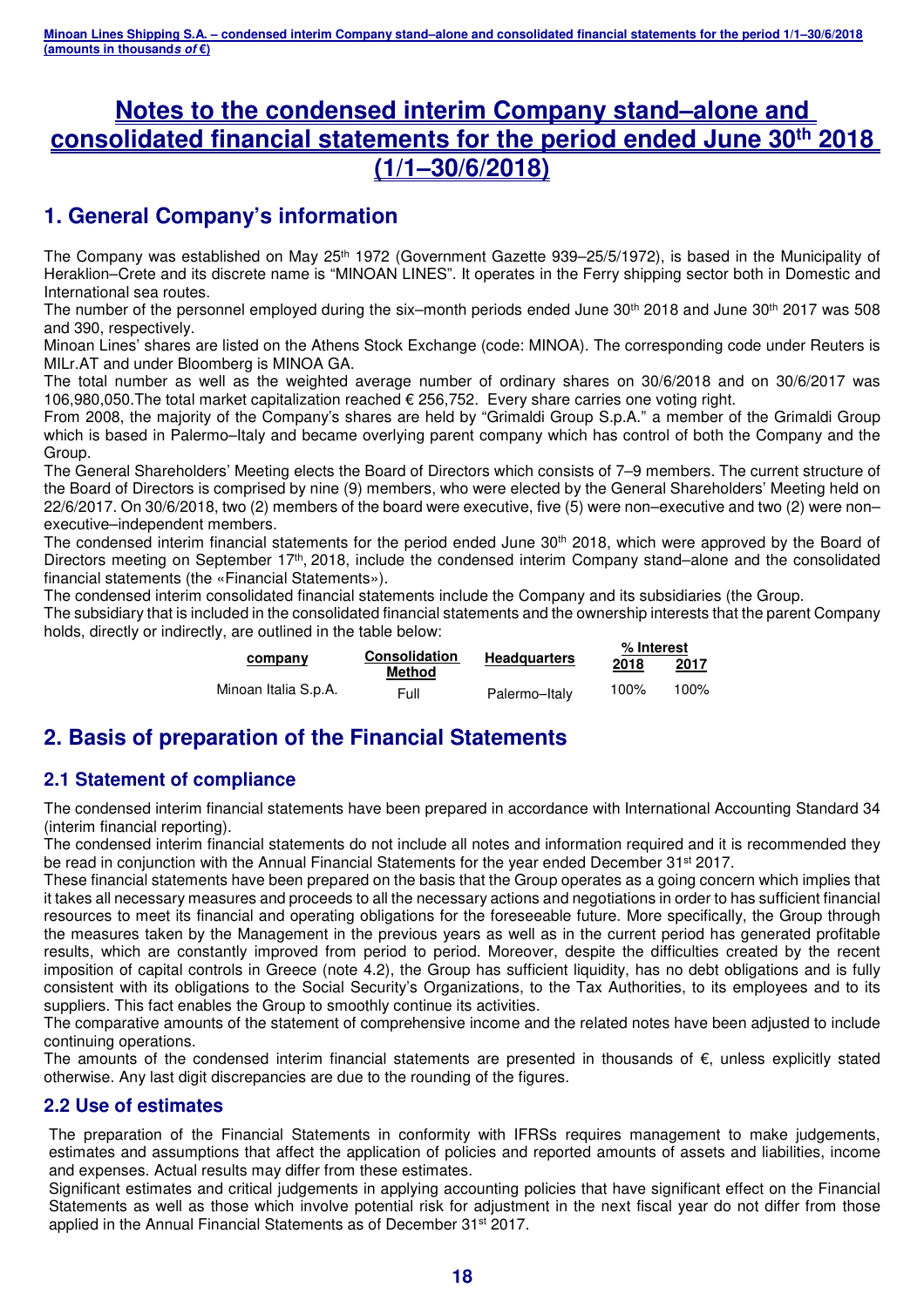# **3. Significant accounting policies**

The significant accounting policies adopted for the preparation of the condensed interim financial statements on 30/6/2018, except the mentioned below, are those applied for the preparation of the Annual Financial Statements on 31/12/2017 and have been published in the Company's web site www.minoan.gr.

### **3.1 Tangible and intangible assets**

Items of property, plant and equipment are stated at cost less accumulated depreciation and impairment losses. Cost includes expenditure that is directly attributable to the acquisition of the asset. The carrying amount of the above items is increased by the subsequent expenditures incurred only if there is probability that the future economic benefits embodied within these expenditures will flow to the Group companies and its cost can be measured reliably. All other costs are recognized in the income statement.

Borrowing costs directly attributable to the acquisition or construction of property, for assets that are necessarily required for a substantial period of time to get ready for use are capitalized as part of the cost of ownership of the asset till the time that the assets are substantially ready for use or sale, comes.All other costs are recognized in the profit or loss as incurred. The net result from the assets disposal is determined by comparing the net sale proceeds reduced with the carrying value of the asset and the gain or loss is recognized in the income statement as other operating income/expense.

Depreciation is recognized in the income statement on a straight–line basis over the estimated useful life of each asset. Land is not depreciated. The residual and useful lives of assets are reviewed on an annual basis.

The depreciation of the vessels is calculated on the cost less the residual value, estimated at 15% of the acquisition cost including any new additions while for the High Speed Catamarans (HSC) is estimated at 20%. Management's estimates that may have an effect in the future on the financial statements relate to the useful lives and the residual value of vessels. The useful lives and the residual value are based on historical data and assumptions that, at the present time, are considered reasonable. The aforementioned assumptions are not expected to change within the next 12 months. The estimated useful lives are as follows:

| Asset                            | Years                                                   |
|----------------------------------|---------------------------------------------------------|
| <b>Buildings</b>                 | 33                                                      |
| Vessels                          | 35 from the building year                               |
| <b>High Speed Catamarans</b>     | 25 from the building year                               |
| Vessels' spare parts             | 5                                                       |
| Vessels' equipment               | 4.16                                                    |
| <b>Drydockings</b>               | 4 (attributing in proportion to the period of validity) |
| <b>Transportation Means</b>      | 6.66                                                    |
| Furniture and relevant equipment | 6.66                                                    |
| <b>Computers and Software</b>    | 4.16                                                    |
| Mobile phones & tablets          | 2                                                       |
| Operational rights               | according to the period of validity                     |

#### **3.2 Change in accounting policies**

#### **a. IFRS 15 "Revenue from contracts with customers"**

IFRS 15 supersedes IAS 11 and IAS 18 and related Interpretations. It contains principles that an entity will apply to determine the measurement of revenue and timing of when it is recognized. The underlying principle is that an entity will recognize revenue to depict the transfer of goods or services to customers at an amount that the entity expects to be entitled to in exchange for those goods or services. The Company will adopt the standard using the modified retrospective approach which means that the cumulative impact of the adoption will be recognized in retained earnings as of 1 January 2018 and that comparatives will not be restated. The Company performed an assessment on its revenue streams based on the five steps prescribed in the standard in order to identify any impacted areas. Management has determined that contracts in general comprise of a single performance obligation and prices are fixed, based on stand-alone selling prices derived from price lists. Revenue is recognized at a point in time when the service is provided to the customer. Based on this assessment the Company concluded that this standard will have no significant effect on its Financial Statements. A contract liability is recognized when there is an obligation to transfer goods or services to a customer for which the Group or the Company has received consideration from the customer or there is an unconditional right to receive consideration before the Group or the Company transfers a good or a service. On the basis of these, the Group recognizes as contract liabilities the deferred income, which includes mainly the pre-sale of tickets and the cost of the customer loyalty program, as well as the advanced payments received from customers. The table below shows the financial position items affected by the adoption of IFRS 15

|                                         | The Group                |                    |          | <b>The Company</b>       |                    |          |  |
|-----------------------------------------|--------------------------|--------------------|----------|--------------------------|--------------------|----------|--|
|                                         | 31/12/2017               | <b>Adiustments</b> | 1/1/2018 | 31/12/2017               | <b>Adiustments</b> | 1/1/2018 |  |
| Short-term contractual obligations      | $\overline{\phantom{0}}$ | 2.989              | 2.989    | $\overline{\phantom{0}}$ | 2.400              | 2.400    |  |
| Suppliers and other current liabilities | 14,821                   | -2.989             | 11.832   | 14,228                   | -2.400             | 11.828   |  |

#### **b. IFRS 9 "Financial Instruments"**

IFRS 9 replaces the guidance in IAS 39 which deals with the classification and measurement of financial assets and financial liabilities and it also includes an expected credit losses model that replaces the incurred loss impairment model used today. IFRS 9 establishes a more principles-based approach to hedge accounting and addresses inconsistencies and weaknesses in the current model in IAS 39. The Company adopted the new standard on 1 January 2018 and did not restate the comparative information. On 31/12/2017, the Group held equity instruments that have been classified under that time in force standard (IAS 39) as available for sale and were measured at fair value through profit or loss. Following this classification, the Group continues to recognize these equity instruments, if they continue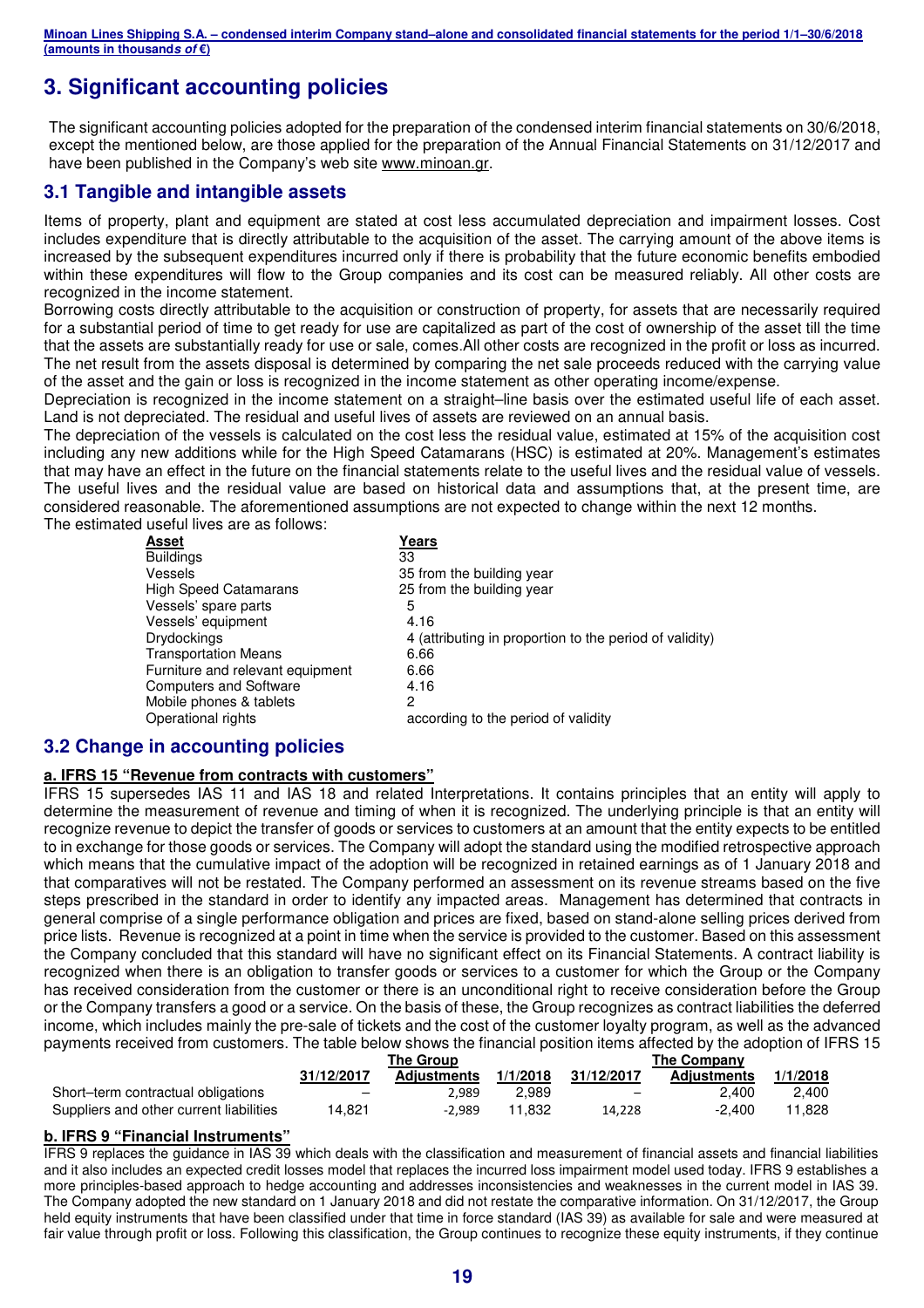to meet the provisions of the new Standard, and measure them at fair value through profit or loss. Thus, the Management estimates that the new Standard, during the initial recognition as well as in the subsequent periods, in respect of the equity instruments the company holds, did not have a different effect on the Group's financial statements in relation to the applied until 31/12/2017. For trade receivables the Company applied the simplified approach to providing for expected credit losses, which requires the use of the lifetime expected loss provision for all trade receivables. As a result from the adoption of relevant standard, there was an increase in the loss allowance resulting in a negative impact on its equity which reached the amount of € 30. Finally, there was no impact on the classification and measurement of the Group's financial liabilities. The table below shows the financial position items affected by the adoption of the IFRS 9.

|                                                 | <b>The Group</b> |                    |                          | <b>The Company</b>       |                    |          |
|-------------------------------------------------|------------------|--------------------|--------------------------|--------------------------|--------------------|----------|
|                                                 | 31/12/2017       | <b>Adiustments</b> | 1/1/2018                 | 31/12/2017               | <b>Adiustments</b> | 1/1/2018 |
| Available for sale financial assets             | 83.414           | $-83.414$          | $\overline{\phantom{m}}$ | 83.414                   | $-83.414$          |          |
| Financial assets on fair value through P&L      |                  | 83.414             | 83.414                   | $\overline{\phantom{0}}$ | 83.414             | 83.414   |
| Additional impairment loss on trade receivables | 13,002           | -30                | 12.972                   | 19.587                   | 30                 | 19.617   |
| Retained Earnings adjustments                   | 4.044            | -30                | 4.014                    | $-5.859$                 | -30                | -5.889   |

#### **3.3 New standards, interpretations and amendments of existing standards**

Certain new standards, amendments to standards and interpretations have been issued that are mandatory for periods beginning during the current financial year and subsequent years. The Group is in the process of assessing the impact of the implementations of the IFRS amendments in the financial statements. In any such case, unless otherwise stated, the Group considers that the following amendments have no or insignificant effect to the interim condensed financial statements.

#### **Standards and Interpretations effective for the current financial year**

#### **IFRS 9 "Financial Instruments" and subsequent amendments to IFRS 9 and IFRS 7**

IFRS 9 replaces the guidance in IAS 39 which deals with the classification and measurement of financial assets and financial liabilities and it also includes an expected credit losses model that replaces the incurred loss impairment model that was applied under IAS 39. IFRS 9 establishes a more principles-based approach to hedge accounting and addresses inconsistencies and weaknesses in the previous model in IAS 39. The effect from applying the standard to the Group is described in note 3.2.

#### **IFRS 15 "Revenue from Contracts with Customers"**

IFRS 15 has been issued in May 2014. The objective of the standard is to provide a single, comprehensive revenue recognition model for all contracts with customers to improve comparability within industries, across industries, and across capital markets. It contains principles that an entity will apply to determine the measurement of revenue and timing of when it is recognized. The underlying principle is that an entity recognizes revenue to depict the transfer of goods or services to customers at an amount that the entity expects to be entitled to in exchange for those goods or services. The effect from applying the standard to the Group is described in note 3.2.

#### **IAS 40 (Amendments) "Transfers of Investment Property"**

The amendments clarified that to transfer to, or from, investment properties there must be a change in use. To conclude if a property has changed use there should be an assessment of whether the property meets the definition and the change must be supported by evidence.

#### **IFRIC 22 "Foreign currency transactions and advance consideration"**

The interpretation provides guidance on how to determine the date of the transaction when applying the standard on foreign currency transactions, IAS 21. The interpretation applies where an entity either pays or receives consideration in advance for foreign currency-denominated contracts.

#### **Annual Improvements to IFRS 2014 (2014 – 2016 Cycle)**

#### **IAS 28 "Investments in associates and Joint ventures"**

The amendments clarified that when venture capital organizations, mutual funds, unit trusts and similar entities use the election to measure their investments in associates or joint ventures at fair value through profit or loss (FVTPL), this election should be made separately for each associate or joint venture at initial recognition.

#### **Standards and Interpretations effective for subsequent periods**

#### **IFRS 9 (Amendments) "Prepayment Features with Negative Compensation"** (effective for annual periods beginning on or after 1 January 2019)

The amendments allow companies to measure particular pre-payable financial assets with so-called negative compensation at amortized cost or at fair value through other comprehensive income if a specified condition is met—instead of at fair value through profit or loss.

**IFRS 16 "Leases"** (effective for annual periods beginning on or after 1 January 2019)

IFRS 16 has been issued in January 2016 and supersedes IAS 17. The objective of the standard is to ensure the lessees and lessors provide relevant information in a manner that faithfully represents those transactions. IFRS 16 introduces a single lessee accounting model and requires a lessee to recognize assets and liabilities for all leases with a term of more than 12 months, unless the underlying asset is of low value. IFRS 16 substantially carries forward the lessor accounting requirements in IAS 17. Accordingly, a lessor continues to classify its leases as operating leases or finance leases, and to account for those two types of leases differently. The Group is in the process of assessing the impact of the application of the standard, which in any case is not expected to be significant.

**IAS 28 (Amendments) "Long term interests in associates and joint ventures"** (effective for annual periods beginning on or after 1 January 2019)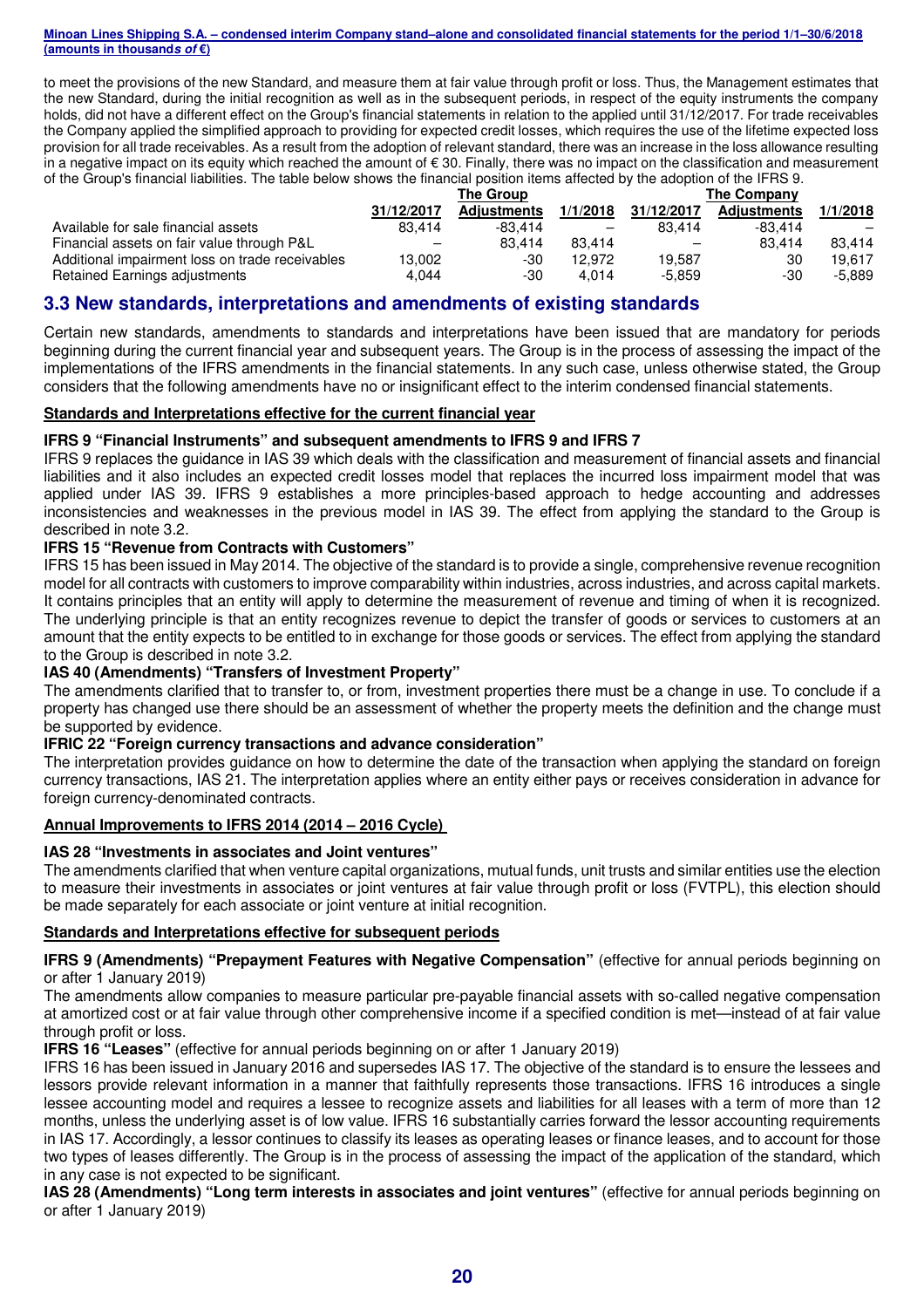The amendments clarify that companies account for long-term interests in an associate or joint venture—to which the equity method is not applied—using IFRS 9. **The amendments have not yet been endorsed by the EU**.

**IFRIC 23 "Uncertainty over income tax treatments"** (effective for annual periods beginning on or after 1 January 2019) The interpretation explains how to recognize and measure deferred and current income tax assets and liabilities where there is uncertainty over a tax treatment. IFRIC 23 applies to all aspects of income tax accounting where there is such uncertainty, including taxable profit or loss, the tax bases of assets and liabilities, tax losses and credits and tax rates. **The interpretation has not yet been endorsed by the EU**.

**IAS 19 (Amendments) "Plan amendment, curtailment or settlement"** (effective for annual periods beginning on or after 1 January 2019)

The amendments specify how companies determine pension expenses when changes to a defined benefit pension plan occur. **The amendments have not yet been endorsed by the EU**.

**Annual Improvements to IFRS (2015 – 2017 Cycle)** (effective for annual periods beginning on or after 1 January 2019)

The amendments set out below include changes to four IFRSs. **The amendments have not yet been endorsed by the EU**. **IFRS 3 "Business combinations"** 

The amendments clarify that a company re-measures its previously held interest in a joint operation when it obtains control of the business.

#### **IFRS 11 "Joint arrangements"**

The amendments clarify that a company does not re-measure its previously held interest in a joint operation when it obtains joint control of the business.

#### **IAS 12 "Income taxes"**

The amendments clarify that a company accounts for all income tax consequences of dividend payments in the same way. **IAS 23 "Borrowing costs"** 

The amendments clarify that a company treats as part of general borrowings any borrowing originally made to develop an asset when the asset is ready for its intended use or sale.

# **4. Financial risk management**

#### **4.1 General**

The Company and the Group are exposed mainly to the following financial risks which might possibly be affected by the macroeconomic and operating environment as analyzed below:

- **Liquidity**
- Credit
- Market conditions

This note presents information about the Group's exposure to each of the above risks, the Group's objectives, policies and processes for measuring and managing risk, and the Group's management of capital. Further quantitative disclosures are included throughout these financial statements.

The Board of Directors has overall responsibility for the establishment and oversight of the Company's and the Group's risk management framework. The Board has delegated authority to the finance division for monitoring of financial risks. The Company's and Group's risk management policies are established to identify and analyze the risks faced by the Group, to set appropriate risk limits and controls, and to monitor risks, adherence to limits and to hedge such risk depending on the prevailing market conditions each period of time. Risk management policies and systems are reviewed regularly to reflect changes in market conditions and the Group's activities. Cash and cash equivalents are also elements with high credit risk as the current conditions in Greece exert considerable pressure on domestic banks. In order for the risk to be reduced, the Company's and Group's cash and cash equivalents are only deposited for a short amount of time.

#### **4.2 Macroeconomic conditions in Greece–Capital controls**

The macroeconomic and financial environment in Greece has become volatile especially after the enforcement of capital controls on June 2015, which include constraints affecting domestic transactions and intra–community & international transactions originating from Greece. Capital controls' continuing enforcement, despite the relaxation of relevant legal framework, is gradually presenting a significant effect on national economy. Nevertheless, there are still the country's banking system is sallow, mainly with defaulting loans, as well as the financing of the country following the completion of the agreement with the European Stability Mechanism (E.S.M.) in August 2018, which has a negative impact on its outlook. Within this political and economic framework, as described above, Group's operations continue without any disruption. while all necessary measures are being taken as to secure a smooth operation. Consequently, the Management has assessed that at 30/6/2018 no additional provisions for impairment of financial and non–financial assets are required, than those conducted and reported in note 10.

#### **4.3 Liquidity risk**

The liquidity risk is referred to the Company's or the Group's ability to meet their financial obligations as they fall due.The approach adopted by the Company and the Group regarding liquidity management is to ensure the necessary liquidity to meet their liabilities when due. Therefore, it has ensured an appropriate combination of cash, cash equivalents and approved bank credits. At 30/6/2018 the Group's cash and cash equivalents amounted to € 31,209 compared to € 33,839 as at 31/12/2017 while maintaining credit lines with cooperating banks, which as at 30/6/2018 and 31/12/2017 amounting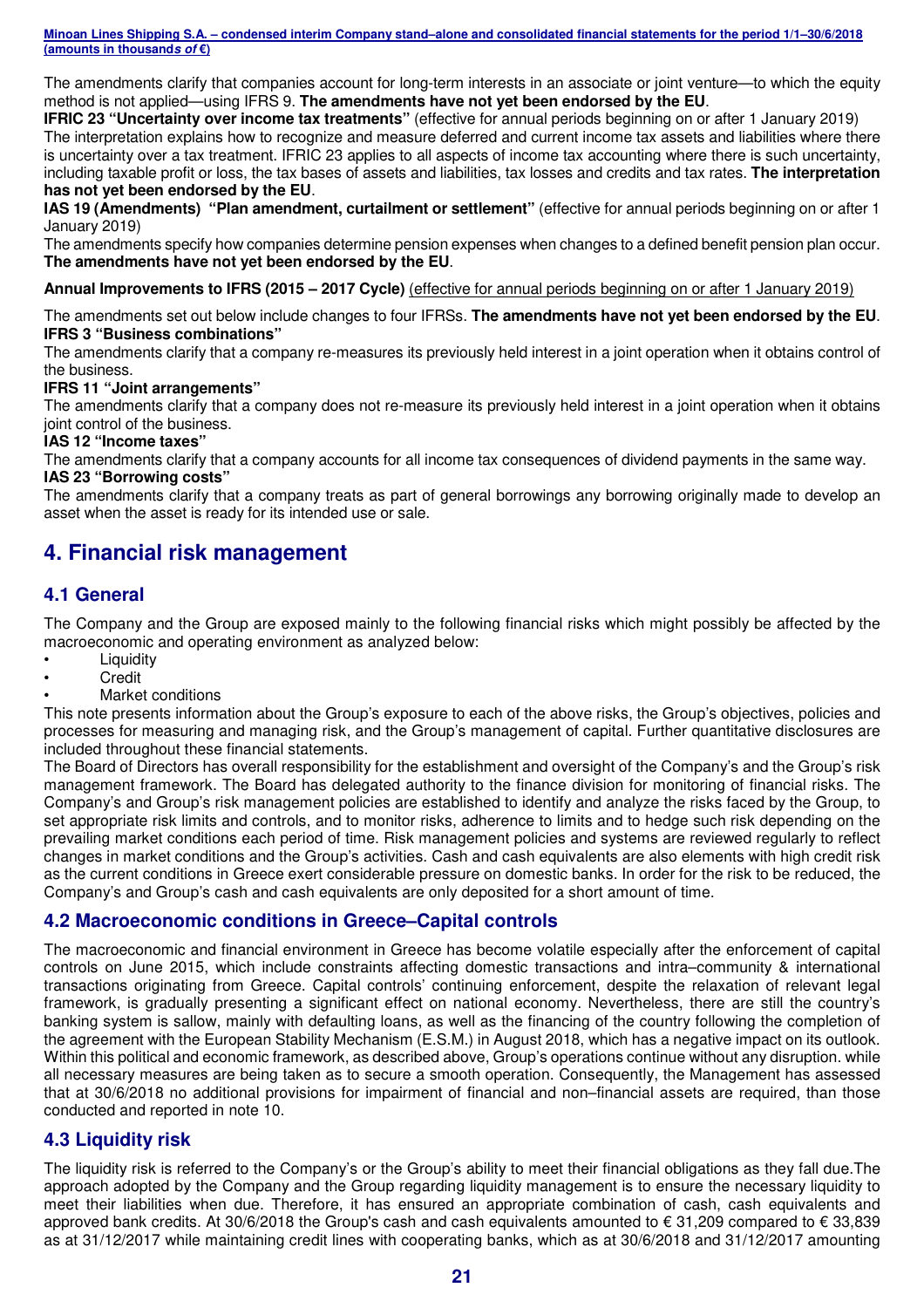to € 7,000 and in total were unused. The interest on the credit lines charged is based on the sum of the EURIBOR rate and the banks' margin and are mainly secured by post–dated cheques. Moreover, a lien has been registered on two of the Company's properties. Considering that the available to the Company bank credit balances, the lack of debt obligations and the level of the Group's cash balance, the Management is in a position to claim the non–existence of liquidity risk in the foreseeable future.

#### **4.4 Credit risk**

The Company's turnover comes from a range of categories like passenger and private vehicles transportation, on board sales (restaurants, bars and shops), transportation of freight units, agency services on the Group's vessels of the overlying parent company and vessels' chartering. Hence, the Company's customer base is analyzed as follows: A) Those with professional collaboration such as:

- Travel Agents
- Central Agents
- Cargo Companies
- Cargo Owners
- Car rental companies
- Shipping Companies
- B) Individuals-Passengers

There are ongoing efforts to attract more potential customers (in all the above categories) in order to enhance sales and develop the Company's customer base. Under the Company's set credit policy, every new customer is analyzed individually for creditworthiness before the Company's standard payment and credit terms and conditions are offered. The Company constantly monitors the balance of its clients and examines the prospect of forming provisions. Hence, a possible failure of the clients to meet their obligations, may affect the Company's results through the creation of relevant provisions. It should be noted that the current economic conditions both in Greece and internationally, create cases of high credit risk, resulting in an increasingly imperative need for provisioning of impairment losses, having adverse effects in the financial results and financial condition of the Company.

#### **4.5 Market conditions risk**

A common feature of a perfectly competitive market is the freedom of entry and exit. Thus, the deliberate routes in which the Company operates are highly competitive. The effort for growth and increase of each company's market shares could possibly create an overwhelming competition reflected to the financial results of the sector. In this respect the Company, in cooperation with the overlying parent company's Group, reschedules its itineraries seeking efficiency and profit while remaining competitive in terms of pricing, and also, maintains branches in Greece and abroad. A possible intensification of the market conditions in the routes the Company operates could lead to adverse impacts on its operating results, cash position and financial performance. The Company, in cooperation with the overlying parent company's Group, monitors closely the above mentioned competition and acts accordingly.

#### **4.5.1 Foreign exchange risk**

Considering the fact that all transactions performed abroad are mainly in the Euro currency, after the adoption of the common European currency, the company's foreign exchange risk is almost eliminated. Furthermore, the Company is not subject to foreign currency risk regarding its loans, taking under consideration that these are denominated in Euro. Indirectly, the Company is exposed to currency risk from the bunkers supplies.

#### **4.6 Supply chain**

The Company has developed a supply chain in order to serve both the needs for its marine operation (fuel supplies, spare parts, etc.) as well as the needs of its hotelier business (stores, restaurants and bars). No particular difficulty or delay in the supply of goods and services has been observed. The capital controls imposed on Greek banking system since June 2015 have not produced any significant delays in Company's supply chain performance. In addition, the long-term cooperation and the trust relationship that has been developed amongst the Company and its suppliers facilitate all parties to overcome any difficulty that may arise.

#### **4.7 Fuel prices**

The main risk in which the company is exposed is the sensitivity of fuel prices. Due to the nature of the sector and as fuel cost is the most significant part of cost of sales, the Company is exposed to the said risk. Moreover, the Company considers several financial derivatives' strategies that will be used accordingly in case the proper situation arises. Having already taken a series of actions, the Company has succeeded in reducing substantially the fuel consumption in the current financial year. Additionally, on January 1<sup>st</sup> 2017 the time-charter agreements of vessels "Cruise Europa" and "Cruise Olympia", operating in the north Adriatic market, were expired without to be renewed. Hence, the Company depends on a lesser degree from fuel prices fluctuation.

It is noted that during first half of 2018 there was a significant increase in the level of international fuel prices.

#### **4.8 Compliance with new Regulation**

Based on the decisions of the IMO Marine Environment Protection Commission, ships are permitted to supply marine fuel with a sulfur content of 3.5% and 1.5% until 31/12/2019. However, according to regulation enforced, starting form 1/1//2020 it becomes mandatory the use of low-sulfur marine fuel of 0.5% sulfur content for all vessels. The introduction of low sulfur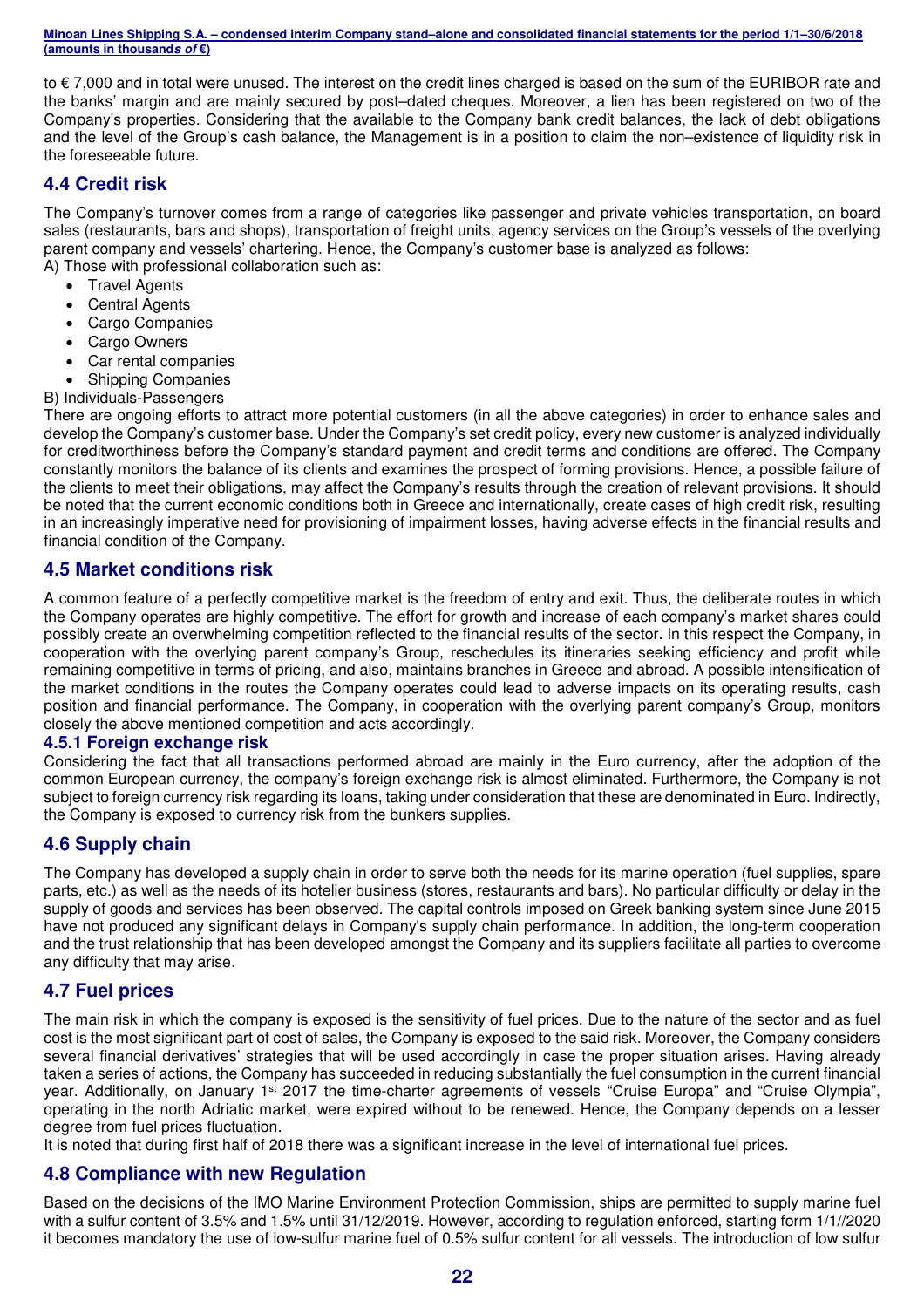regulation requires that Group's existing fleet should adapt to new fuel standards. Compliance of existing fleet with lowsulfur regulation may involve investments (application of scrubbers technology), or alternatively, the consumption exclusively of low-sulfur marine fuel. In any case, it is not expected low sulfur regulation to have a significant impact on Group's financial position

#### **4.9 Environmental risk**

The Company pays great attention to environmental issues. In this context, and being aware of the importance of environmental safeguard and protection for human activities as well as of the needs arising from technology, progress and the market, it has been created an environmental policy, which complies not only with the IMO ISM Code and ISO 14001:2004 but also with the environmental regulatory framework.

#### **4.10 Fair value estimation**

The Group uses the following hierarchy for determining and disclosing the fair value of financial instruments by valuation technique:

Level 1: quoted (unadjusted) prices in active markets for identical assets or liabilities.

Level 2: other techniques for which all data with significant effect on the recorded fair value are visible, either directly or indirectly.

Level 3: techniques which use data with significant effect on the recorded fair value and are based on apparent market data.

On 30/6/2018 and 31/12/2017 respectively, the Group and the Company held the following financial instruments measured at fair value:

|                                                  |       |                          | The Group                | <b>The Company</b>       |            |  |
|--------------------------------------------------|-------|--------------------------|--------------------------|--------------------------|------------|--|
|                                                  | Level | 30/6/2018                | 31/12/2017               | 30/6/2018                | 31/12/2017 |  |
| <b>Financial instruments</b>                     |       |                          |                          |                          |            |  |
| Available for sale financial assets              |       | $\overline{\phantom{a}}$ | 83.414                   | $\overline{\phantom{0}}$ | 83.414     |  |
| Other Financial assets on fair value through P&L |       | 107                      | $\overline{\phantom{a}}$ | 107                      |            |  |

The financial assets of Level 3 are related to investments in stocks of two non-listed cooperative banks and one non-listed domestic company in which the Group holds negligible shares. Their valuation is based on their financial statements, which reflect the assets at fair value. The decline observed during the period is due to the sale of the investment in Hellenic Seaways Shipping S.A. Detailed information is provided in note 17.

Finally, the fair value of the following financial assets and liabilities is reflected in their book value:

- Trade and other receivables
- Other current assets
- Cash and cash equivalents (other than bank overdrafts)
- Trade and other payables
- The following assets and liabilities of the Group are held for sale:
	- Cash and cash equivalents
	- Other current assets
	- Trade and other payables
	- Other current liabilities

# **5. Revenue**

|                                                                    | <b>The Group</b> |           | The Company |           |
|--------------------------------------------------------------------|------------------|-----------|-------------|-----------|
| <b>Continuing operations</b>                                       | 30/6/2018        | 30/6/2017 | 30/6/2018   | 30/6/2017 |
| Revenue from vessels' operations (fares, chartering & agency fees) | 28.948           | 28.453    | 25.536      | 23,318    |
| Revenue from restaurants-bars                                      | 4.573            | 4.283     | 4.573       | 4.283     |
| Revenue from shops on board                                        | 2.382            | 2.761     | 2.381       | 2.761     |
| Totals                                                             | 35,903           | 35.497    | 32.490      | 30.362    |

# **6. Cost of sales**

|                                             | <b>The Group</b> |           | The Company |           |
|---------------------------------------------|------------------|-----------|-------------|-----------|
| <b>Continuing operations</b>                | 30/6/2018        | 30/6/2017 | 30/6/2018   | 30/6/2017 |
| Payroll cost                                | 5.012            | 4.549     | 5.012       | 4.549     |
| Bunkers and lubricants-on board sales costs | 9.456            | 8.154     | 9.456       | 8.154     |
| Port expenses–Maintenances–Consumables      | 732              | 665       | 732         | 665       |
| Various other costs–Depreciation            | 11.372           | 12.151    | 9.505       | 9.375     |
| Totals                                      | 26.572           | 25.519    | 24.705      | 22.743    |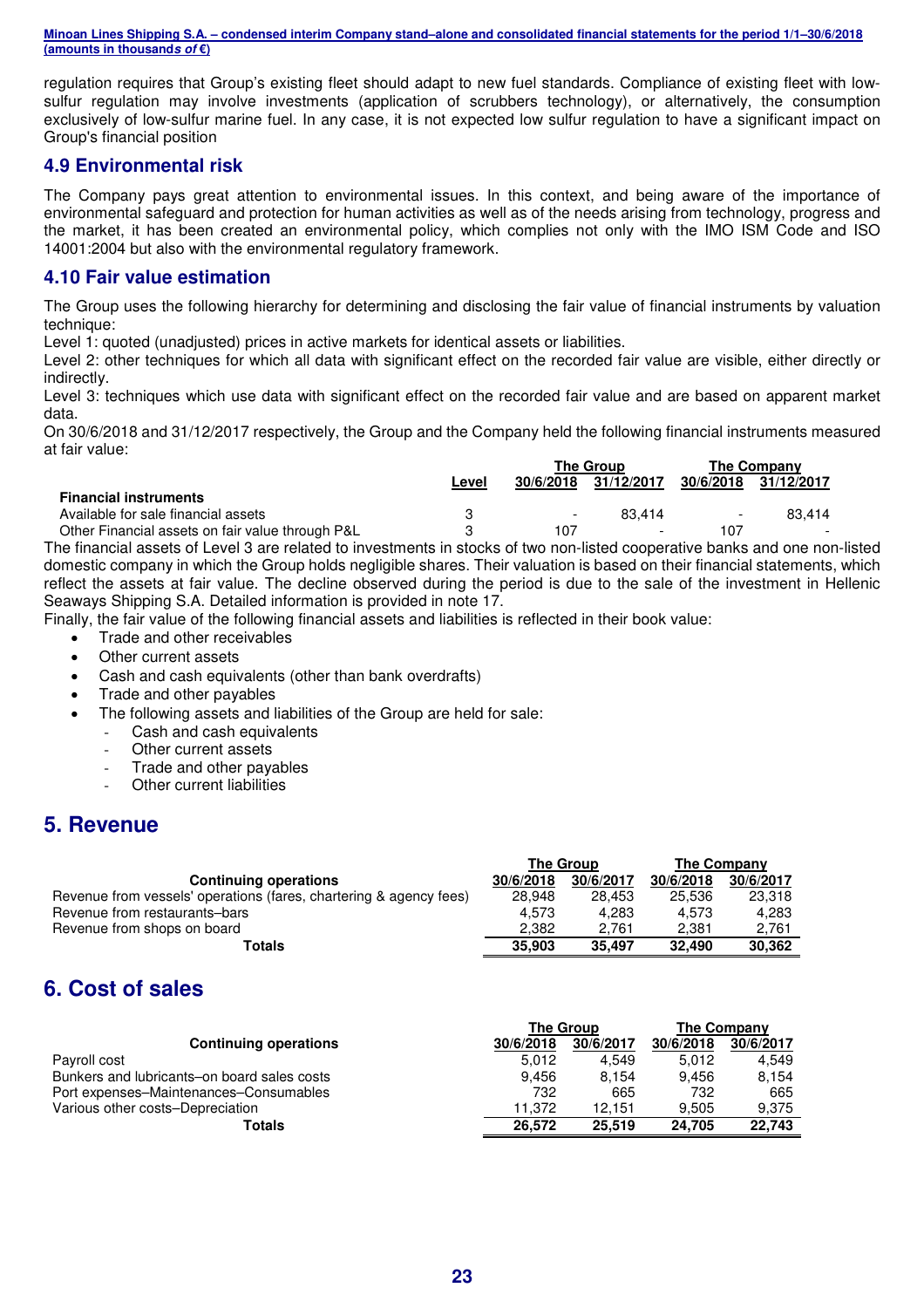# **7. Other operating income**

|                                                              |           | <b>The Group</b> | <b>The Company</b> |           |  |
|--------------------------------------------------------------|-----------|------------------|--------------------|-----------|--|
| <b>Continuing operations</b>                                 | 30/6/2018 | 30/6/2017        | 30/6/2018          | 30/6/2017 |  |
| Gain from sale of vessel                                     | 1,513     |                  |                    |           |  |
| Commissions received & Income from services to third parties | 46        | 60               | 46                 | 60        |  |
| Rental income                                                | 5         | 5                | 5                  | .5        |  |
| Reversal of provisions for contingent liabilities            |           | 844              |                    | 844       |  |
| Income from reversal of impairment loss due to debt recovery | 24        | 89               | 24                 | 89        |  |
| Various other Income                                         | 64        | 103              | 62                 | 103       |  |
| Totals                                                       | 1.652     | 1.101            | 137                | 1.101     |  |

# **8. Selling expenses**

|                                                     |           | <b>The Group</b> | The Company |           |  |
|-----------------------------------------------------|-----------|------------------|-------------|-----------|--|
| <b>Continuing operations</b>                        | 30/6/2018 | 30/6/2017        | 30/6/2018   | 30/6/2017 |  |
| Payroll cost                                        | 2.288     | 2.288            | 2.288       | 2.288     |  |
| Commissions paid–Advertising and promotion expenses | 2,503     | 2.486            | 2.496       | 2.428     |  |
| Various other costs-Depreciation                    | 295       | 292              | 295         | 292       |  |
| Totals                                              | 5.086     | 5.066            | 5.079       | 5,008     |  |
|                                                     |           |                  |             |           |  |

# **9. Administrative expenses**

|                                  | The Group |           | The Company |           |
|----------------------------------|-----------|-----------|-------------|-----------|
| <b>Continuing operations</b>     | 30/6/2018 | 30/6/2017 | 30/6/2018   | 30/6/2017 |
| Payroll cost                     | 1.456     | .567      | 1.456       | 1.567     |
| Third parties fees and expenses  | 639       | 912       | 634         | 906       |
| Various other costs-Depreciation | 803       | 701       | 766         | 691       |
| Totals                           | 2.898     | 3.180     | 2.856       | 3.164     |

# **10. Other operating expenses**

As at 30/6/2018 is included mainly an impairment provision for certain clients which conducted amounting  $\epsilon$  200, whilst has reduced the item "Receivables" of the condensed interim financial statements (note 20). As at 30/6/2017 the respective amount was € 220.

# **11. Dividends income from subsidiaries**

The amounts presented are dividends for the fiscal years 2017 and 2016 respectively received by the parent from the subsidiary Minoan Italia S.p.A. The decision for the year 2017 was taken in the regular General Assembly of the company held in April 2018.

# **12. Income tax**

|                                                    | The Group |           | <b>The Company</b> |                          |  |
|----------------------------------------------------|-----------|-----------|--------------------|--------------------------|--|
| <b>Continuing operations</b>                       | 30/6/2018 | 30/6/2017 | 30/6/2018          | 30/6/2017                |  |
| Income tax expense estimation for the period ended | 286       | 138       | -                  | $\overline{\phantom{0}}$ |  |
| Deferred tax                                       | $-179$    | $-20$     | -                  |                          |  |
| Totals                                             | 107       | 118       | -                  | $\overline{\phantom{0}}$ |  |

In the statement of financial position under current liabilities are presented the amounts of the "Income tax obligations" which on 30/6/2018 and 31/12/2017 on a consolidated basis amounted to €270 while on 31/12/2017 present no outstanding balance. Finally, in the long–term liabilities of financial position are included the amounts of "Deferred tax liabilities" of the Group which at 30/6/2018 present no outstanding balance while on 31/12/2017 amounted to  $\epsilon$  179.

# **13. Earnings per share**

|                                                                                           |             | The Company |             |  |
|-------------------------------------------------------------------------------------------|-------------|-------------|-------------|--|
| 30/6/2017<br>30/6/2018<br>Profit of the period attributable to shareholders of the Parent |             | 30/6/2018   | 30/6/2017   |  |
|                                                                                           |             |             |             |  |
| 1.854                                                                                     | 1.663       | 3.526       | 3,763       |  |
| $\qquad \qquad$                                                                           | $-78$       |             | $-78$       |  |
| 1.854                                                                                     | 1.585       | 3.526       | 3,685       |  |
|                                                                                           |             |             |             |  |
| 106.980.050                                                                               | 106.980.050 | 106.980.050 | 106.980.050 |  |
|                                                                                           |             | The Group   |             |  |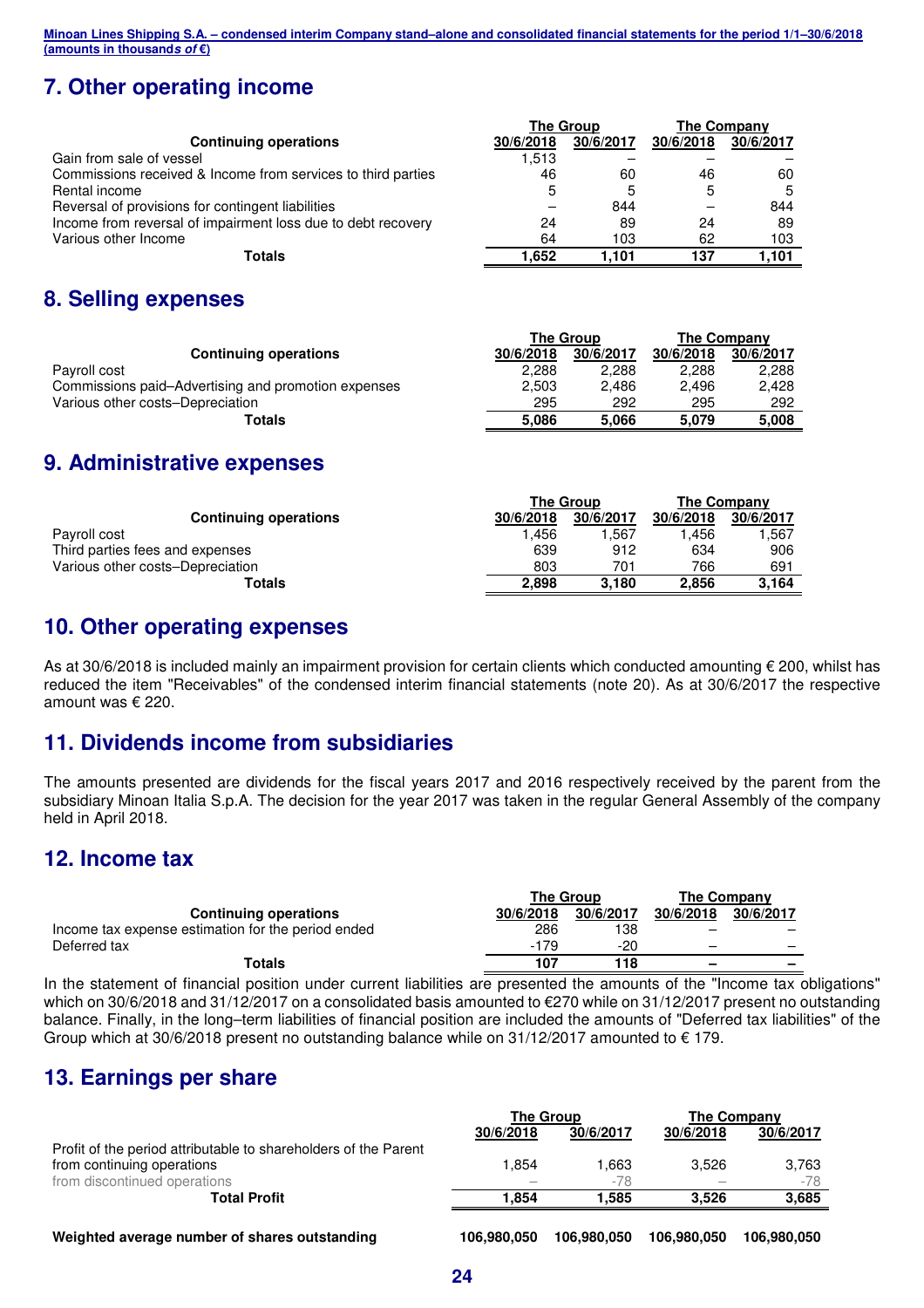| Minoan Lines Shipping S.A. – condensed interim Company stand–alone and consolidated financial statements for the period 1/1–30/6/2018 |  |  |  |
|---------------------------------------------------------------------------------------------------------------------------------------|--|--|--|
| (amounts in thousand <i>s of</i> €)                                                                                                   |  |  |  |

Basic Earnings of the period per share after taxes (in  $\epsilon$ ) from continuing operations

| Total Earnings per share     | 0.0173                   | 0.0148    | 0.0330                          | 0.0344    |
|------------------------------|--------------------------|-----------|---------------------------------|-----------|
| from discontinued operations | $\overline{\phantom{a}}$ | $-0.0007$ | $\hspace{0.1mm}-\hspace{0.1mm}$ | $-0.0007$ |
| from continuing operations   | 0.0173                   | 0.0155    | 0.0330                          | 0.0352    |

# **14. Tangible and intangible assets**

|                                                                                                               |       |                  | <b>The Group</b>            |                                                                                                           |                                                                                        |                          |                   |
|---------------------------------------------------------------------------------------------------------------|-------|------------------|-----------------------------|-----------------------------------------------------------------------------------------------------------|----------------------------------------------------------------------------------------|--------------------------|-------------------|
|                                                                                                               | Land  | <b>Buildings</b> | Transportation<br>equipment | Vessels-<br>Spare parts-<br>Drydockings –<br>Vessels' other<br>equipment-<br><b>Operational</b><br>rights | Furniture -<br>Computers-<br>Other<br>equipment -<br><b>Mobile phones</b><br>& tablets | <b>Software</b>          | <b>Totals</b>     |
| Cost at 1/1/2017                                                                                              | 2,110 | 6,297            | 8                           | 452,284                                                                                                   | 3,503                                                                                  | 3,285                    | 467,487           |
| Acquisitions and additions 1/1-31/12/2017                                                                     |       | 23               |                             | 1,131                                                                                                     | 151                                                                                    | 105                      | 1,410             |
| Less / (plus): Disposals-Transfers-Write offs<br>1/1-31/12/2017                                               |       | -                |                             | $-1,524$                                                                                                  | 70                                                                                     | $\qquad \qquad -$        | $-1,454$          |
| Costs at 31/12/2017                                                                                           | 2,110 | 6,320            | 8                           | 454,939                                                                                                   | 3,584                                                                                  | 3,390                    | 470,351           |
| Cost at 1/1/2018<br>Acquisitions and additions 1/1-30/6/2018<br>Less / (plus): Disposals-Transfers-Write offs | 2,110 | 6,320            | 8                           | 454,939<br>25,671                                                                                         | 3,584<br>97                                                                            | 3,390<br>14              | 470,351<br>25,782 |
| $1/1 - 30/6/2018$                                                                                             |       |                  | -                           | 102,110                                                                                                   | 38                                                                                     | $\overline{\phantom{0}}$ | 102,148           |
| Costs at 30/6/2018                                                                                            | 2,110 | 6,320            | 8                           | 378,500                                                                                                   | 3,643                                                                                  | 3,404                    | 393,985           |
| Accumulated Depreciation at 1/1/2017<br>Depreciation for the period 1/1-31/12/2017                            |       | 3,119<br>257     | 8<br>-                      | 154,684<br>13,660                                                                                         | 3,083<br>160                                                                           | 3,180<br>72              | 164,074<br>14,149 |
| Less / (plus) : Disposed / Transferred assets<br>accumulated depreciation 1/1-31/12/2017                      |       |                  |                             | 6                                                                                                         | 71                                                                                     |                          | 77                |
| Accumulated Depreciation at 31/12/2017                                                                        | -     | 3,376            | 8                           | 168,338                                                                                                   | 3,172                                                                                  | 3,252                    | 178,146           |
| Accumulated Depreciation at 1/1/2018<br>Depreciation for the period 1/1-30/6/2018                             |       | 3,376<br>129     | 8                           | 168,338<br>5,521                                                                                          | 3,172<br>78                                                                            | 3,252<br>26              | 178,146<br>5,754  |
| Less / (plus) : Disposed / Transferred assets<br>accumulated depreciation 1/1-30/6/2018                       |       |                  | -                           | 38,433                                                                                                    | 36                                                                                     | $\overline{\phantom{0}}$ | 38,469            |
| Accumulated Depreciation at 30/6/2018                                                                         |       | 3,505            | 8                           | 135,426                                                                                                   | 3,214                                                                                  | 3,278                    | 145,431           |
| Net book value at :<br>1/1/2017                                                                               | 2,110 | 3,178            |                             | 297,600                                                                                                   | 420                                                                                    | 105                      | 303,413           |
| 31/12/2017                                                                                                    | 2,110 | 2,944            |                             | 286,601                                                                                                   | 412                                                                                    | 138                      | 292.205           |
| 30/6/2018                                                                                                     | 2,110 | 2,815            |                             | 243,074                                                                                                   | 429                                                                                    | 126                      | 248,554           |

On 8/3/2018, the Company's subsidiary Minoan Italia S.p.A. concluded the sale of the vessel M/V Cruise Bonaria to Grimaldi Euromed S.p.A., to which the vessel had been chartered since January 2018. The net procceds for the sale amounted to  $\epsilon$ 70,000. The consolidated gain from the above sale reached € 1,513 million and included in the "Other operating income" (note 7). **The Company** 

|                                                                                                                                                                                |       |                  | THE COMPANY                 |                                                                                                                        |                                                                                        |                  |                             |
|--------------------------------------------------------------------------------------------------------------------------------------------------------------------------------|-------|------------------|-----------------------------|------------------------------------------------------------------------------------------------------------------------|----------------------------------------------------------------------------------------|------------------|-----------------------------|
|                                                                                                                                                                                | Land  | <b>Buildings</b> | Transportation<br>equipment | Vessels –<br>Spare parts –<br><b>Drydockings</b><br>- Vessels'<br>other<br>equipment –<br><b>Operational</b><br>rights | Furniture -<br>Computers-<br>Other<br>equipment -<br><b>Mobile phones</b><br>& tablets | <b>Software</b>  | Totals                      |
| Cost at 1/1/2017                                                                                                                                                               | 2,110 | 6,297            | 8                           | 238,563                                                                                                                | 3,503                                                                                  | 3,285            | 253,766                     |
| Acquisitions and additions 1/1-31/12/2017                                                                                                                                      |       | 23               |                             | 1,131                                                                                                                  | 151                                                                                    | 105              | 1,410                       |
| Less / (plus): Disposals–Transfers–Write offs<br>1/1-31/12/2017                                                                                                                |       |                  |                             | $-1,524$                                                                                                               | 70                                                                                     | —                | $-1,454$                    |
| Costs at 31/12/2017                                                                                                                                                            | 2,110 | 6,320            | 8                           | 241,218                                                                                                                | 3,584                                                                                  | 3,390            | 256,630                     |
| Cost at 1/1/2018<br>Acquisitions and additions 1/1-30/6/2018<br>Less / (plus): Disposals–Transfers–Write offs<br>$1/1 - 30/6/2018$                                             | 2,110 | 6,320            | 8                           | 241,218<br>90,671<br>$-4,810$                                                                                          | 3,584<br>97<br>38                                                                      | 3,390<br>14<br>- | 256,630<br>90,782<br>-4,772 |
| Costs at 30/6/2018                                                                                                                                                             | 2,110 | 6,320            | 8                           | 336,699                                                                                                                | 3,643                                                                                  | 3,404            | 352,184                     |
| Accumulated Depreciation at 1/1/2017<br>Depreciation for the period 1/1-31/12/2017<br>Less / (plus) : Disposed / Transferred assets<br>accumulated depreciation 1/1-31/12/2017 |       | 3,119<br>257     | 8                           | 83,589<br>8,131<br>6                                                                                                   | 3,083<br>160<br>71                                                                     | 3,180<br>72      | 92,979<br>8,620<br>77       |
| Accumulated Depreciation at 31/12/2017                                                                                                                                         |       | 3,376            | 8                           | 91,714                                                                                                                 | 3,172                                                                                  | 3,252            | 101,522                     |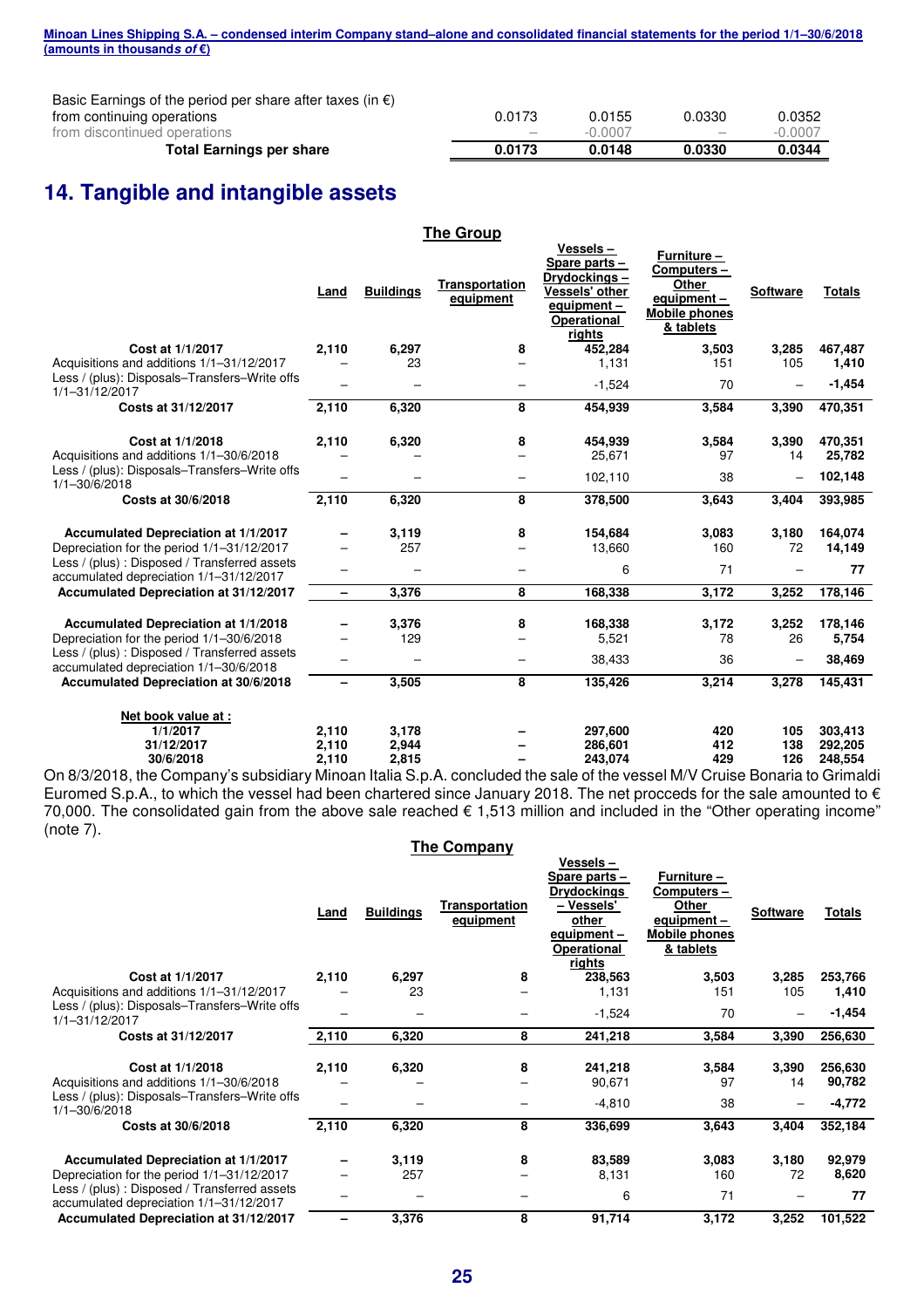| Minoan Lines Shipping S.A. – condensed interim Company stand–alone and consolidated financial statements for the period 1/1–30/6/2018 |       |       |   |         |       |       |         |
|---------------------------------------------------------------------------------------------------------------------------------------|-------|-------|---|---------|-------|-------|---------|
| (amounts in thousands of $\varepsilon$ )                                                                                              |       |       |   |         |       |       |         |
| Accumulated Depreciation at 1/1/2018                                                                                                  |       | 3.376 | 8 | 91.714  | 3,172 | 3,252 | 101,522 |
| Depreciation for the period 1/1-30/6/2018                                                                                             |       | 129   |   | 4.225   | 78    | 26    | 4,458   |
| Less / (plus): Disposed / Transferred assets<br>accumulated depreciation 1/1-30/6/2018                                                |       |       |   | -1      | 36    |       | 35      |
| Accumulated Depreciation at 30/6/2018                                                                                                 |       | 3.505 | 8 | 95,940  | 3.214 | 3.278 | 105,945 |
| Net book value at :                                                                                                                   |       |       |   |         |       |       |         |
| 1/1/2017                                                                                                                              | 2.110 | 3.178 |   | 154.974 | 420   | 105   | 160.787 |
| 31/12/2017                                                                                                                            | 2.110 | 2.944 |   | 149.504 | 412   | 138   | 155.108 |
| 30/6/2018                                                                                                                             | 2.110 | 2.815 |   | 240.759 | 429   | 126   | 246.239 |
| In June 2018, completed the transfer of the vessel MYKONOS PALAS against $\epsilon$ 65,000 to the Company by its subsidiar            |       |       |   |         |       |       |         |

In June 2018, completed the transfer of the vessel MYKONOS PALAS against € 65,000 to the Company by its subsidiary Minoan Italia S.p.A.

Information related to the purchase of the vessel SANTORINI PALACE and the acquired right of activation and noncompetition which are included in the category "Vessels–Spare parts–Drydockings–Vessels' other equipment–Operational rights " are presented in note 17. Moreover, information on mortgages, liens on the above mentioned assets is included in note 23. It was examined whether there are any indications of impairment in their value as at 30/6/2018 and no reason for impairment arisen.

# **15. Investment property**

The movement of investment property is presented in the table below:

|                                            | <b>The Group</b> |                  |        | The Company |                  |        |  |
|--------------------------------------------|------------------|------------------|--------|-------------|------------------|--------|--|
|                                            | Land             | <b>Buildings</b> | Totals | Land        | <b>Buildings</b> | Totals |  |
| Cost at 1/1/2017                           | 557              | 1,195            | 1,752  | 557         | 1,195            | 1,752  |  |
| Costs at 31/12/2017                        | 557              | 1,195            | 1,752  | 557         | 1,195            | 1,752  |  |
| Cost at 1/1/2018                           | 557              | 1,195            | 1,752  | 557         | 1,195            | 1,752  |  |
| Costs at 30/6/2018                         | 557              | 1,195            | 1,752  | 557         | 1,195            | 1,752  |  |
| Accumulated Depreciation at 1/1/2017       |                  | 535              | 535    |             | 535              | 535    |  |
| Depreciation for the period 1/1-31/12/2017 |                  | 41               | 41     |             | 41               | 41     |  |
| Accumulated Depreciation at 31/12/2017     |                  | 576              | 576    | -           | 576              | 576    |  |
| Accumulated Depreciation at 1/1/2018       |                  | 576              | 576    |             | 576              | 576    |  |
| Depreciation for the period 1/1-30/6/2018  |                  | 21               | 21     |             | 21               | 21     |  |
| Accumulated Depreciation at 30/6/2018      |                  | 597              | 597    |             | 597              | 597    |  |
| Net book value at :                        |                  |                  |        |             |                  |        |  |
| 1/1/2017                                   | 557              | 660              | 1,217  | 557         | 660              | 1,217  |  |
| 31/12/2017                                 | 557              | 619              | 1,176  | 557         | 619              | 1,176  |  |
| 30/6/2018                                  | 557              | 598              | 1,155  | 557         | 598              | 1,155  |  |

In order to secure short-term obligations of the Company, a mortgage has been registered on the property. It was examined whether there are any indications of impairment in its value as at 30/6/2018 and no reason for impairment arisen.

# **16. Investments in subsidiaries**

Investments in subsidiaries are as follows:

|                      | <b>Participation amount</b> |            |  |  |
|----------------------|-----------------------------|------------|--|--|
| company              | 30/6/2018                   | 31/12/2017 |  |  |
| Minoan Italia S.p.A. | 11.223                      | 125.643    |  |  |
| Totals               | 11.223                      | 125,643    |  |  |

Following the transfers of its vessels (note 14), decisions were taken through Extraordinary General Meetings by the 100% subsidiary Minoan Italia S.p.A. to reduce its share capital by a total amount of € 114.420 and the return of this amount to the parent company. On 30/6/2018, both this reimbursement and the remaining on 31/12/2017 amount of the previous capital return decision (€ 6,600) were completed. The subsidiary has a satisfactory liquidity (€ 18,537) and is considering activities that can develop.

Finally, an amount of € 4,638 relating to the dividend for the year 2017 received by the parent company from the subsidiary Minoan Italia S.p.A. is included in the results of the Company under "Dividend income from participations". The decision for the distribution was taken in the General Assembly of the company held in April 2018.

Information regarding the pledging of the shares of subsidiary Minoan Italia S.p.A. included in note 23.

# **17. Other non–current financial assets**

The other non–current financial assets amounting € 107 on 30/6/2018 and € 83,414 on 31/12/2017 (note 3.2). The current period's amount refers to investments in stocks of two non-listed cooperative banks and one non-listed domestic company in which the Group holds negligible shares. The variation of  $\epsilon$  83.307 is due to the completion of the agreement signed in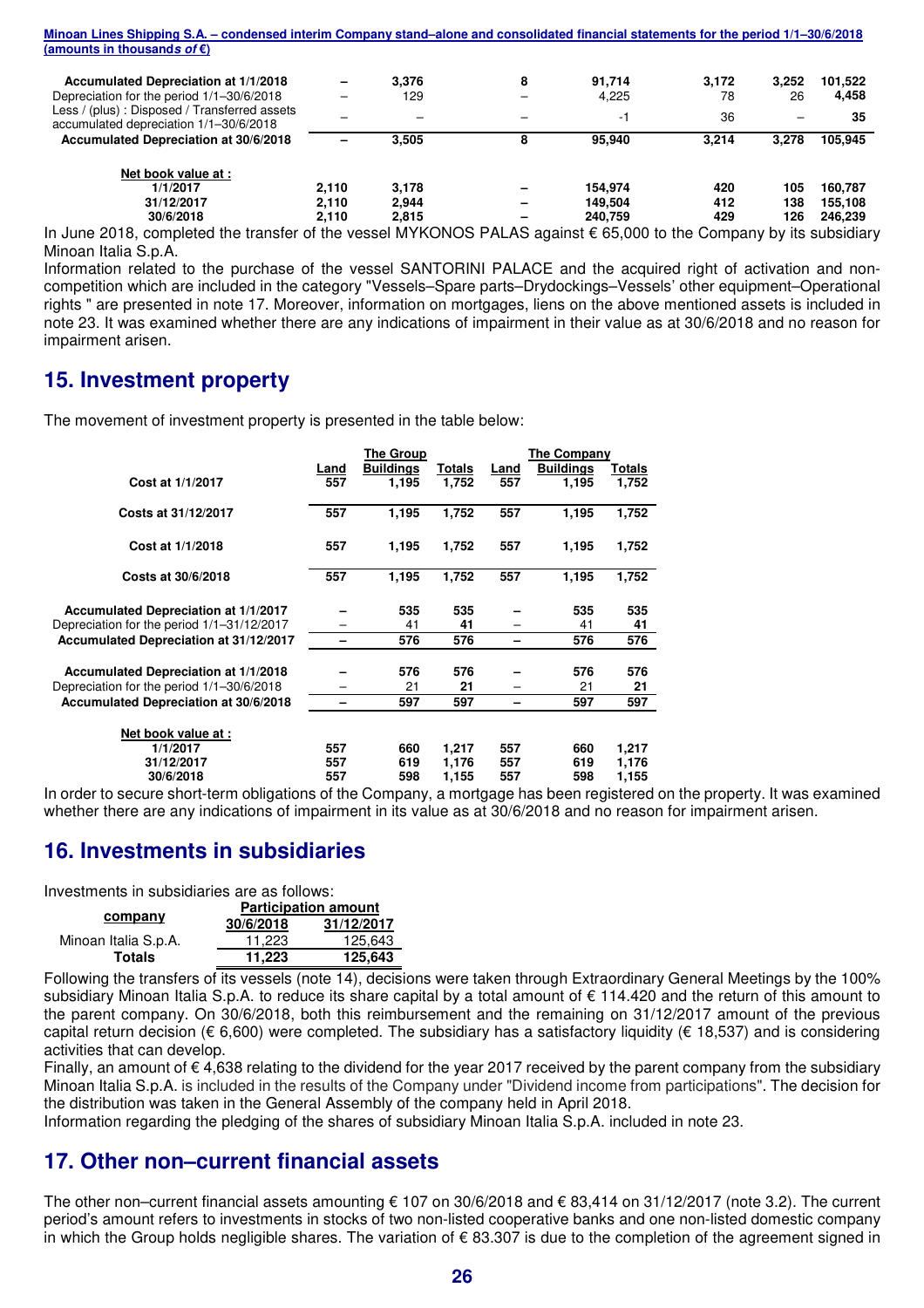October 2017 between the Company and ATTICA Holdings S.A. for the disposal of the 48.53% stake held by the Company in the non-listed company Hellenic Seaways Shipping S.A. On 26/10/2017, a framework agreement with ATTICA Holdings S.A. was executed in principle, in order to proceed with the transfer of all the shares it currently holds at the Hellenic Seaways Shipping S.A. as well as to the sale of 2 vessels. More specifically, this framework agreement includes the following individual and interrelated (en bloc) transactions:

• The sale to ATTICA Holdings S.A. of 37,667,504 shares of Hellenic Seaways Shipping S.A. which currently represent 48.53% of the paid up share capital, for a consideration to the amount of  $\epsilon$  78,500. Along with this the Company acquires the right to operate on the "Heraklion-Cyclades" route with the simultaneous commitment of ATTICA Holdings S.A. not to operate its group on this route for a period of three years.

• The purchase of the vessel "HIGHSPEED 7", that is owned by Hellenic Seaways Shipping S.A., for a total purchasing price of € 25,000.

• The purchase by a company owned by the Grimaldi Group, the main shareholder of Minoan Lines SA, of the vessel "SUPERFAST XII" that is owned by ATTICA FERRIES MARITIME COMPANY, a 100% subsidiary of ATTICA Holdings S.A., for a total purchasing price of €74,500.

The agreement following the completion on securing of all the necessary approvals (Hellenic Competition Commission, corporate etc) and the acquisition of control of Hellenic Seaways Shipping S.A. by ATTICA Holdings S.A., finalized on11/6/2018.

The Company to assess the fair value of the acquired right of activation and non-competition has received a valuation study from an independent recognized valuator that was conducted in accordance with method accepted by IFRS (method of discounted free cash flow).

On the basis of the above, the Company derecognized its participation in Hellenic Seaways Shipping S.A and recognized in the tangible assets the acquisition of the vessel "HIGHSPEED 7" amounting to € 25,000 and as intangible asset the acquisition of the right of activation and non-competition amounting to € 4,807. The right will be amortized on a straight-line basis over a three-year period (note 14). Upon completion of all the above from the total transaction no profit or loss has been incurred for the Company and the Group.

Furthermore it was examined whether there are any indications of impairment for the other financial assets as at 30/6/2018 and no reason for impairment arisen.

# **18. Other long term assets–receivables**

In the other term assets–receivables, mainly included which are expected receivables of the Company to be collected in a period exceeding one year. For these receivables the Company has respectively recorded provisions and adjustments to present value. By including these adjustments the present value of these receivables, which is expected to be recovered, amounts to € 13,183 as at 30/6/2018 and € 13,239 as at 31/12/2017 respectively.

# **19. Inventories**

|             |           | <b>The Group</b> | The Company |            |  |
|-------------|-----------|------------------|-------------|------------|--|
|             | 30/6/2018 | 31/12/2017       | 30/6/2018   | 31/12/2017 |  |
| Merchandise | 2.257     | 1.910            | 2.257       | 1.910      |  |
| Consumables | 885       | 566              | 885         | 566        |  |
| Totals      | 3.142     | 2.476            | 3,142       | 2.476      |  |

# **20. Trade and other receivables–Other current assets**

|                                                 | <b>Trade and Other Receivables</b> |                             |           |                    |  |
|-------------------------------------------------|------------------------------------|-----------------------------|-----------|--------------------|--|
|                                                 |                                    | The Group                   |           | <b>The Company</b> |  |
|                                                 | 30/6/2018                          | 31/12/2017                  | 30/6/2018 | 31/12/2017         |  |
| Customers-Cheques Receivable                    | 12,634                             | 11,994                      | 12,567    | 11,994             |  |
| Trade receivables due from affiliates (note 16) |                                    |                             |           | 6,600              |  |
| <b>Other Receivables</b>                        | 1,448                              | 1,008                       | 1,448     | 993                |  |
| Totals                                          | 14,082                             | 13,002                      | 14.015    | 19,587             |  |
|                                                 |                                    | <b>Other current assets</b> |           |                    |  |
|                                                 |                                    | <b>The Group</b>            |           | The Company        |  |
|                                                 | 30/6/2018                          | 31/12/2017                  | 30/6/2018 | 31/12/2017         |  |
| <b>Prepaid Expenses</b>                         | 1,490                              | 265                         | 1,490     | 265                |  |
| Accrued Income                                  | 487                                | 305                         | 481       | 241                |  |
| Totals                                          | 1.977                              | 570                         | 1,971     | 506                |  |

The variations observed are mainly due to seasonality.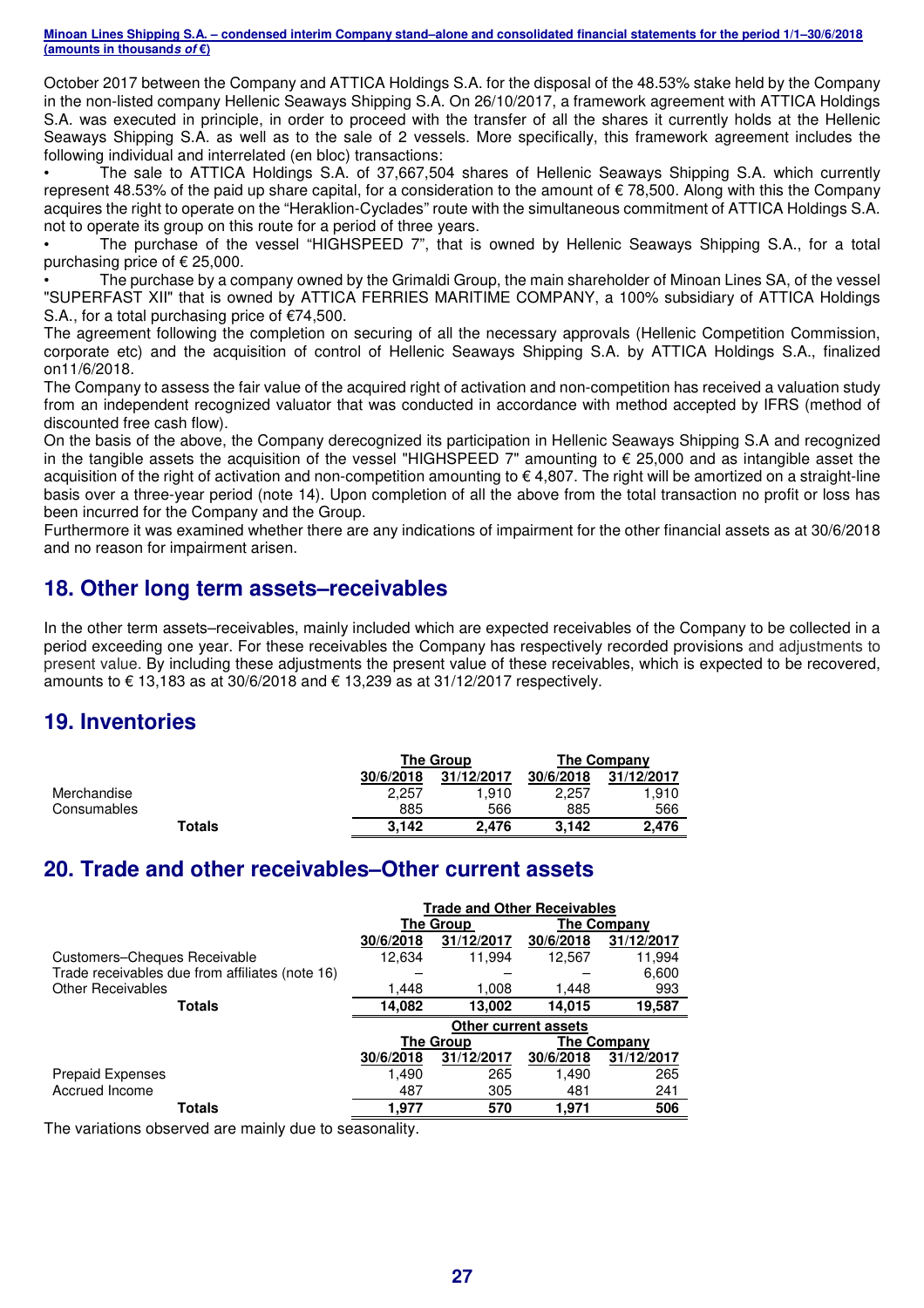# **21. Cash and Cash equivalents**

|                                 |           | The Group  | The Company |            |  |
|---------------------------------|-----------|------------|-------------|------------|--|
|                                 | 30/6/2018 | 31/12/2017 | 30/6/2018   | 31/12/2017 |  |
| Cash on hand                    | 545       | 6.736      | 545         | 286        |  |
| Cash in banks and time deposits | 30.664    | 27.103     | 12.127      | 27.103     |  |
| Totals                          | 31.209    | 33.839     | 12.672      | 27,389     |  |
|                                 |           |            |             |            |  |

Deposits are located mainly in banks with high credit rating index.

# **22. Share capital**

(the amounts of note 22 are presented in  $\epsilon$ )

The share capital of the Company is divided into 106,980,050 ordinary shares with a nominal value of € 2.25 each. The equity holders of ordinary shares receive dividend when it is approved for distribution by the General Shareholders' Meeting. Every ordinary share carries one voting right at the General Shareholders' Meetings. The weighted average number of shares on 30/6/2018 and on 30/6/2017 was 106,980,050. Both the Company and its subsidiary did not held own shares during the period.

# **23. Loans – Short–term bank borrowings**

The long–term debt of the Company is analyzed as follows:

|                                           | Average           |           | Average       |            |
|-------------------------------------------|-------------------|-----------|---------------|------------|
|                                           | interest rate     | 30/6/2018 | interest rate | 31/12/2017 |
|                                           | $1/1 - 30/6/2018$ |           | 1/1-30/6/2017 |            |
| Bond Loan-Agent National Bank of Greece   | 0.85%             |           | 0.85%         | 139,300    |
| Less: Net book value of transaction costs |                   |           |               | $-261$     |
| <b>Total bond loan</b>                    |                   |           |               | 139,039    |
| Less: current portion of long-term loan   |                   |           |               | $-13,818$  |
| Total long-term debt                      |                   |           |               | 125,221    |

On 29/6/2018 the Company's bond loan was fully repaid.

The interest expense of the above long–term debt for the periods ended June 30<sup>th</sup> 2018 and 2017 amounted to  $\epsilon$  420 and € 655 respectively.

The removal of the mortgages that had been registered on the Company's fleet to secure the above mentioned bond loan was completed in August and now all the Company's vessels are free of charge. Similarly for the pledge of subsidiary's Minoan Italia's S.p.A. shares, which had been registered to secure the same bond loan, all legal proceedings have been activated to complete its removal.

The removal of the mortgages on the Company's vessels concluded within August. Moreover, the legal actions for the removal of the pledge of the shares of subsidiary Minoan Italia S.p.Α. are in progress. As at 30/6/2018 and 31/12/2017 there are no short–term borrowings. To secure the approved short–term borrowings two of the Company's properties have been mortgaged (note 14).

# **24. Operating segments**

The Group operates its business mainly in the passenger ferry shipping industry and has been engaged in the agency service of vessels / routes as well as on–board sales (bars–restaurants, shops etc.) on vessels owned by the group of the overlying parent company.

The Management monitors the Group's operations based on their type and allocates these operations as follows:

•Vessels' operations that include an analysis of all operations / activities associated with the Group's owned vessels.

• Other activities that include an analysis of all operations related to vessels / routes agency services and to on–board sales on vessels of the ultimate parent company's group.

Due to the nature of its business activities, the Company encounters the effect of seasonality relating to the revenue from passengers' and private cars' fares, the commissions received for agency services as well as the revenue from on–board services (bars–restaurants, shops etc). On the contrary, the revenue from truck fares is evenly spread throughout the year.

**The Group** 

**Other** 

|                                                                                       | <b>Vessels'</b> | <b>VUIT</b><br>commercial | Unallocated              |        |
|---------------------------------------------------------------------------------------|-----------------|---------------------------|--------------------------|--------|
| $1/1 - 30/6/2018$                                                                     | operations      | activities                | items                    | Totals |
| <b>Continuing operations</b>                                                          |                 |                           |                          |        |
| Revenue                                                                               | 24.182          | 11.721                    | $\overline{\phantom{0}}$ | 35.903 |
| Gross Profit of the period                                                            | 3.733           | 5,598                     | -                        | 9.331  |
| Profit / (loss) of the period before depreciation, taxation, financing and investment |                 |                           |                          |        |
| costs (e.b.i.t.d.a.)                                                                  | 10.102          | 3,850                     | $-5.447$                 | 8,505  |
| Net depreciation                                                                      | $-5,521$        | -32                       | $-220$                   | -5,773 |
| Profit / (loss) before taxation, financing and investment costs                       | 4.581           | 3.818                     | $-5.667$                 | 2,732  |
| Financial income                                                                      | 62              |                           | 55                       | 117    |
| Financial expense                                                                     | $-515$          | $-165$                    | $-208$                   | $-888$ |
| Profit / (loss) of the period before taxes                                            | 4,128           | 3,653                     | $-5,820$                 | 1,961  |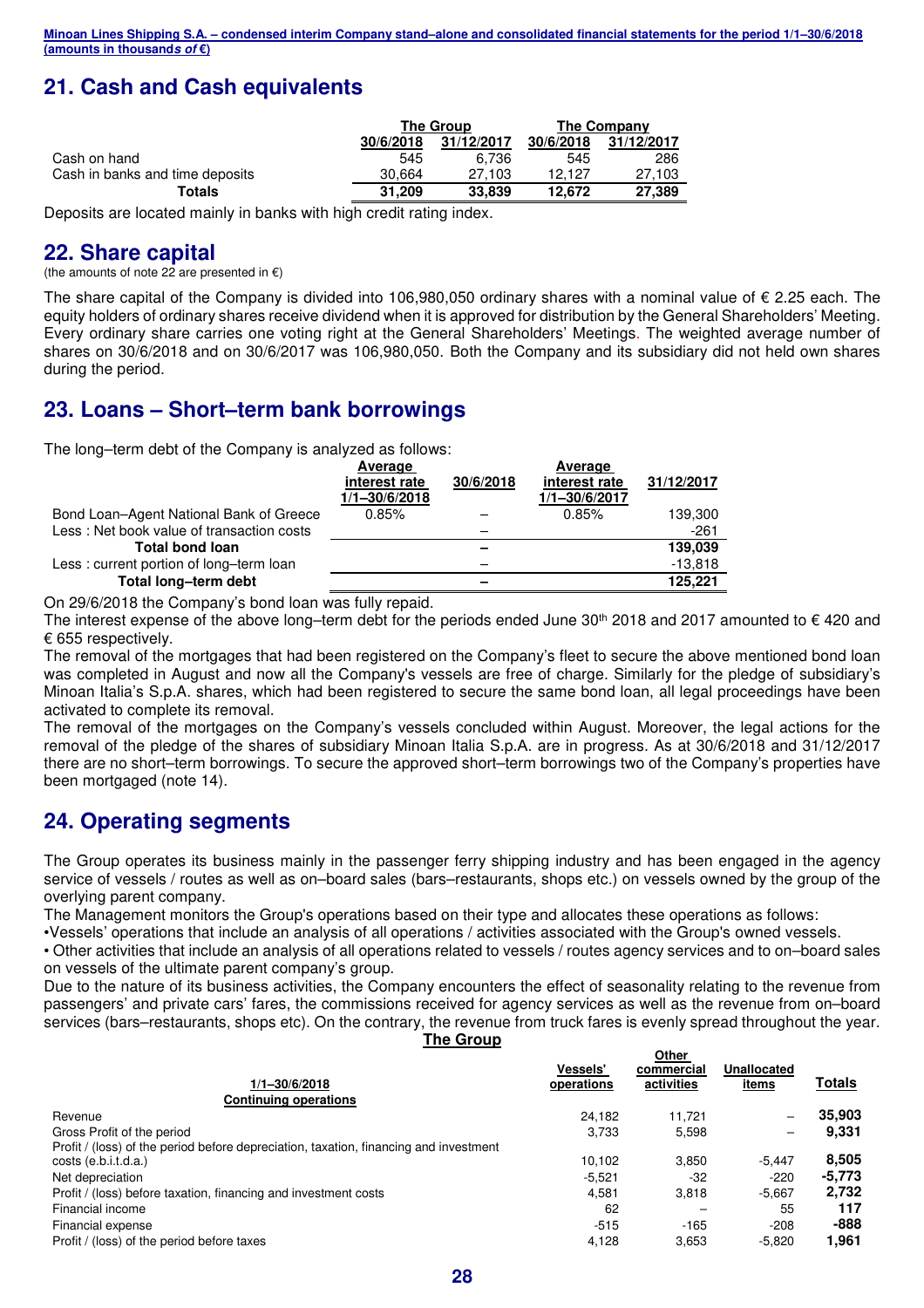| Income tax<br>Profit / (loss) of the period after taxes from continuing operations<br>Result of the period after taxes from discontinued operations | $-107$<br>4,021 | 3,653      | $-5,820$           | $-107$<br>1,854 |
|-----------------------------------------------------------------------------------------------------------------------------------------------------|-----------------|------------|--------------------|-----------------|
| Profit / (loss) of the period after taxes                                                                                                           | 4.021           | 3.653      | $-5.820$           | 1,854           |
| 30/6/2018                                                                                                                                           |                 |            |                    |                 |
| Total assets                                                                                                                                        | 274,903         | 1,095      | 37,447             | 313,445         |
| <b>Total liabilities</b>                                                                                                                            | 3.981           | 12.813     | 10.516             | 27,310          |
| Capital expenditure                                                                                                                                 | 25,182          | 17         | 583                | 25,782          |
| <b>The Group</b>                                                                                                                                    |                 |            |                    |                 |
|                                                                                                                                                     |                 | Other      |                    |                 |
|                                                                                                                                                     | <b>Vessels'</b> | commercial | <b>Unallocated</b> |                 |
| 1/1-30/6/2017                                                                                                                                       | operations      | activities | items              | <b>Totals</b>   |
| <b>Continuing operations</b>                                                                                                                        |                 |            |                    |                 |
| Revenue                                                                                                                                             | 23,585          | 11,912     |                    | 35,497          |
| Gross Profit of the period                                                                                                                          | 4.387           | 5,591      |                    | 9,978           |
| Profit / (loss) of the period before depreciation, taxation, financing and investment                                                               |                 |            |                    |                 |
| costs (e.b.i.t.d.a.)                                                                                                                                | 10,701          | 3.766      | $-4,785$           | 9,682           |
| Net depreciation                                                                                                                                    | $-6.789$        | $-34$      | $-224$             | $-7,047$        |
| Profit / (loss) before taxation, financing and investment costs                                                                                     | 3,912           | 3,732      | $-5.009$           | 2,635           |
| Financial income                                                                                                                                    | 8               |            | 28                 | 36              |
| Financial expense                                                                                                                                   | $-554$          | $-157$     | $-179$             | -890            |
| Profit / (loss) of the period before taxes                                                                                                          | 3,366           | 3,575      | $-5,160$           | 1,781           |
| Income tax                                                                                                                                          | $-118$          |            |                    | $-118$          |
| Profit / (loss) of the period after taxes from continuing operations                                                                                | 3,248           | 3,575      | $-5,160$           | 1,663           |
| Profit of the period after taxes from discontinued operations                                                                                       | $-78$           |            |                    | $-78$           |
| Profit / (loss) of the period after taxes                                                                                                           | 3,170           | 3,575      | $-5,160$           | 1,585           |
| 31/12/2017                                                                                                                                          |                 |            |                    |                 |

Total liabilities 108,333 31,356 15,958 **155,647** Capital expenditure 1,207 38 165 **1,410** The Unallocated items which cannot be reasonably allocated, thus are totally monitored by Management analyzed as

Total assets 306,407 94,697 38,855 **439,958**

follows:

- Total profit / loss before depreciation, tax, financing and investing costs, mainly relate to administrative and selling expenses.
- Total financial income / expenses refer to interest income and general financial expenses.
- Total assets relate mainly the cash and cash equivalents as well as receivables from customers / debtors who operate in both operation categories.
- Total liabilities include mainly the suppliers and creditors who provide services / goods that are also related to both operation categories.

# **25. Related party transactions**

During 2008, the company "GRIMALDI GROUP S.p.A." having its registered address in Palermo Italy, acquired the majority of the Company's shares, and thus became the ultimate controlling party exercising control on the Company and the Group. Related parties are considered the Group of the ultimate parent company, the members of the Board of Directors and management of subsidiaries of the Group, as well as the financially dependent members and first–degree relatives of the members of the Board of Directors and management, and the associate companies.

Presented in the tables below are the receivable and payable balances between the related parties on 30/6/2018 and 31/12/2017, as well as purchases (services received) and sales (services provided) for the periods 1/1–30/6/2018 and 1/1– 30/6/2017 respectively:

#### **25.1 Group of ultimate parent company**

| 30/6/2018                   |                                 |                                             | <b>The Company</b> |                                    |                                             | <b>The Group</b> |
|-----------------------------|---------------------------------|---------------------------------------------|--------------------|------------------------------------|---------------------------------------------|------------------|
|                             |                                 | <b>Minoan Lines</b><br>Shipping S.A.        |                    |                                    | Minoan Italia<br>S.p.A.                     |                  |
| company                     | Grimaldi<br>Group<br>S.p.A. $*$ | Grimaldi<br><b>Euromed</b><br><u>S.p.A.</u> | <b>Totals</b>      | Grimaldi<br>Group<br><u>S.p.A.</u> | Grimaldi<br><b>Euromed</b><br><u>S.p.A.</u> | <b>Totals</b>    |
| due from<br>payable to<br>. | 329                             | 2.623                                       | 329<br>2,623       | 10                                 | 69                                          | 398<br>2,633     |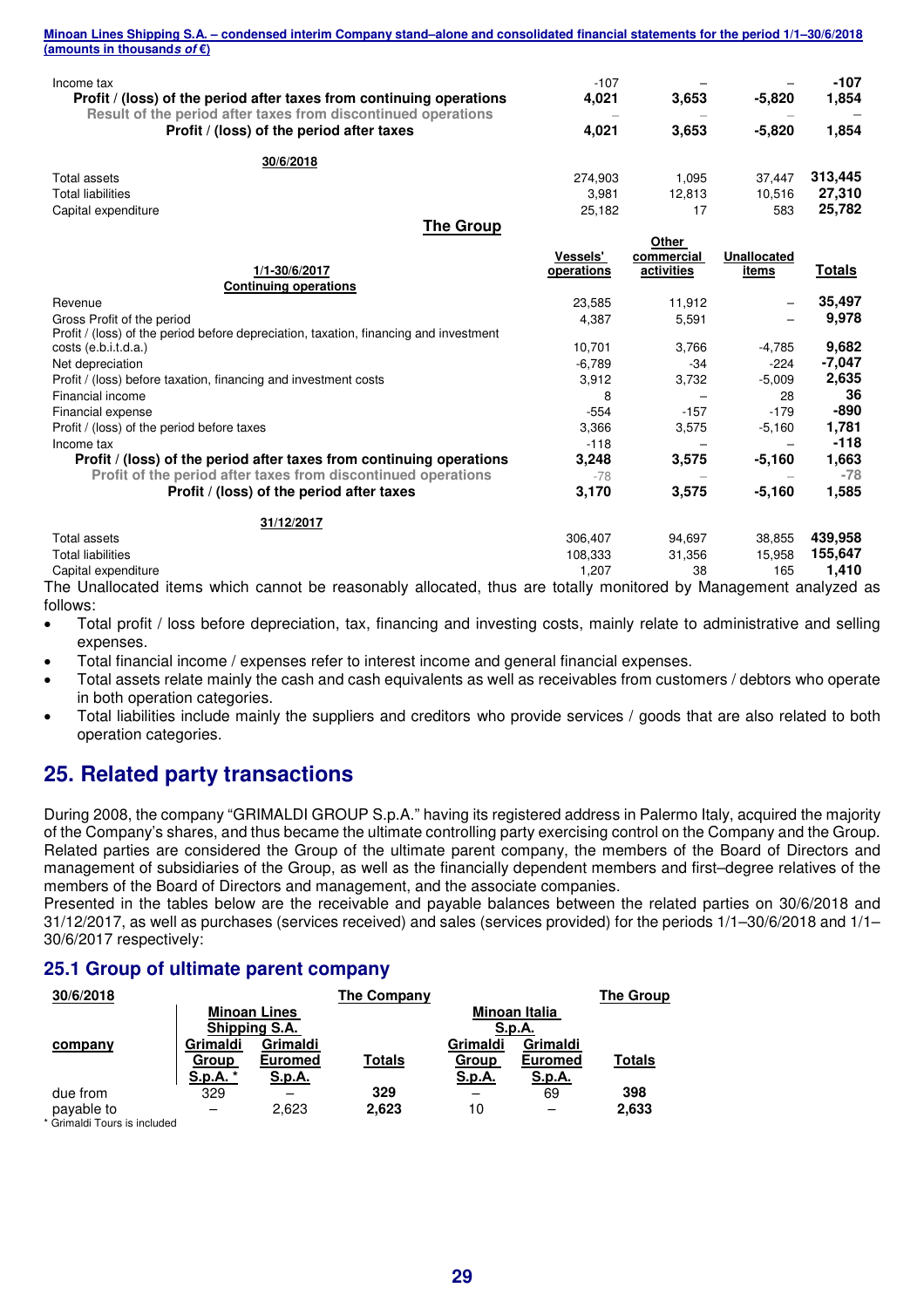| 31/12/2017                   |                                      |                                             |                                                                               |                                | <b>The Company</b> | <b>The Group</b> |
|------------------------------|--------------------------------------|---------------------------------------------|-------------------------------------------------------------------------------|--------------------------------|--------------------|------------------|
| company                      | Grimaldi<br>Group<br><u>S.p.A.</u> * | Grimaldi<br><b>Euromed</b><br><b>S.p.A.</b> | <b>Minoan Lines</b><br>Shipping S.A.<br>Grimaldi<br>Deep Sea<br><u>S.p.A.</u> | <b>Finnlines</b><br><u>Plc</u> | <b>Totals</b>      | <b>Totals</b>    |
| due from                     | 29                                   | 1.243                                       | 49                                                                            | -                              | 1,321              | 1,321            |
| payable to                   |                                      | -                                           |                                                                               | 13                             | 13                 | 13               |
| * Grimaldi Tours is included |                                      |                                             |                                                                               |                                |                    |                  |

| $1/1 - 30/6/2018$                                                                                         |                               |                                      |                                                                              |                                    | <b>The</b><br>Company |                             |                                       | <b>The</b><br>Group |
|-----------------------------------------------------------------------------------------------------------|-------------------------------|--------------------------------------|------------------------------------------------------------------------------|------------------------------------|-----------------------|-----------------------------|---------------------------------------|---------------------|
|                                                                                                           |                               |                                      | <b>Minoan Lines Shipping S.A.</b>                                            |                                    |                       |                             | Minoan Italia S.p.A.                  |                     |
| company                                                                                                   | Grimaldi<br>Group<br>S.p.A. * | Grimaldi<br><b>Euromed</b><br>S.p.A. | Grimaldi<br><b>Maritime</b><br>Agencies<br><b>Sweden</b><br>$\underline{AB}$ | Grimaldi<br><b>Belgium</b><br>n.v. | <b>Totals</b>         | Grimaldi<br>Group<br>S.p.A. | Grimaldi<br><b>Eurome</b><br>d S.p.A. | <b>Totals</b>       |
| Expenses related to the on<br>board sales (concession fees<br>etc)                                        |                               | 3,674                                |                                                                              |                                    | 3,674                 |                             |                                       | 3,674               |
| Attributing agency costs                                                                                  |                               | $-1,709$                             |                                                                              |                                    | $-1,709$              |                             |                                       | $-1,709$            |
| Other expenses                                                                                            | 2                             |                                      |                                                                              |                                    | 3                     | 11                          |                                       | 14                  |
| <b>Totals</b>                                                                                             | $\mathbf{2}$                  | 1,965                                | -                                                                            |                                    | 1,968                 | 11                          | -                                     | 1,979               |
| Revenue from crew coat<br>reduction of vessels                                                            | 83                            | 224                                  |                                                                              |                                    | 307                   |                             |                                       | 307                 |
| Revenue from services<br>rendered (commissions, fees<br>and other revenue related to<br>agency operation) | 67                            | 4,567                                |                                                                              |                                    | 4,634                 |                             |                                       | 4,634               |
| Revenue related to the on<br>board sales                                                                  |                               | 1,297                                |                                                                              |                                    | 1,297                 |                             |                                       | 1,297               |
| Chartering revenue                                                                                        |                               | 539                                  |                                                                              |                                    | 539                   |                             | 2,907                                 | 3,446               |
| Revenue from bunker disposal                                                                              |                               |                                      |                                                                              |                                    |                       |                             | 570                                   | 570                 |
| Other revenue                                                                                             |                               | 15                                   | 1                                                                            |                                    | 16                    |                             |                                       | 16                  |
| Procceds from sale of tangible<br>assets                                                                  |                               | $\overline{\phantom{0}}$             |                                                                              |                                    |                       |                             | 70,000                                | 70,000              |
| <b>Totals</b>                                                                                             | 150                           | 6,642                                | 1                                                                            |                                    | 6,793                 | $\overline{\phantom{0}}$    | 73,477                                | 80,270              |
| * Grimaldi Tours is included                                                                              |                               |                                      |                                                                              |                                    |                       |                             |                                       |                     |

# **1/1–30/6/2017 The Company The Group**

| $1/1 - 30/0/2011$                                                                                         |              |                |                            |                | The Company   |               | The Group     |
|-----------------------------------------------------------------------------------------------------------|--------------|----------------|----------------------------|----------------|---------------|---------------|---------------|
|                                                                                                           |              |                |                            |                |               | <b>Minoan</b> |               |
|                                                                                                           |              |                | Minoan Lines Shipping S.A. |                |               | Italia S.p.A. |               |
| company                                                                                                   | Grimaldi     | Grimaldi       | Grimaldi                   | Grimaldi       |               | Grimaldi      |               |
|                                                                                                           | <b>Group</b> | <b>Euromed</b> | Deep Sea                   | <b>Belgium</b> | <b>Totals</b> | <b>Group</b>  | <b>Totals</b> |
|                                                                                                           | S.p.A. *     | <u>S.p.A.</u>  | S.p.A.                     | <u>n.v.</u>    |               | S.p.A.        |               |
| Expenses related to the on-board<br>sales (concession fees etc)                                           |              | 3,907          |                            |                | 3,907         |               | 3,907         |
| Attributing agency costs                                                                                  |              | $-1,227$       | $-110$                     |                | $-1,337$      |               | $-1,337$      |
| Other expenses                                                                                            | $-2$         | -7             |                            |                | -8            | 10            | 2             |
| Totals                                                                                                    | -2           | 2,673          | $-110$                     |                | 2,562         | 10            | 2,572         |
| Revenue from crew coat reduction<br>of vessels                                                            |              | 240            |                            |                | 240           |               | 240           |
| Revenue from services rendered<br>(commissions, fees and other<br>revenue related to agency<br>operation) | 62           | 4,616          | 26                         |                | 4,704         |               | 4,704         |
| Revenue related to the on-board<br>sales                                                                  |              | 1,321          |                            |                | 1,321         |               | 1,321         |
| Revenue from bunker disposal                                                                              | 318          | 275            | -                          |                | 593           |               | 593           |
| Totals                                                                                                    | 380          | 6,452          | 26                         |                | 6,858         |               | 6,858         |
| * Grimaldi Tours is included                                                                              |              |                |                            |                |               |               |               |
|                                                                                                           |              |                |                            |                |               |               |               |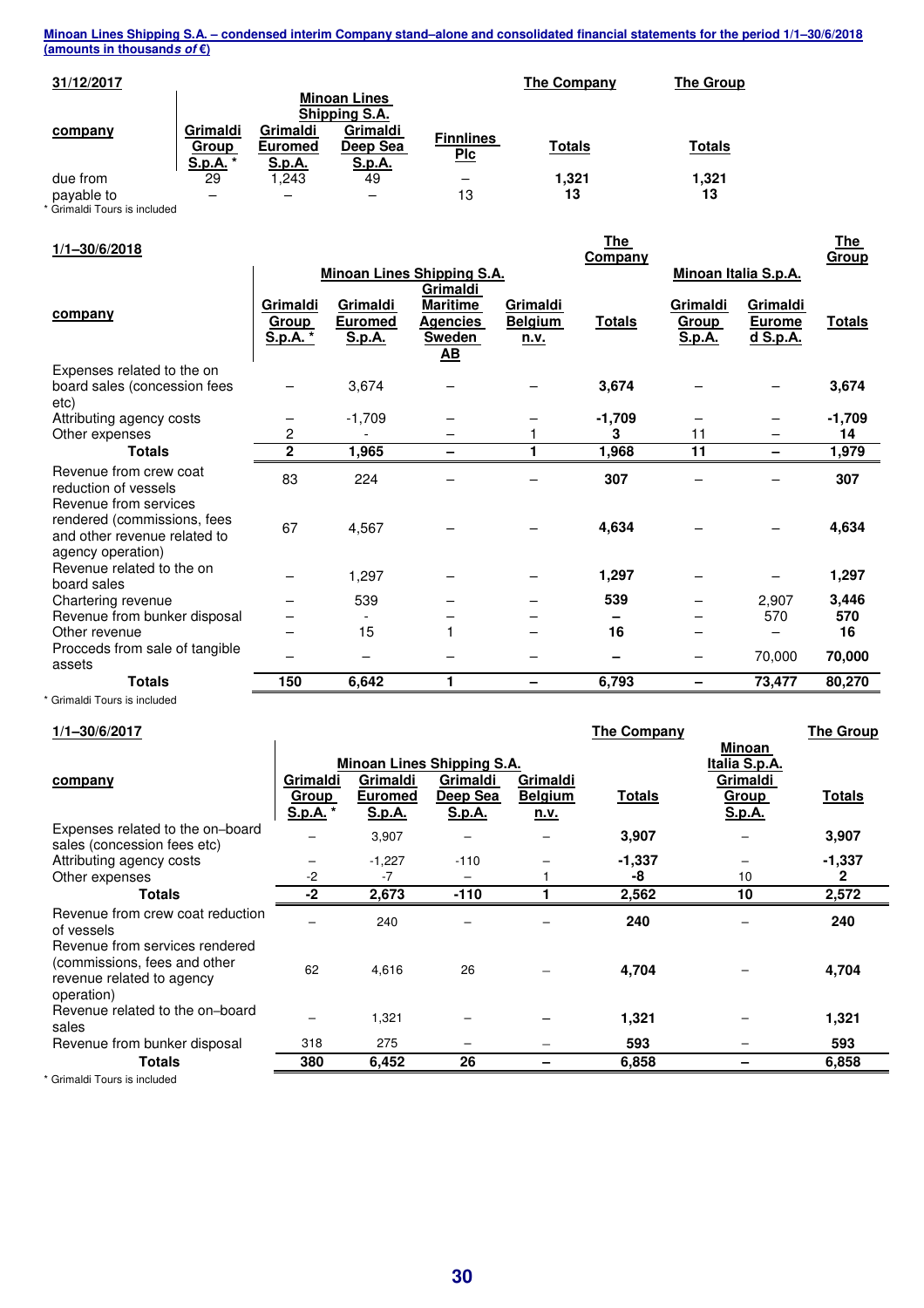#### **25.2 Subsidiaries**

| 30/6/2018<br><u>company</u><br>Minoan Lines Shipping S.A.                                          | <u>Minoan Italia</u><br><u>S.p.A.</u> |                                                |                        |
|----------------------------------------------------------------------------------------------------|---------------------------------------|------------------------------------------------|------------------------|
| 31/12/2017<br>company<br>Minoan Lines Shipping S.A.                                                | <b>Minoan Italia</b><br>S.p.A.        | <b>Totals</b>                                  |                        |
| due from                                                                                           | 6,600                                 | 6,600                                          |                        |
| $1/1 - 30/6/2018$<br><b>company</b><br><b>Minoan Lines Shipping S.A.</b><br>2017 Dividend received | <b>Minoan Lines</b><br>Shipping S.A.  | <b>Minoan Italia</b><br><u>S.p.A.</u><br>4,638 | <b>Totals</b><br>4,638 |
| <b>Minoan Italia S.p.A.</b><br>Value of vessel's transfer                                          | 65,000                                |                                                | 65,000                 |
| <b>Totals</b>                                                                                      | 65,000                                | 4,638                                          | 69,638                 |
| 1/1-30/6/2017<br>company<br><b>Minoan Lines Shipping S.A.</b>                                      | <b>Minoan</b><br>Italia S.p.A.        | Totals                                         |                        |
| 2016 Dividend received                                                                             | 4,274                                 | 4,274                                          |                        |
| <b>Totals</b>                                                                                      | 4.274                                 | 4.274                                          |                        |

All the above transactions, as referred to notes 25.1 and 25.2, were entered into at arm's length.

#### **25.3 Members of the Board of Directors and management**

The remuneration to the Members of the Board of Directors and the Company's management are analysed as follows:

|                             | 30/6/2018 | 30/6/2017 |
|-----------------------------|-----------|-----------|
| Executive directors         | 214       | 261       |
| Non $-$ executive directors | 170       | 104       |
| Management                  | 423       | 413       |
| Totals                      | 807       | 778       |

Of the total remunerations above, an amount of € 67 and € 63 remains unpaid as at 30/6/2018 and 30/6/2017 respectively. Moreover, for the period ended June 30<sup>th</sup> 2018, the Company concluded commercial transactions with B.o.D. members amounting to € 88, of which an amount of € 201 was receivable and an amount of € 6 was payable, as of 30/6/2018. Finally, transactions with relatives of the Management and executives for the period ended 30/6/2018 amounted to € 109 while remains unpaid as at 30/6/2018 € 7. The nature of these transactions was mainly labor (payroll) and commercial cooperation (fees for goods and services received).

# **26. Offsetting of financial assets and liabilities**

The following table presents the compensation of financial assets and liabilities held in current period and previous year: **Net Balances as** 

|                                                             | <b>Initial Balances</b> |                         | <b>Balances to be offset</b> |            | Net palances as<br>presented in the<br><b>Financial Statements</b> |            |
|-------------------------------------------------------------|-------------------------|-------------------------|------------------------------|------------|--------------------------------------------------------------------|------------|
|                                                             | 30/6/2018               | 31/12/2017<br>The Group | 30/6/2018                    | 31/12/2017 | 30/6/2018                                                          | 31/12/2017 |
| <b>Financial assets</b>                                     |                         |                         |                              |            |                                                                    |            |
| Trade and other receivables<br><b>Financial liabilities</b> | 26.739                  | 21.289                  | $-12.657$                    | $-8.287$   | 14.082                                                             | 13,002     |
| Trade and other payables *                                  | 38,111                  | 23.108                  | 12.657                       | 8.287      | 25.454                                                             | 14,821     |
| <b>The Company</b>                                          |                         |                         |                              |            |                                                                    |            |
| <b>Financial assets</b>                                     |                         |                         |                              |            |                                                                    |            |
| Trade and other receivables                                 | 26,672                  | 27.874                  | -12.657                      | $-8,287$   | 14.015                                                             | 19,587     |
| <b>Financial liabilities</b>                                |                         |                         |                              |            |                                                                    |            |
| Trade and other payables *                                  | 37,618                  | 22,516                  | 12,657                       | 8,287      | 24.961                                                             | 14,229     |
| * Both contractual and other obligations are included       |                         |                         |                              |            |                                                                    |            |